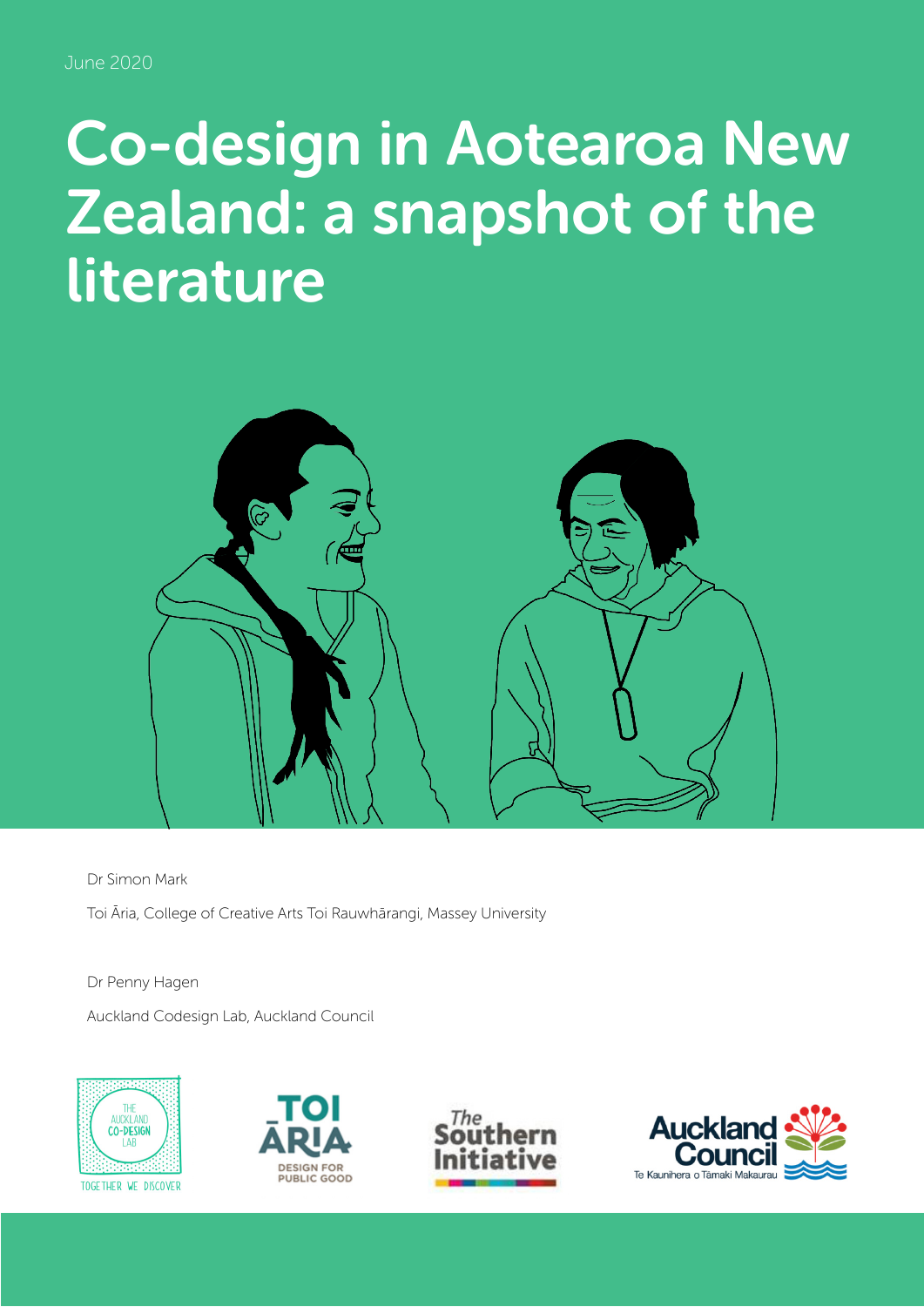Dedicated in memory of<br>Hilary Boyd. A passionate leader<br>for authempic participation by people<br>in their own healthcare journey

Recommended citation

Mark, S and P, Hagen (2020) Co-design in Aotearoa New Zealand: a snapshot of the literature, Auckland Co-design Lab, Auckland Council.

ISBN 978-1-99-002232-6 (Print)

ISBN 978-1-99-002233-3 (PDF)

© 2020 Auckland Council

June 2020, Auckland Co-Design Lab, The Southern Initiative, Auckland Council.

Contact: Penny.hagen@aucklandcouncil.govt.nz

This document has been peer reviewed through the Auckland Council peer review and publishing process.

Auckland Council disclaims any liability whatsoever in connection with any action taken in reliance of this document for any error, deficiency, flaw or omission contained in it.

This document is licensed for re-use under the [Creative Commons Attribution 4.0 International licence.](https://creativecommons.org/licenses/by/4.0/)

In summary, you are free to copy, distribute and adapt the material, as long as you attribute it to the Auckland Council and abide by the other licence terms.

![](_page_1_Picture_12.jpeg)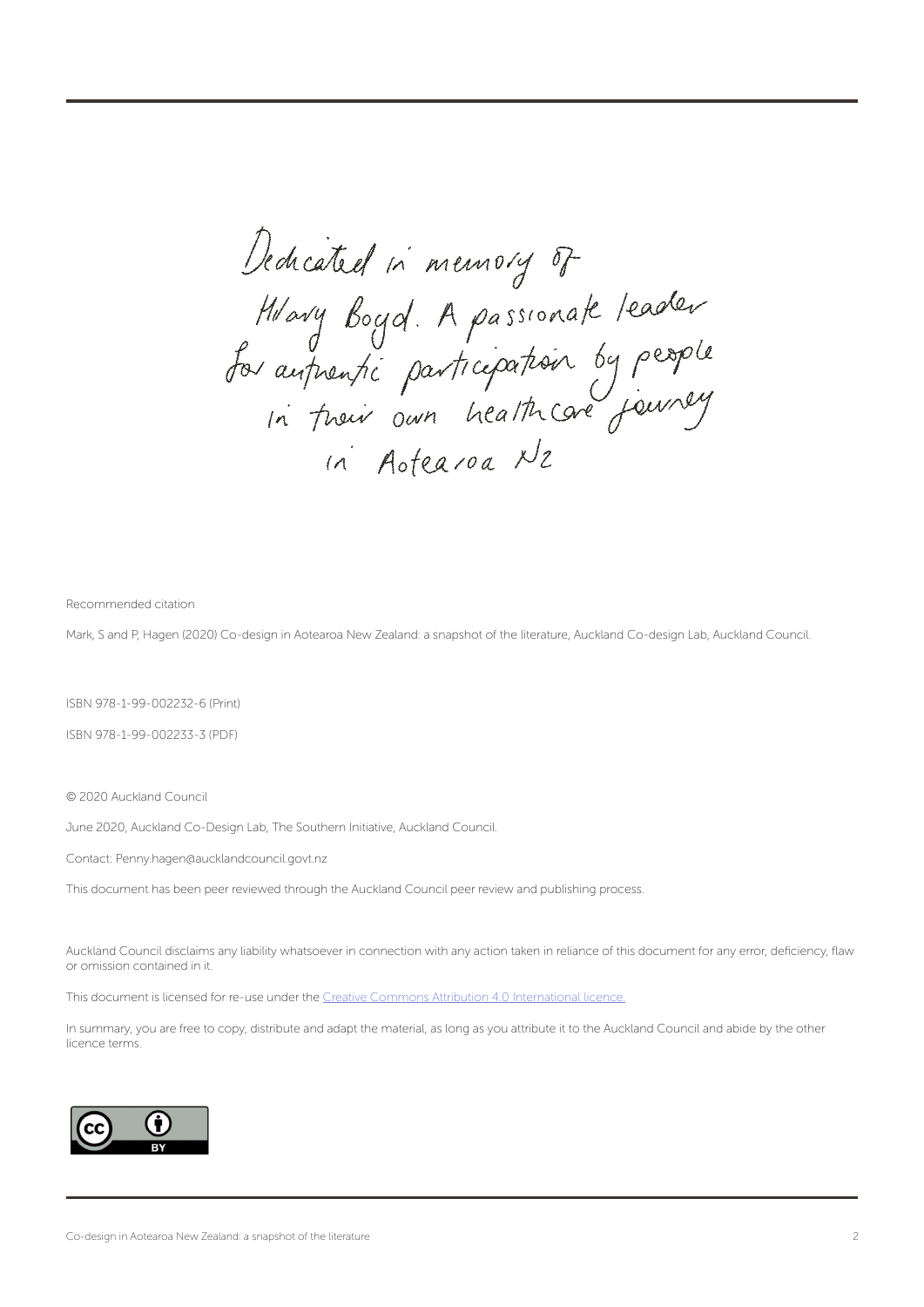# **Table of contents**

| 1.0 | Introduction and background to the review          | 5  |
|-----|----------------------------------------------------|----|
| 1.1 | What is this snapshot?                             | 5  |
| 1.2 | Who produced the review                            |    |
| 1.3 | A perspective on co-design in Aotearoa New Zealand |    |
| 1.4 | The review process and findings                    |    |
| 1.5 | Review structure                                   |    |
| 2.0 | Definitional issues                                |    |
| 3.0 | Elements of practice                               | 10 |
| 3.1 | The process of co-design                           | 10 |
| 3.2 | The nature of engagement                           | 11 |
| 3.3 | <b>Ethics</b>                                      | 12 |
| 4.0 | Benefits of the practice                           | 14 |
| 5.0 | Challenges                                         | 18 |
| 6.0 | Conclusion                                         | 21 |
| 7.0 | References                                         | 23 |
| 8.0 | Abstracts and summaries of articles                | 26 |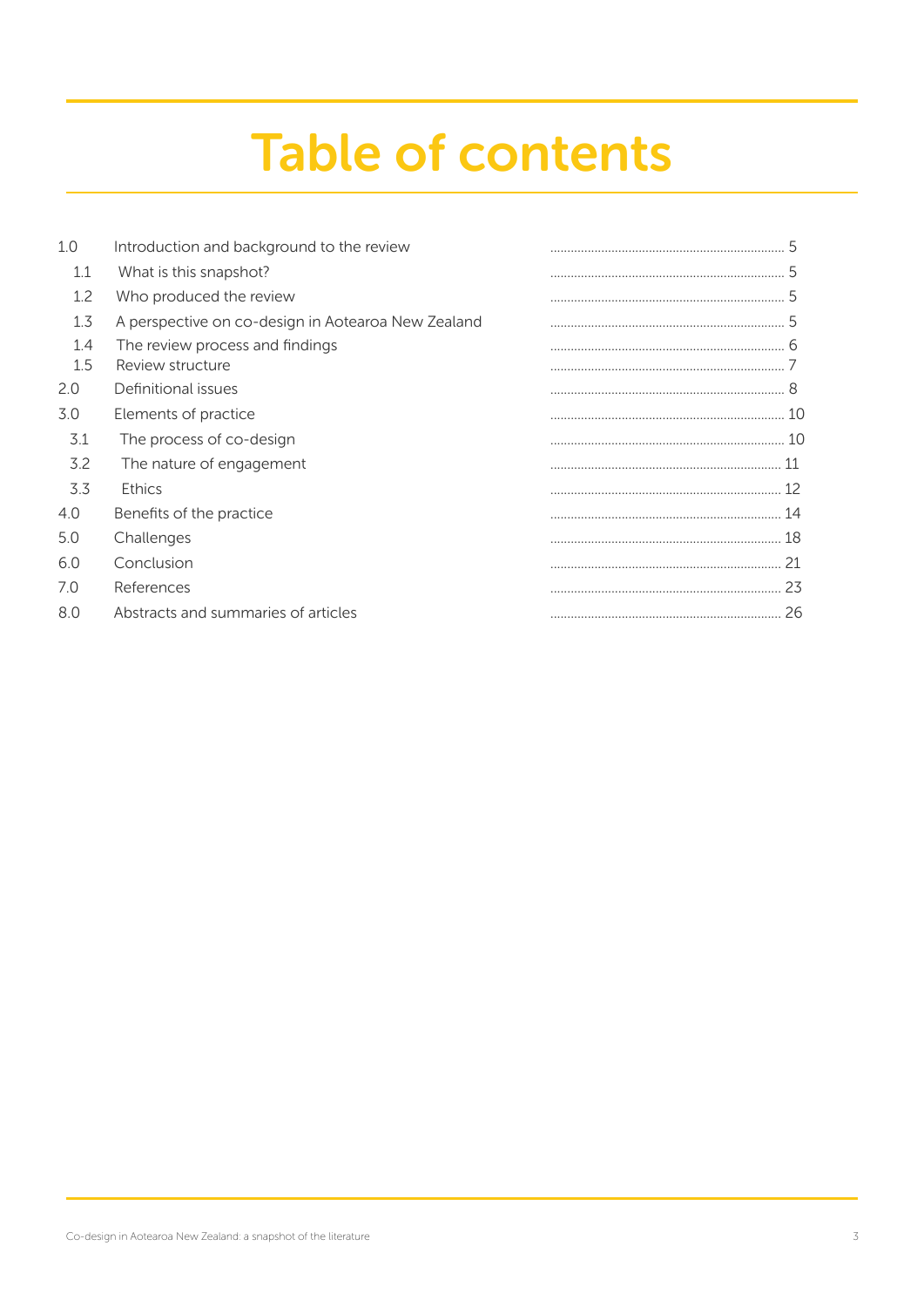# 1.0 Introduction and background to the review

## 1.1 What is this snapshot?

Co-design refers to a philosophical approach and evolving set of methodologies for involving people in the design of the services, strategies, environments, policies, processes, – that impact them.

This review gathers together readily available local scholarship and literature about co-design in Aotearoa New Zealand up to September 2019. This document is aimed at the practitioners as much as academics and is more a snapshot than a formal academic literature review. Its aim is to:

- create a resource to support groups and individuals working in, or commissioning, co-design
- make visible for those practising or commissioning co-design in Aotearoa New Zealand the current landscape of formal scholarship and research in this space
- provide a benchmark of current research applying to, or about, co-design, highlighting areas for future scholarship and collaboration. As more literature is identified it can be added to this initial review.

## 1.2 Who produced the review

The Auckland Co-design Lab (The Lab), based within the Southern Initiative in South Auckland, is jointly funded by Auckland Council and 10 central government agencies. The Lab's remit is to strengthen the capacity of government to support equity and intergenerational wellbeing. To do this the Lab builds capability in designled, strengths-based, participatory and developmental approaches for the commissioning, design and evaluation of services and policy. The Lab's work includes supporting and growing the body of knowledge about what constitutes good practice in the context of Aotearoa New Zealand as well as how the conditions for good practice can be fostered. This includes putting a critical lens on

'co-design'. The Lab commissioned Toi Āria; Design for Public Good, Massey University to both review the current body of work available around co-design practice in a New Zealand context, and to provide an independent view of the scholarship and its scope.

Toi Āria, is a research unit based in the College of Creative Arts at Massey University's Wellington campus. It seeks to improve lives by reforming the design and delivery of public services, by bringing a design lens and a citizencentric focus to social policy and public services. Toi Āria brings together leading design researchers, practitioners and policy makers to deliver design-led, evidencebased, service innovations, leveraging the creative and intellectual freedom of the university environment, while ensuring innovation is grounded in rigorous method and research.

# 1.3 A perspective on co-design in Aotearoa New Zealand

The term co-design has, over the last 5 years become ubiquitous across government, including in significant strategies, reports, engagement models and procurement requirements. The Auckland Co-design Lab itself represents a continued and growing interest by the New Zealand public service in the potential of co-design of policy, services and community-led responses, aimed at enabling greater participation and more effective responses to complex social and economic issues.

We believe that co-design, when practiced well, and used to refer to culturally grounded participatory and developmental design practices shaped by and with people in place, offers the potential for improved community wellbeing. It is an opportunity for people to impact, lead, and shape the things that influence their lives. For this potential of co-design to be realised, the role of tangata whenua is fundamental. When led by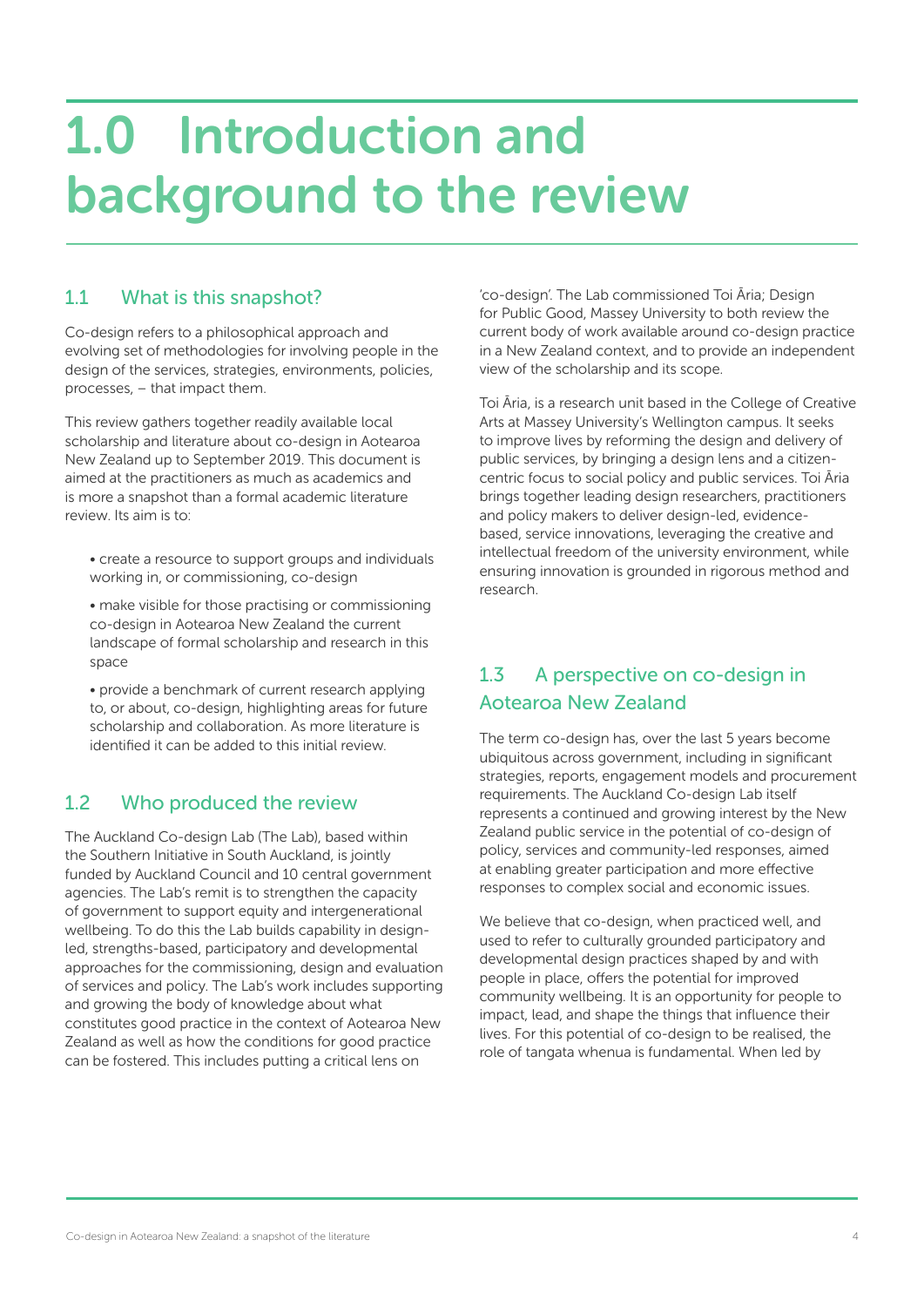Māori for Māori as an expression of te ao Māori values and tikanga, co-design is seen by some Māori practitioners as representing an opportunity for whānau Māori to participate in mana enhancing ways and lead change in their own lives (see for example Menzies et al. (2017) and Whaanga-Schollum et al. (2016)).

It also poses significant risk when done poorly. For the "co" in co-design to be honoured, there needs to be more than design skills and methods involved. Both the capability and the conditions for a relational and valuebased, culturally grounded practice based on reciprocity and shared decision-making need to be in place. Doing co-design involves creating time, space and structures for learning, reciprocity, and power sharing. Delivering on co-design means allowing for changes to how policy, procurement and services are currently configured. These represent significant shifts for most public service teams. This is especially true when government is commissioning co-design that impacts Māori. While the intent of co-design is promising, there is still a lot of work needed to close the gap between the potential, and the capability, conditions and, in some cases, the commitment needed to follow through and deliver on this potential.

To date, co-design practice has been inconsistent and variable in quality. Co-design has, in some spaces, already become a fancy word for consultation, or to infer a degree of power sharing, participation and partnership that never really existed. The concern that outcomes from co-design might not be honoured or followed through by government is genuine<sup>1</sup>. Also worryingly, codesign risks being an imported process that perpetuates colonial and eurocentric mindsets and values, rather than providing a means to enact Te Tiriti o Waitangi/The Treaty of Waitangi 2 ('Te Tiriti') or be understood as related to practice already existing within te ao Māori.

From our own experience and from practitioner reports, we know that many in the community already distrust the term co-design, are experiencing a form of 'co-design fatigue', and can consider the term to be devalued of meaning.

### 1.4 The review process and findings

The review includes readily available co-design research published by New Zealand based authors. Despite the widespread use of co-design in the public sector, the

literature is modest.

Material was initially located through academic searching using the term co-design and participatory design. This was applied to the Massey University library collection to examine journal databases and included Google Scholar to locate non-academic reports and articles.Only a small number of formally published articles were identified through this process. To enhance what was available through academic review, the Auckland Codesign Lab also contributed links to reports and grey literature. The peer review process provided by the Auckland Council helped to identify additional sources of relevant literature. A small number of blogs and video links have also been included. While not formal literature, their inclusion improves the value of the paper as a resource for those working in or commissioning co-design. Abstracts have been included in the Appendix to allow easier access to sources for practitioners. The text has been written and structured with the intention of being as accessible as possible to a wide audience.

The resulting snapshot of literature provides insight into key themes, issues and opportunities in practice, mostly through the description of specific projects, processes, outcomes and the nature of engagement within them. A synopsis of key points from the snapshot includes:

- A significant emphasis of co-design in the NZ health sector $3$ , with literature potentially reflecting the influence of the UK National Health Service practice of Experience-based Co-design<sup>4</sup>.
- Co-design is seen by many as providing a powerful method to connect with those using or impacted by services and products. This brings their experiences to shape a solution to a problem, and, more importantly, to define the problem itself.
- Co-design was also valued for capability building. This is visible particularly for youth-focused projects, but increasingly also as an aspect of working with whānau and organisations.
- Māori practitioners are leading a strong and emerging practice that explores the potential of approaches based in kaupapa Māori or tikanga Māori practice and principles. It signals the relationship between co-design and the principles of Te Tiriti, and the tension that exists between dominant eurocentric models and culturally grounded, indigenous and place-based practices.

<sup>1</sup> See for example https:/

<sup>&</sup>lt;sup>2</sup> The Treaty of Waitangi/Te Tiriti o Waitangi has two texts: one in te reo Māori and one in English. The Waitangi Tribunal provides a general guide to the meaning of the Treaty texts on its website (https://waitangitribunal.govt.nz/treaty-of-waitangi/meaning-of-the-treaty/)

<sup>&</sup>lt;sup>3</sup> This reflects the activity of the Health Quality & Safety Commission (a crown entity which leads and coordinates health quality and safety activity in New Zealand), the Ministry of Health, the Design for Health and Wellbeing Lab at Auckland Hospital, and the Auckland District Health Board, along with the active scholarship of Dr Lynne Maher and colleagues (with the Commission), Dr Stephen Reay and colleagues (with the Lab) and Hilary Boyd and colleagues (with the ADHB). 4 https://improvement.nhs.uk/resources/the-experie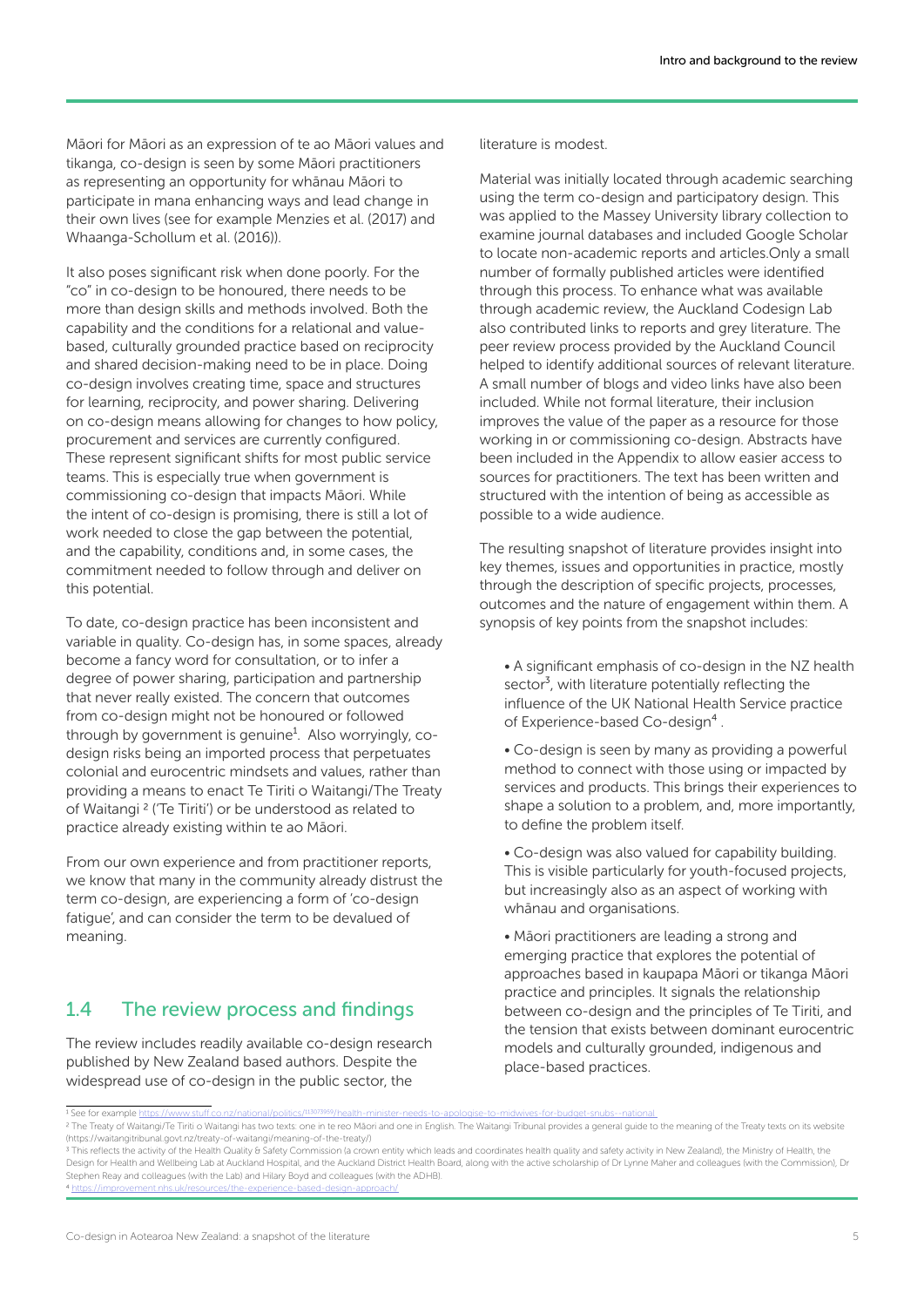• A need to invest more in the integration of evaluation and co-design. A number of questions are raised about the resources, skills, investment and conditions required for co-design and its ethical practice.

.

This review is not exhaustive, For example, it won't capture similar work using language other than co-design or participatory design. Yet, it does help to make the current landscape of formal scholarship and research visible for those practicing or commissioning co-design in Aotearoa New Zealand.

We know there will be literature not captured including unpublished thesis and conference work. There will also be government reports and grey literature not housed in a central database that will have escaped our search strategy. With these limitations in mind we share this snapshot as an initial benchmark that can continue to be added to as more literature is identified.

### 1.5 The review process and findings

The review has been organised around the following key themes observed in the literature, these are:

- Definitional issues
- Elements of practice including:
	- o the process of co-design
	- o the nature of engagement and
	- o ethical aspects of co-design
- Benefits of the practice
- Challenges

The conclusion points to key areas for future work. In addition to the references included in the review, an Appendix of abstracts or summaries from the reports and papers is also provided.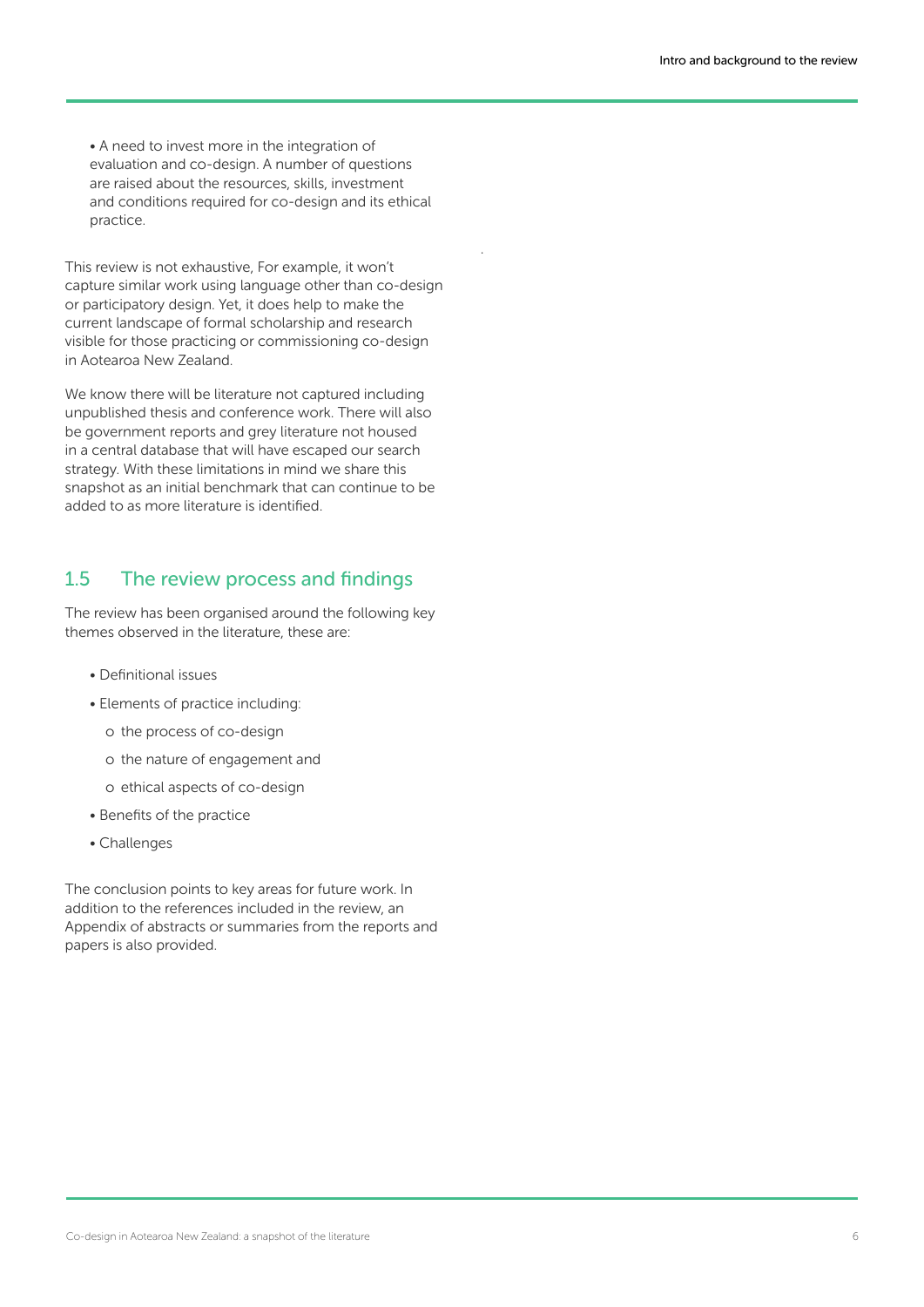# 2.0 Definitional Issues

The term co-design is used interchangeably with a set of other terms: participatory design, experience-based design, co-production, human-centred design and others. Boyd defines co-design "within a health context" as "…a method of designing better experiences for patients, carers and staff" (Boyd 2012, p4).

In Maher's view, 'true' co-design must include capturing people's experiences of the care journey and involve all stakeholders in developing and testing improvement ideas.

Eyles et. al., citing Boyd (2012, p2), provides this definition:

*co-design "is a process in which targeted end users and other relevant stakeholders form a partnership with researchers and work together on all aspects of intervention development, from needs assessment to content development, pilot testing, and dissemination."* In 2012 Hagen et. al. provided the following diagram of the intersection of some of the terms relating to codesign practice (see Figure 1). They note that

*"as a user-centric method, Participatory Design puts emphasis on designing from the perspective of the user. It differs however, from other common user-centric methods such as user-centred design (UCD). In UCD user involvement tends to focus on checking 'what works' and 'what doesn't work' within specific evaluation phases… Participatory Design goes beyond consultation and testing to seek active contribution of users as co-designers in the creation of design proposals and alternatives, throughout the design process (Blomberg et al. 1993). In her evolving map of design research methods, Sanders (2008) describes Participatory Design as user-led and UCD as design-led or 'expert'-led. In the latter, users can become more like an information resource for designers (Brereton & Burr 2008)."*

![](_page_6_Figure_7.jpeg)

Figure 1: Intersecting fields that influence co-design (Hagen 2012)<sup>5</sup>

5 This diagram has continued to expand since then to include more terms and disciplinary intersections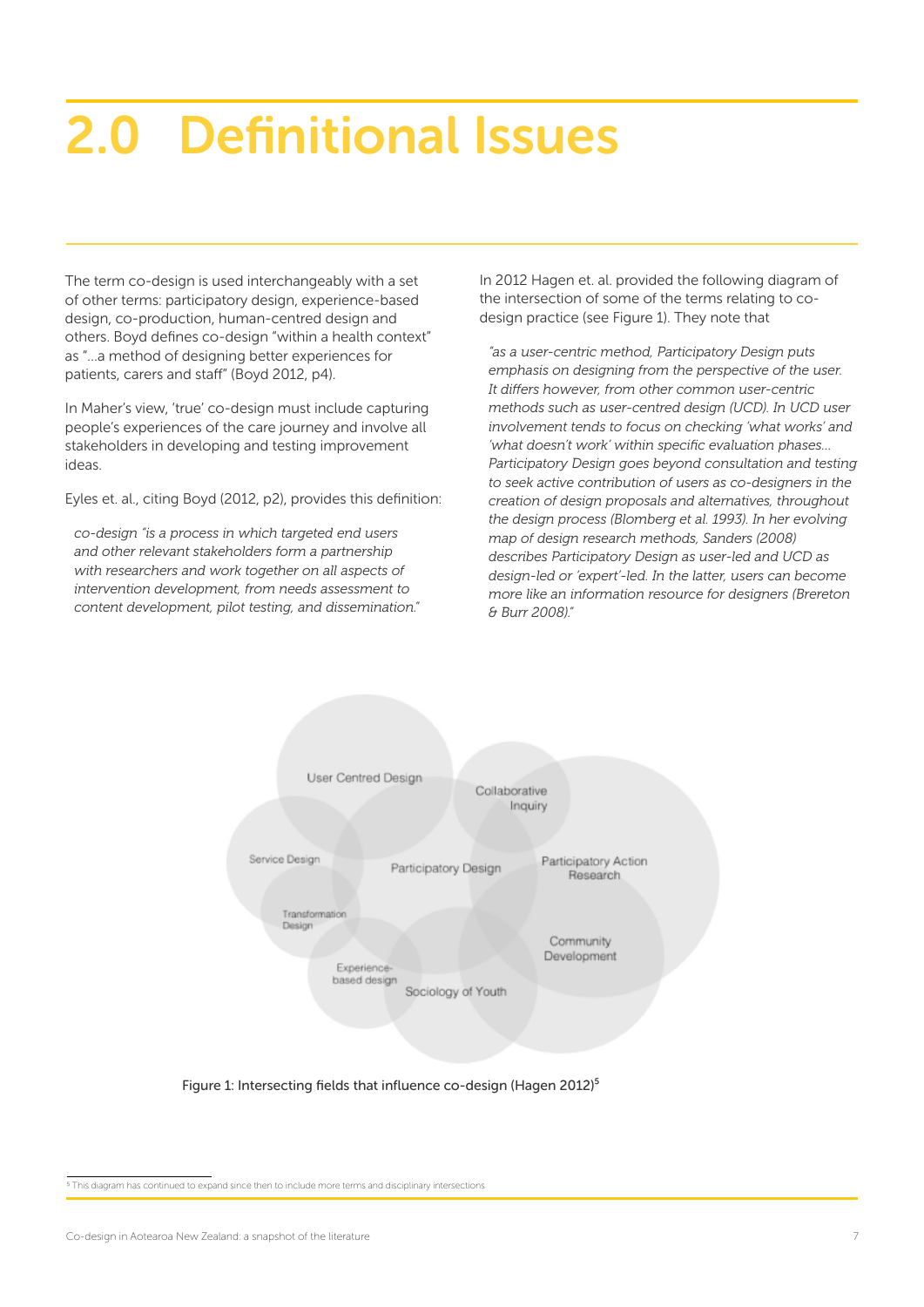In recent years co-design has been more critically explored and extended as a particular practice situated within Aotearoa New Zealand, including its relationship to kaupapa Māori practice and principles. For example, in a 2017 webinar Mules, Pekepo and Beaton (2017) discuss Māori co-design and how Mātauranga and co-design intersect to benefit Māori communities. Te Morenga et al. (2018) describe their practice as an integration of co-design and kaupapa Māori research. Practitioners (e.g. Akama et al. 2019) have also identified the need to unpack the different interpretations and world views implicated in co-design practice within the context of Aotearoa.

![](_page_7_Picture_2.jpeg)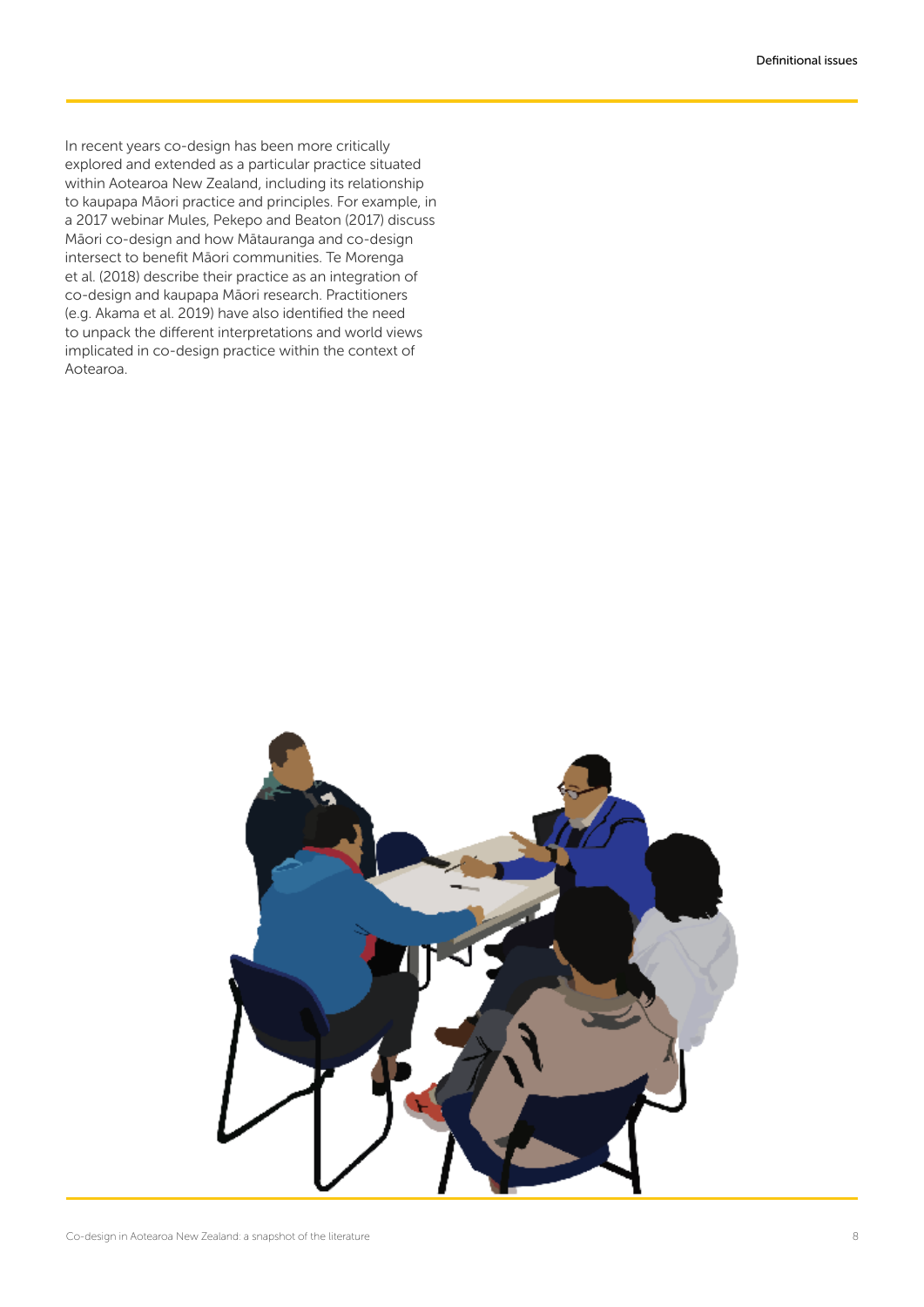# 3.0 Elements of practice

This section sets out three broad elements of practice observed in the literature:

- 1) the process of co-design
- 2) the nature of engagement
- 3) ethical aspects of co-design.

### 3.1 The process of co-design

Many of the articles and reports focus on the precise steps involved in a co-design process. A sample of these is as follows:

Maher et. al. (2017) suggest that an experience-based design approach entails the use of a specific process, adopted for use in New Zealand. The five project phases are 1) introduction to tools 2) capturing patient experience (use tools to help people tell their stories) 3) understand the experience 4) improve the experience 5) measure the improvement (ibid, p45). These phases support the programme's principles, which include achieving a partnership between patients, staff and carers, an emphasis on experience rather than attitude or opinion, and systematic evaluation of improvements and benefits.

The process set out in detail by Boyd et al. (2012) in their case study involves six elements or phases, of which the first three are "primarily about capturing and understanding the patient experience." The authors note that the series of steps in reality may overlap, and some may not be undertaken. The common element is "the active engagement of patients and their families" (ibid, p5). The Auckland District Health Board Toolkit also posits six co-design elements, several of which  $-$  but not all  $$ overlap (Auckland District Health Board 2010).

In another article, Boyd (2014) notes that capturing experiences draws on a number of tools: patient journey mapping, experience-based surveys, and co-design workshops. Any co-design process, regardless of

variations, has several common features: understanding and improving patient and staff experiences; patients and staff making changes together; an equal relationship throughout the process for users of the services and staff; a strong emphasis on storytelling and creativity; and the use of a range of design tools (ibid, p6).

The core principles of the Health Quality & Safety Commission's Partners in Care co-design programme included; achieving a partnership between consumers, staff and carers; an emphasis on experience rather than attitude or opinion; a narrative and storytelling approach to identify 'touch points'; and systematic evaluation of improvements and benefits (Ko Awatea 2016).

Much of the content of the writing, which takes the form of a toolkit or a guide, is relatively straightforward. For instance, one suggests that those that are to be communicated with are "computer savvy and have internet access", and to "include stakeholders from a variety of backgrounds and disciplines."

Two reports by The Southern Initiative describe the process and outcomes of co-design that was part of the Ministry of Health's Healthy Homes Initiative in Auckland (The Southern Initiative, 2018). This initiative sought to co-design and implement interventions that would result in healthier and warmer homes. Whānau, frontline staff from community, social and health organisations and government agencies worked together to understand, design and prototype a range of possible responses. A four stage process used by the Auckland Co-design Lab is referenced (whilst acknowledging the reality to be much messier than this). These stages included 1) Framing the context – scanning existing information 2) Exploring – developing a deeper understanding through the user's perspective 3) Imagining – brainstorming and developing ideas 4) Testing – prototyping in a safe-tofail environment and refining ideas. The reports give detailed insight into the evolution and iteration of the nine different prototypes, most of which were 'live tested'. The prototypes were either developed into specific programmes with whānau and frontline staff, including a whānau-led peer-to-peer initiative, or provided to policy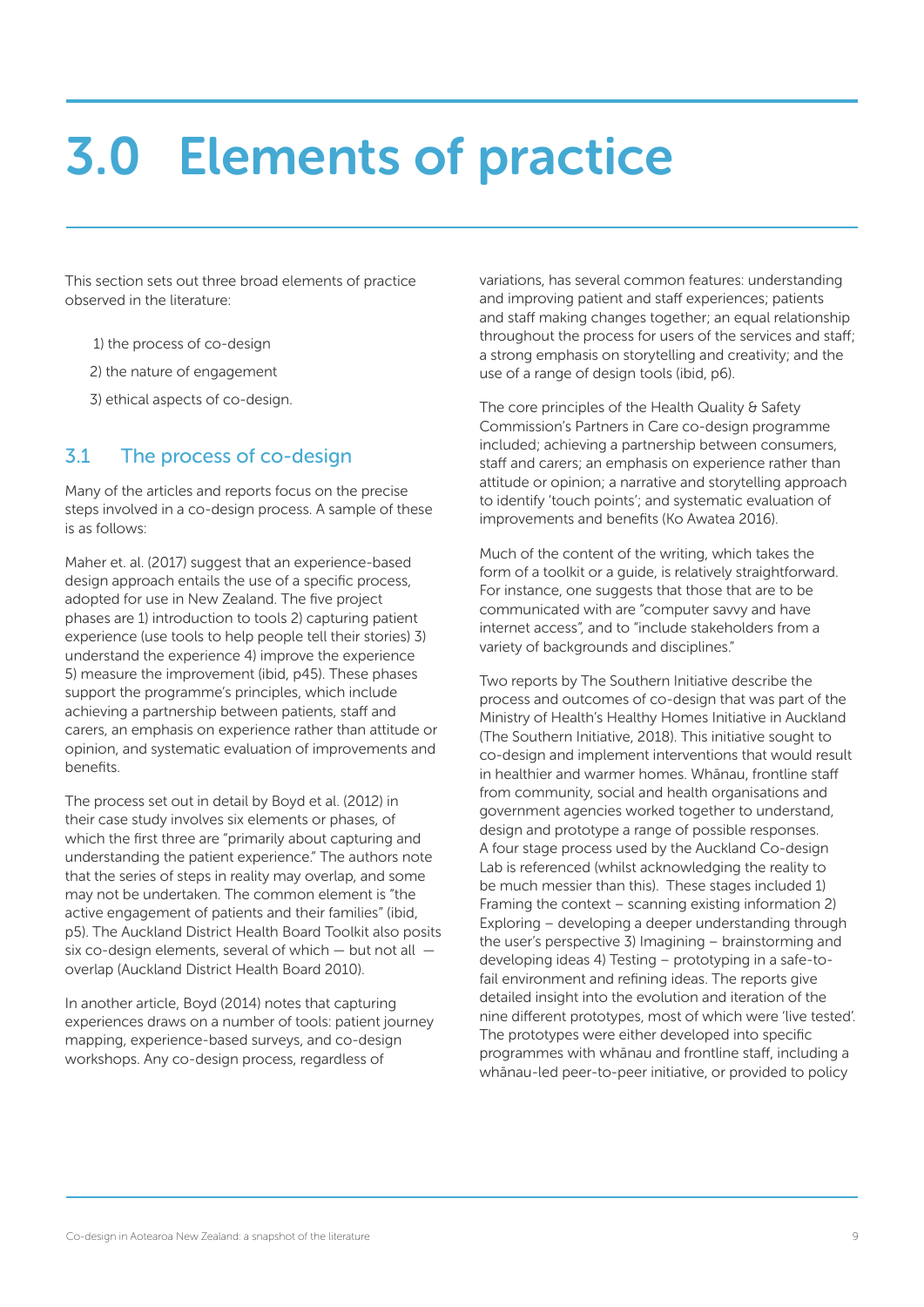and operational level stakeholders as further advice and learning about the effect of interventions and policy.

Articles on the OL@-OR@ research project (Te Morenga et al. 2018; Verbiest et al. 2018) describe a culturallygrounded approach to the co-design of an mHealth intervention. As noted by the authors, health interventions designed for the general population tend to be less effective for Māori and Pacific communities and can increase health inequities. The OL@-OR@ project involved a collaborative two stage effort to develop, trial and evaluate a culturally-tailored approach to mhealth interventions. Acknowledging the similarities and differences in values and practices, separate codesign processes were run with Māori and Pacific communities in parallel to "maintain a sense of autonomy and self-determination in the respective communities" (Te Morenga et al. 2018). The authors draw on kaupapa Māori research principles and norms (Smith 1999; Walker et al. and the participatory design cycle outlined by Bratteteig et al. (2012). The authors provide a thorough setting out of the kaupapa Māori practices and principles (tikanga) that shaped the co-design process, including whakawhanuangatanga, mana, manaakitangi, koha and aroha. Storytelling based on traditional Māori creation stories, such as 'Te Hekenga' (the great migration) were also used to examine the ideas further. A detailed description of their principles of engagement and the Te Hekenga framework can be found in the paper.

A subsequent article by Verbiest et. al. (2018) describes the co-design process used to develop health interventions as a culturally-centred approach that integrates existing western evidence around behaviour change with culturally-specific perspectives and experiences of Māori and Pacific partners.

*"Findings from the Māori and Pasifika partners were compared with a 'traditional' Western theoretical approach to the development of behaviour change interventions (the Theoretical Domains Framework) to marry the desires of the communities with the evidence of what has been effective in behaviour change. This approach did not privilege one knowledge base over another, but rather tried to bring together the different sources of knowledge" (Verbiest et al. 2018, p6)*

The report on the Early Years Challenge focussed on The report on the Early Years Challenge focussed on young families in South Auckland by the Southern Initiative and the Auckland Co-design Lab also describes a whānaucentred co-design process and practice model that

draws on the four phase process used by the Lab but is grounded within, and by, tikanga Māori practices and principles (The Southern Initiative and Auckland Co-Design Lab, 2017). Their definition of whānau-centred codesign practice goes beyond a collaborative process with whānau, and includes the transfer of design capability and leadership to whānau, who over time build their own capability in design, ultimately leading the design of the process and design decision-making themselves.

In a broader critique of dominant themes in co-design, Akama et al. (2019) caution against Western descriptions of design processes that put emphasis on process but not on the relationships, people, principles or values that underpin the process. The authors suggest that this approach risks perpetuating the view of practitioners as culturally neutral, objective, interchangeable and not of a specific place or location.

## 3.2 The nature of engagement

Co-design involves connecting with people that are impacted by services and policy, including communities, patients, frontline staff, various stakeholders and so on. Many authors focus on the nature of engagement. Insights in the health sector include:

- the importance of involving patients early in the process, and securing a representative group of users/ patients (Boyd 2012);
- ensuring that when necessary, patients or users have the opportunity to be part of a group rather than participate by themselves;
- making sure that if possible, patients feel that their experiences and opinions are valued and that they are considered equal partners (Ko Awatea 2016);
- ensuring proper staff and sponsor buy-in (in a health organisation, i.e. clinical, management and administrative staff) (Cunningham 2019; Boyd 2012; Maher 2017). Ko Awatea delivered a seven month course<sup>6</sup> on co-design to participating teams. (Maher 2012, 46)

• the importance of staff in the health sector participating in the process to ensure that changes to services are embedded and therefore sustainable. The 2015-2016 evaluation of the Health Quality & Safety Commission's Partners in Care co-design programme notes that "consumers and staff alike recognise co-design as an opportunity to move

<sup>6</sup> Ko Awatea is a health system innovation and improvement centre at Counties Manukau Health in Auckland (which delivered iterations of the Health Quality & Safety Commission's co-design programme).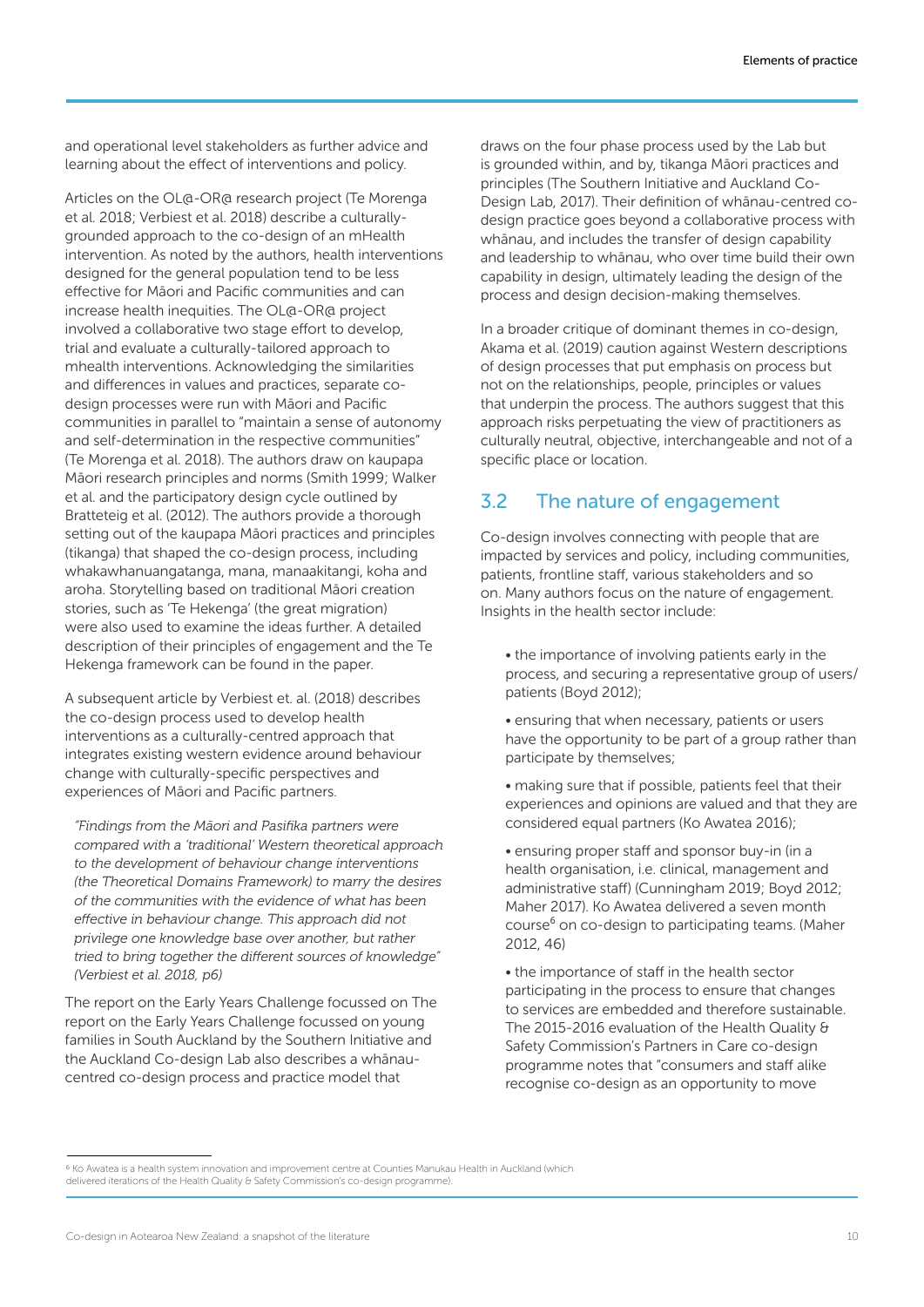away from tokenistic engagement with consumers, to a more meaningful model of engagement and partnership in which consumers and staff together define the challenges to their current experiences of delivering or receiving care, and co-design solutions." (Ko Awatea, 2016, pii)

• The same report noted that the most significant theme which emerged from the programme was the improved knowledge and awareness of staff, particularly the way in which consumer (patient) experiences can inform health care transformation.

With regard to evaluation of impact and efficacy of co-design, Ko Awatea (2016, p2) describe using a postprogramme survey and post programme interviews to understand people's experience of the co-design process. It is interesting to note the small sample for the interviews in one project is five. This raises issues with the credibility of evaluation findings for projects which have small numbers (sample sizes), often because of the difficulty of securing ongoing patient involvement.

Te Morenga et. al. (2018) note that it takes time to build relationships with, and gain the trust of, Māori communities. In this context they also describe the engagement, trust-building work and mutual learning process required to build a shared starting point in the team (a cross collaboration of community practitioners and academic researchers). They describe actions undertaken before engagement with communities could even begin: revising parameters of the initiative to better support partnership; examining aspects of crosscultural communication; learning about the possibilities of mHealth technologies; training in design thinking approaches, and how they could be applied with Māori communities from a Māori co-design expert.

Also focusing on work that needs to be done by practitioners themselves in preparation for co-design, Akama et al. (2019) stress the need to avoid a Eurocentric mindset. They challenge practitioners to consider what biases the practitioners might bring to their set of questions, and a reflexive awareness of who they are in the process. They recognise that co-design processes operate within an existing and shifting power dynamic, engaging with social issues that inevitably involve personal, sensitive, and potentially legal issues.

## 3.3 Ethical aspects of co-design

Ethical aspects of co-design should, arguably, be regarded as a core element of the practice. in New Zealand this is more in theory than in practice. With the exception of Goodyear-Smith et al. (2015), Godbold et al. (2019) and Akama et al. (2019), the literature is for the most part quiet about the ethical considerations of codesign.

Co-design practice has largely evolved within practice settings and it is only fairly recently that co-design practitioners have been required to interact with formal research ethics processes. While a rigorous approach to ethics is needed in co-design, Goodyear-Smith et al (2015) identify some of the challenges in simply directing design or improvement processes into conventional ethics processes that have their origins in medical settings. Goodyear-Smith (an academic based at the University of Auckland Medical School) and her co-authors, provide a useful discussion about some of the challenges of bringing co-design to the wellregulated ethics regimes of academia. They note that a co-design process is emergent, adaptive, flexible and imprecise, involving collaboration between researchers and end users from the onset. By contrast, the strict control framework required by ethics committees – in the effort to protect participants from harm and help ensure the rigour and transparency of studies – requires decisions about participation to have been already made by researchers. This potentially undermines some of collaborative benefits and intentions of co-design in working with people to design the process. It also contrasts with the more responsive and iterative nature of design and improvement practices. The authors propose some guiding principles: ethics committees acknowledging and celebrating the diversity of research approaches; establishing ground rules for co-design applications; and recognising the benefits of powersharing (Goodyear-Smith et al. 2015).

Godbold et al. (2019) discuss issues faced by students trying to undertake co-design in hospitals. Postgraduate students engagement with patients and staff in hospitals is by definition research. As such, it triggers a requirement for full ethical review by a university and/ or health research committee. However, students are poorly equipped to deal with these ethical requirements, and often either abandon the project, or compromise methods. The authors argue for ensuring that ethical dimensions of human centred design projects are identified and managed through the entire process,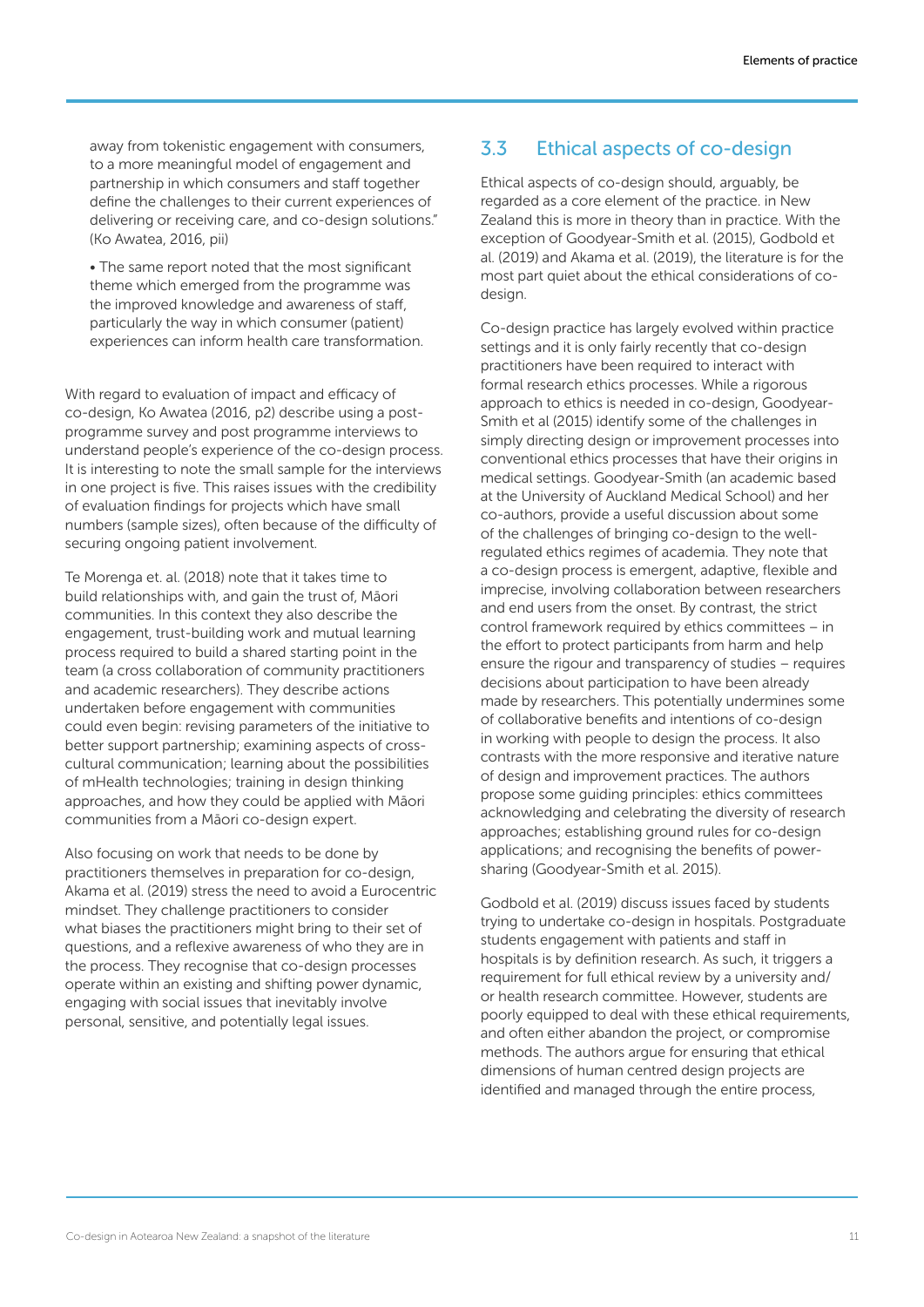embedding ethics education into design curricula. The Auckland District Health Board's co-design toolkit includes four pages addressing ethical matters.provides A useful set of questions has been provided by Southern Initiative and Auckland Co-design Lab project (Southern Initiative and the Auckland Co-design Lab 2017), when considering a whānau-centric or co-design approach. Whilst not labelled as a set of ethical considerations, they can be viewed in this way. Questions include:

- How deeply do you understand the cultural context of the people you are working with?
- Have you dedicated the time and the right people to develop a relationship with the whānau/community members you are working with?

• Have you considered how you can include whānau/ community in decision-making processes? This can include setting the rules of engagement.

• Do you have the right expertise/advice to ensure a culturally appropriate environment/process?

• Have you considered how you will make people feel welcome within the process and to working spaces?

• Have you ensured a working space and process which people will be able to see themselves (their culture and values) in?

- Have you considered how you will keep the whānau/community updated as the process progresses?
- Have you thought about how the contribution of the whānau/community can be acknowledged?

The need for designers to be aware of their own positionality and the risk of privileging Eurocentric views and models of design and perpetuating colonial mindsets is stressed by Akama et al. (2019).

*"This means, as researchers and practitioners, we must be vigilant of assumed and dominant frames of design, so that they do not skew or replace what design means and how it's practiced in and by 'peripheral' locations, cultures, and people. (Akama and Yee 2016 in Akama et al. 2019, p63).*

![](_page_11_Picture_12.jpeg)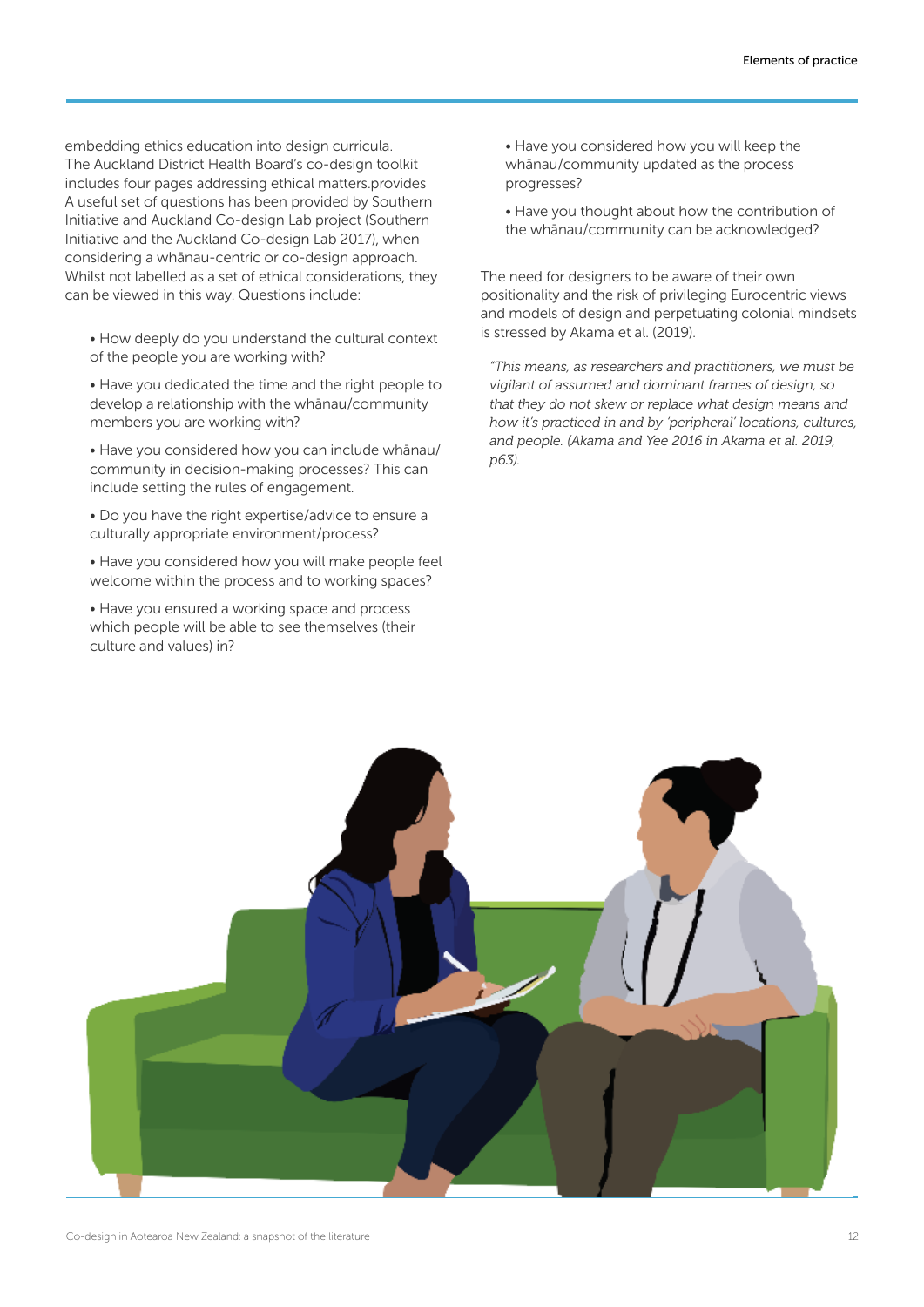# 4.0 Benefits of the practice

This section sets out some of the benefits identified in the literature of using co-design methodologies and approaches.

Across the New Zealand literature surveyed co-design practice is, on the whole, is viewed positively. The review suggests, that when done well, co-design is a powerful method to connect with those using or impacted by services and products. It brings their experiences to shape a solution to a problem, and, more importantly, to define the problem itself. Benefits highlighted in the literature are outlined below.

## Culturally connected responses

The literature suggests that a culturally-grounded co-design approach, connected to people and place, is capable of supporting and prioritising the world views, experiences and perspectives of Māori and Pacific peoples. It can create room for participation and leadership in design processes.

Te Morenga et al. (2018) argue that an integrated kaupapa Māori co-design research approach is best practice for developing health interventions targeting Māori communities. By integrating co-design and kaupapa Māori research approaches, communities are empowered to take an active role in the research. Co-design is compatible with kaupapa Māori methodologies as it gives primacy to the needs and views of those impacted, as they participate and have influence throughout each stage of the research, design, evaluation and implementation process. Practiced in this way it is inherently mana enhancing

*"Māori knowledge systems, creation stories, proverbs, oral histories and stories provide a culturally empowering way to generate discussion and insights from Māori whānau and communities." p97*

Applying a te ao Māori lens to all co-design is likely to enrich the impact for all (Te Morenga et al. 2018).

Verbiest et al. (2018) note that the principles underpinning Te Tiriti (equal partnership, participation and protection) underpinned their research approach to co-design. They argue a co-design process for culturally tailored, lifestyle support interventions drawing on mobile technologies offers the potential to look beyond 'traditional' Western approaches to ethnic-specific paradigms that reflect users' perceptions and ensure the intervention is both evidence-based and meets the end users' cultural needs and context (Verbiest et al. 2018). Akama et al. (2019) note that a respectful, reciprocal, and relational approach (which has a sensitivity to design's location within multi-layered sites of power, knowledge, practices, cultural values, and precarious asymmetries) would help overcome the pitfalls of a universal design process perpetuating colonial tropes.

Goodyear-Smith et al. (2015) note that co-design is considered best practice in research involving indigenous peoples in New Zealand, Australia and Canada. Eyles et. al. (2016, p2) suggest that

*"the iterative nature of co-design fits well when collaborating with minority and indigenous populations because this approach allows for conceptual or tool redevelopments and refining based on the socio-cultural needs of partnership groups."*

### Improved systems and services

The literature also strongly supports the proposition that design can act as an agent of change in the wider health system and hospitals. The experiences of patients, the public and healthcare staff when they receive or deliver healthcare services are a valuable source of information that can be used to improve care and transform services (Maher 2017; Ko Awatea 2016). The results shown by D'Young et al. (2014) for instance, who used a co-design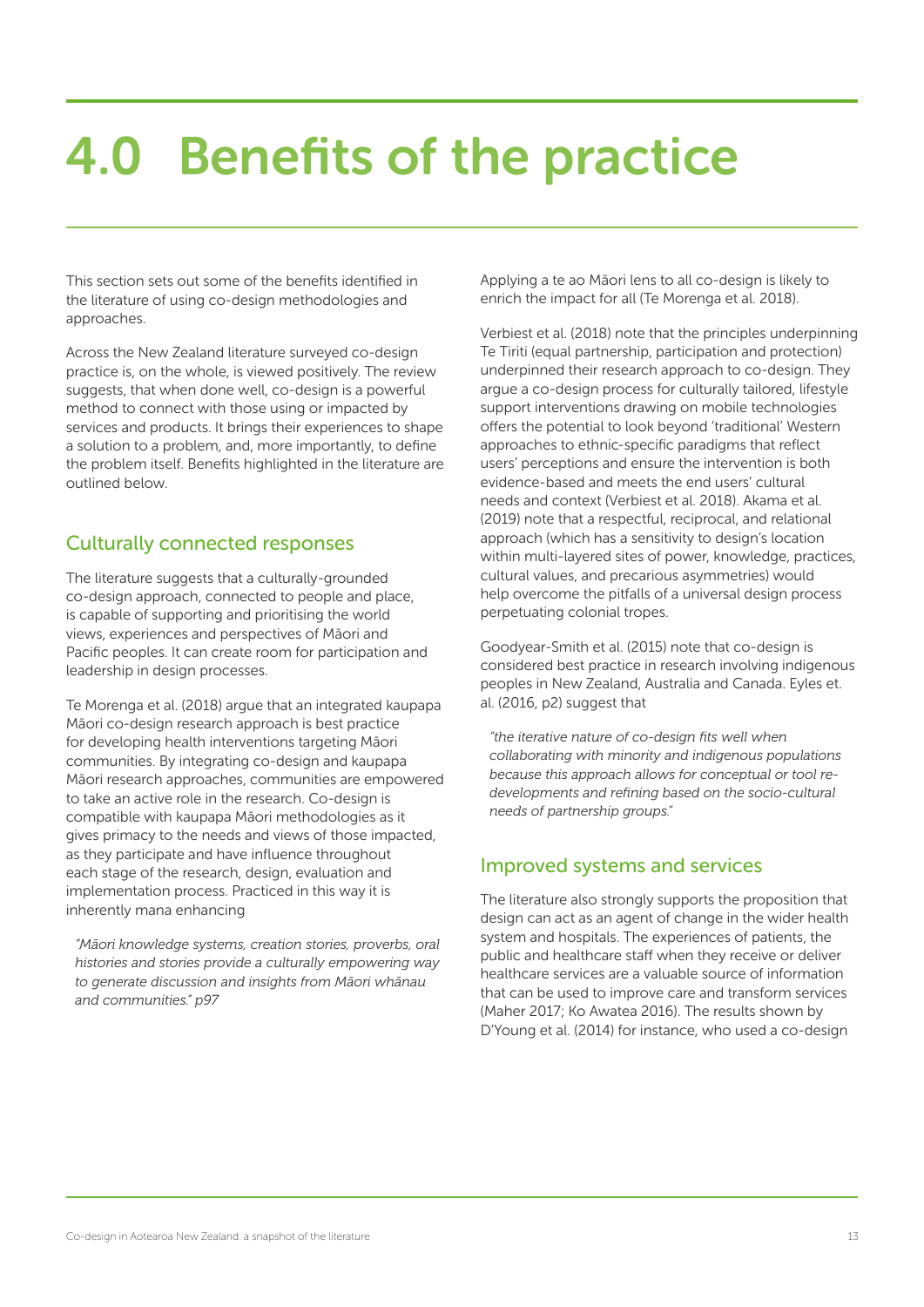process to improve timely bleed reporting by adults with haemophilia, are significant.

Co-design is seen as an agent of change in hospitals, particularly bringing about improvements in patient experiences, and in increasing staff understanding of patients' experiences (Cunningham 2019; Boyd 2012).

*"Consumers and staff alike recognise co-design as an opportunity to move away from tokenistic engagement with consumers, to a more meaningful model of engagement and partnership in which consumers and staff together define the challenges to their current experiences of delivering or receiving care, and co-design solutions." (Ko Awatea 2016, pii).* 

Boyd (2012) notes that co-design could have the potential to make a difference for services where there has been a lot of staff dissatisfaction or patient complaints, where there are high 'did not attend' rates, or where a new facility or service is being developed. Boyd (2014) also notes that co-design in health can improve existing or develop new services, assist in the design of facilities, deal with specific issues across services (i.e. waiting times) and help in the design of products. In addition, the use of co-design to improve health services has the potential to act as an exemplar for other parts of the health system.

In her work to co-design assistance technology for people with dementia, Jury (2016) suggests that the potential for collaboration with people such as those affected by dementia in the design of new products which improve people's lives, has been previously overlooked. In reflecting on work undertaken for her thesis Jury (2016) notes that people with dementia are able to contribute to the design process and suggests that co-design can be an empowering and positive experience for people living with dementia.

In the wider health system, one example is the Ministry of Health's efforts to address the issue of young Māori women who smoke, utilising a co-design methodology and the services of a design consultancy, ThinkPlace, to unlock new insights into the complexities surrounding the lives of young Māori women (aged 18 to 24) . Codesign enabled a greater understanding of the experience of young Māori women and their surrounding social and whānau environment and helped the Ministry better invest future funding (Ministry of Health in collaboration with ThinkPlace 2017).

The co-design process that made up part of the Ministry

of Health's Healthy Homes Initiative in Auckland helped to facilitate change for a number of teams across the fields of both health and housing (The Southern Initiative 2018). In addition to new interventions that have now been implemented, the process created a platform that connected stakeholders from across parts of the health and housing system for the first time. This resulted in new capabilities and connections, as well as increased trust and coordination between different teams and providers that improved their ability to achieve outcomes that mattered with and for families (Auckland Co-design Lab 2019).

Outside the health and community sector, other literature notes additional benefits of co-design practice as a core contributor to business strategy. McLean, Scully and Tergas (2008) of the design consultancy ThinkPlace, who have written about their work for the IRD on service design, make the interesting point that the involvement of users (taxpayers) in developing and improving services is important because of IRD's focus on voluntary compliance as its underlying business model. To maximise IRD's voluntary compliance objective (which seeks to keep costs down to a minimum, in particular chasing up non-paying taxpayers), the whole service experience for users needs to be as good as it can be. If taxpayers are put off when complying, they may decide not to. The case for service design is not simply to bring about the best possible services for consumers but goes to the very heart of the IRD's business model.

## Prioritising the experiences and perspectives of young people

Nakarada–Kordic et al. (2017) note that engaging young people — especially those experiencing psychosis — to develop new health resources can be challenging due to their unique culture, behaviours and values. However, the use of co-design methods, particularly those which are empowering, enjoyable, and familiar, can help increase participation, so as to ensure that solutions meet needs. Young people faced with mental health challenges can meaningfully engage with a co-design process. The key is working with, rather than for, them, and treating young people as equal partners.

Thabrew et al. (2018) also argue for the benefits of codesign with young people, and e-health interventions in particular, sharing three different examples of how codesign can increase the extent to which interventions are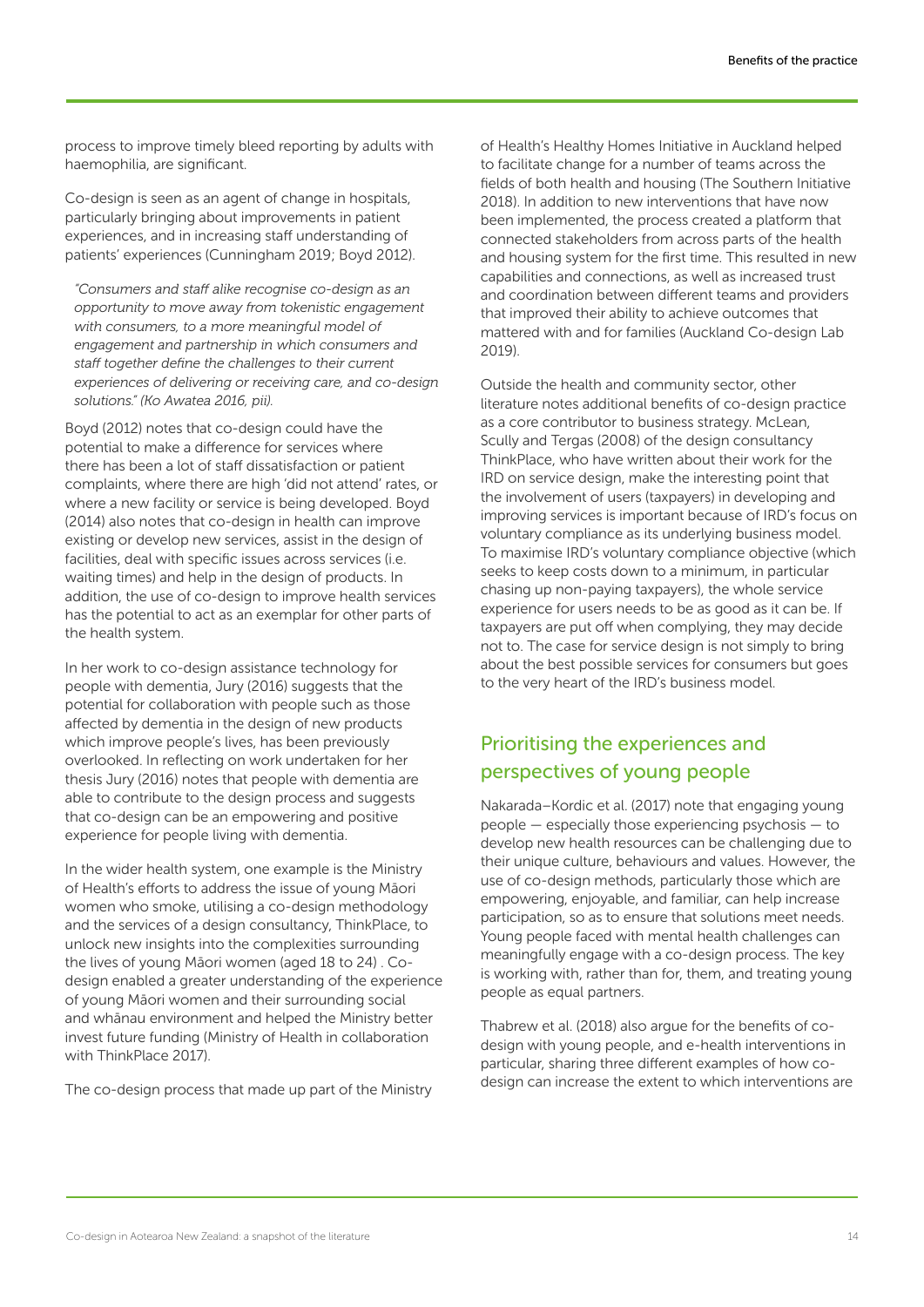user centred. They argue that co-design can successfully be undertaken with children and young people, but that this requires a shift from conventional practice, and that additional thought needs to be given to settings and techniques to ensure meaningful engagement and participation.

Hagen et al. (2012) argue that there are a number of benefits of applying participatory design to youth mental health services and interventions:

1) it offers clear, accessible and adaptable methods and techniques to support the active participation of young people and other stakeholders in the design process, regardless of their design expertise

2) it helps develop better and deeper understandings of how young people see and act in the world, which can lead to new understandings about the source of such problems as well as potential responses

3) it helps develop interventions that are engaging to young people and therefore are more likely to be used, increasing the overall reach and impact of the intervention

4) it aids the creation of a shared language to support consensus-building across stakeholders, critical in the multidisciplinary field of online health work, and can help to facilitate research with groups who are traditionally considered 'hard to reach' or less likely to seek help when they need it (e.g. young men) and

5) it asserts the rights of young people to define their own wellbeing goals and participate in their own care.

### To build capability and capacity

In a later paper about co-design for youth wellbeing in an educational context, Hagen et al. (2018) expand on the benefits of co-design with young people as a means to build readiness and capability for changes in practice, and in particular improving the conditions for youth wellbeing. The initiative described in this paper sought to generate benefits and outcomes across three areas as a result of a cross sector, youth-led wellbeing collaboration within an education and community setting. These were:

1) Initiatives: support creative learner-led wellbeing initiatives within the school system and wider community.

2) Capability: build wellbeing, creativity and codesign knowledge and confidence for learners, teaching staff and collaborators.

3) Relationships: build social cohesion and community participation through increased connections

In addition to producing specific initiatives, the paper notes that this work built confidence, capability, capacity and connections between students, the school and community collaborators, helping to contribute to longer-term wellbeing benefits within that particular community.

The authors connect co-design with one of its origins in the Scandinavian participatory design movement of the 1960s and 1970s. Participatory design in this form assumes that design efforts must not just be about what is designed, but also about building or preparing for the new practices and capacities needed in order to realise any future, different, way of working. They suggest a return to this earlier premise of participatory design, because a core benefit of co-design within the context of complex social and systems change is that it is a process of mutual learning and action that produces the new skills and capacities needed to enable change and a means to model those new practices in action.

This is also highlighted in the summary report on the Early Years Challenge which notes that how service and agencies engage is as important as the subject of the engagement, and see 'conscious and careful' co-design, particularly if it is whānau-centric, as providing a range of benefits including new connections and capability. The Early Years Challenge design process created positive ripples of impact beyond the initiatives themselves:

*An unexpected consequence of the co-design approach was that a number of participants started to make changes in their lives outside of the co-design process utilising the problem solving skills they had developed. Participants have reflected that the experience of being valued and respected, developing genuine relationships, learning from one another, and building new skills has fuelled their confidence and sense of purpose. This has in turn allowed them to build confidence and a sense of agency that has encouraged them to tackle new challenges and make positive changes to their lives, their relationships, homes and communities (The Southern Initiative and Auckland Co-design Lab 2017, p24).*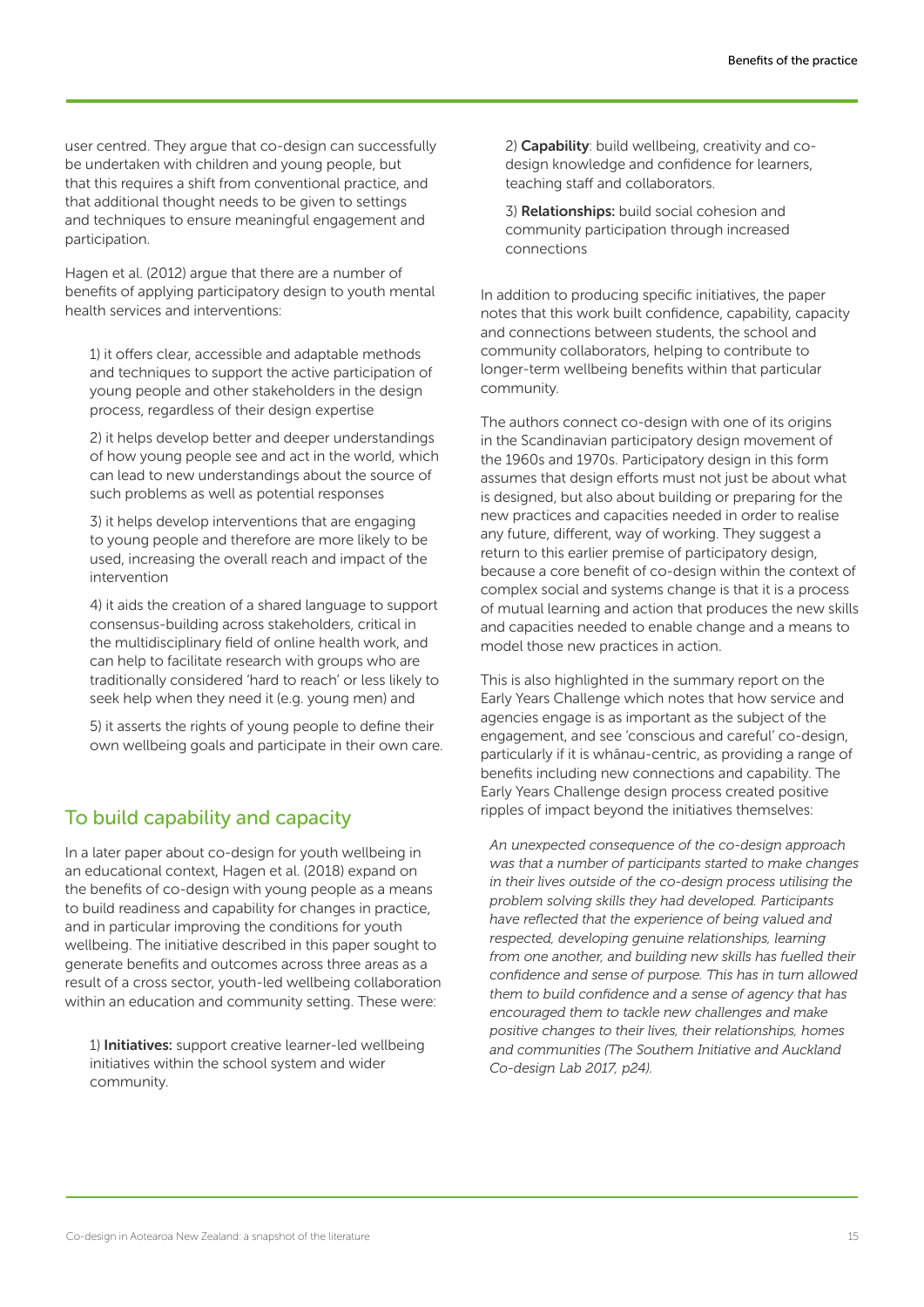The report's authors suggest that change could be sustained through families continuing to participate in (and lead) the planning, design, and ongoing development of their own communities.

*"The more agencies actively share power and control, the more opportunities there will be to practise and grow these skills." (ibid p24)*

As noted by a peer reviewer, practitioners who write about co-design may well be more likely to think the process is a good one (otherwise why use it?), or be inclined to favour sharing positive outcomes if the work is related to paying clients. The papers reviewed share benefits and challenges as well as recommendations for effective practice, including in some cases findings from evaluations of co-design. However, as is noted in the challenges section that follows, there is an argument for a greater investment in the evaluation of co-design to both better understand its benefits as well as support and build evidence for meaningful or 'good' practice in place.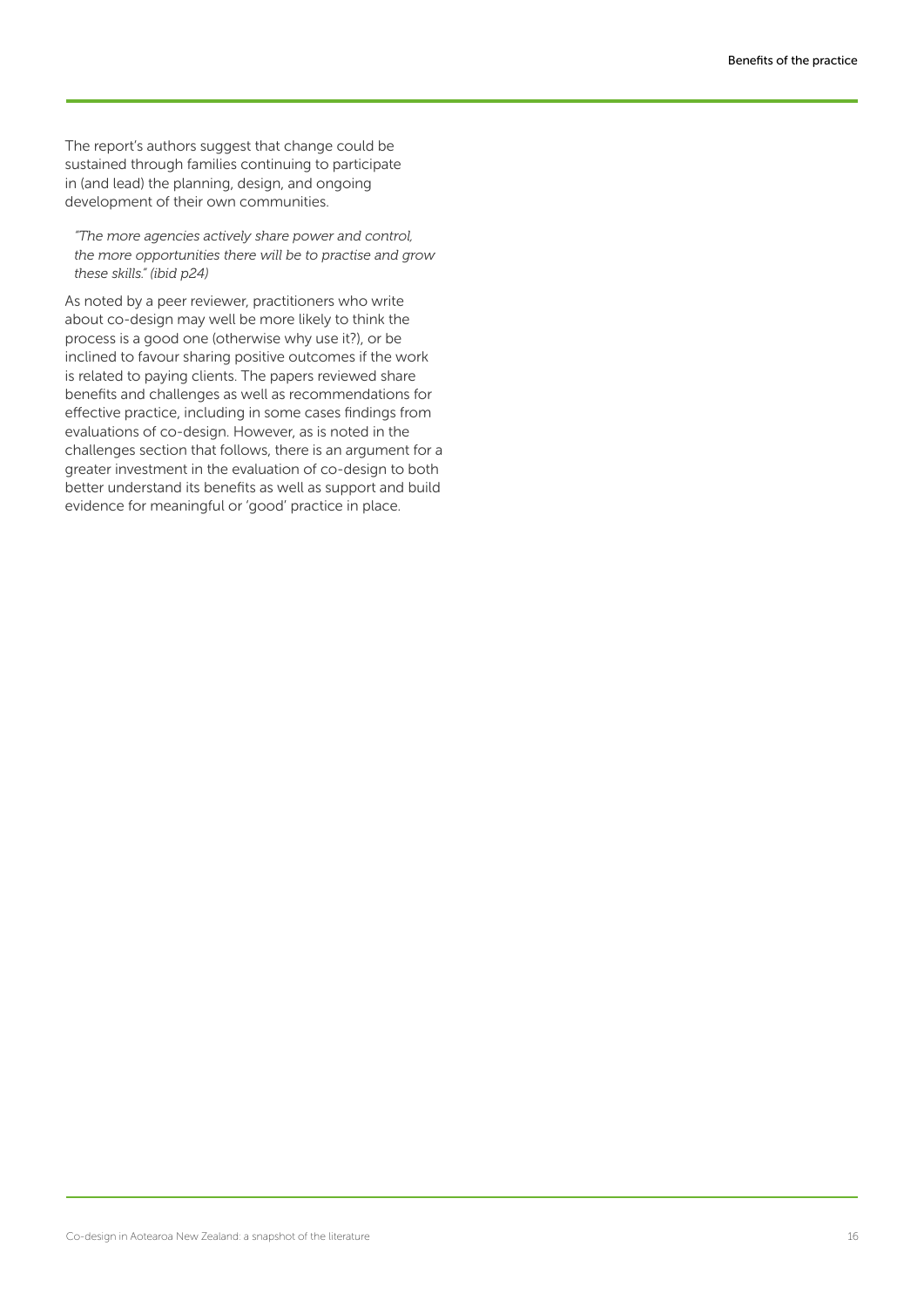# 5.0 Challenges

The literature set out in this review highlights challenges observed by those undertaking co-design.

## Lack of culturally connected practice

As noted, Akama et al. (2019) state that enthusiasm for design thinking toolkits for beginners can overlook due process for, and consideration of, duty of care, safety or ethics. Design is undertaken by cultures and peoples in diverse locations. This necessitates the researchers' own accountabilities. They argue that respect, reciprocity, and relationships are required dimensions of co-design, as is an engaged consciousness for indigenous selfdetermination. The authors believe that design needs to be decolonised, and optimistically see a 'nascent but growing movement of design's decolonisation' (ibid, p62).

In a similar vein, Helen Cunningham's (2020) doctoral research explores the application of a post-structural philosophical approach to a live design project (specifically, applied to a product used by those with Obstructive Sleep Apnoea) based on the work of the French philosopher Michel Foucault. The research explores and uncovers perspectives and cultural discourses not always accessible or evident. Her findings show that the design of the mask is constrained by discourses associated with Western situated cultural aesthetics, masculine occupations and scientific legitimacy. Through the asking of questions such as 'who are the stakeholders and who is missing?', 'how are our conceptions of materials constructed?' and 'who is the key beneficiary of the product being studied?', products can be better designed.

# What is required to support 'good practice'

Challenges specific to engagement in a co-design process involving Māori and Pacific communities were also identified in the literature and include;

- the importance of moving away from the notion of a universal design method, essentially based on the notion that the 'West knows best' (Akama et al. 2019)
- recognising that a whānau-centric co-design process is time intensive; and
- convincing research funders of the merits of the codesign approach who

*"typically require proposals that describe well-defined research ideas, clear research plans and milestones and can demonstrate the significance of the likely impact" (Te Morenga et al. 2018 p251).*

The Ministry of Health's reporting on its comprehensive co-design project aimed at exploring the complexities surrounding the lives of young Māori women who smoke also highlights the following challenges that were experienced in the project:

- Pākehā practitioner capacity to support appropriate cultural protocols and perspectives
- ensuring enough time is available for the prototyping phase
- ensuring wāhine are involved in all steps of the overall process
- a mismatch in the length of time available to test, learn and adapt and to re-orient resources, and
- critically assessing the impact and risks of codesigning in Māori contexts when rapid testing is too brief.

That project's evaluation noted the importance of strong commitment by leadership, genuine partnership, retention of evaluation and co-design mentoring, realistic assessment of ongoing funding needs, exploring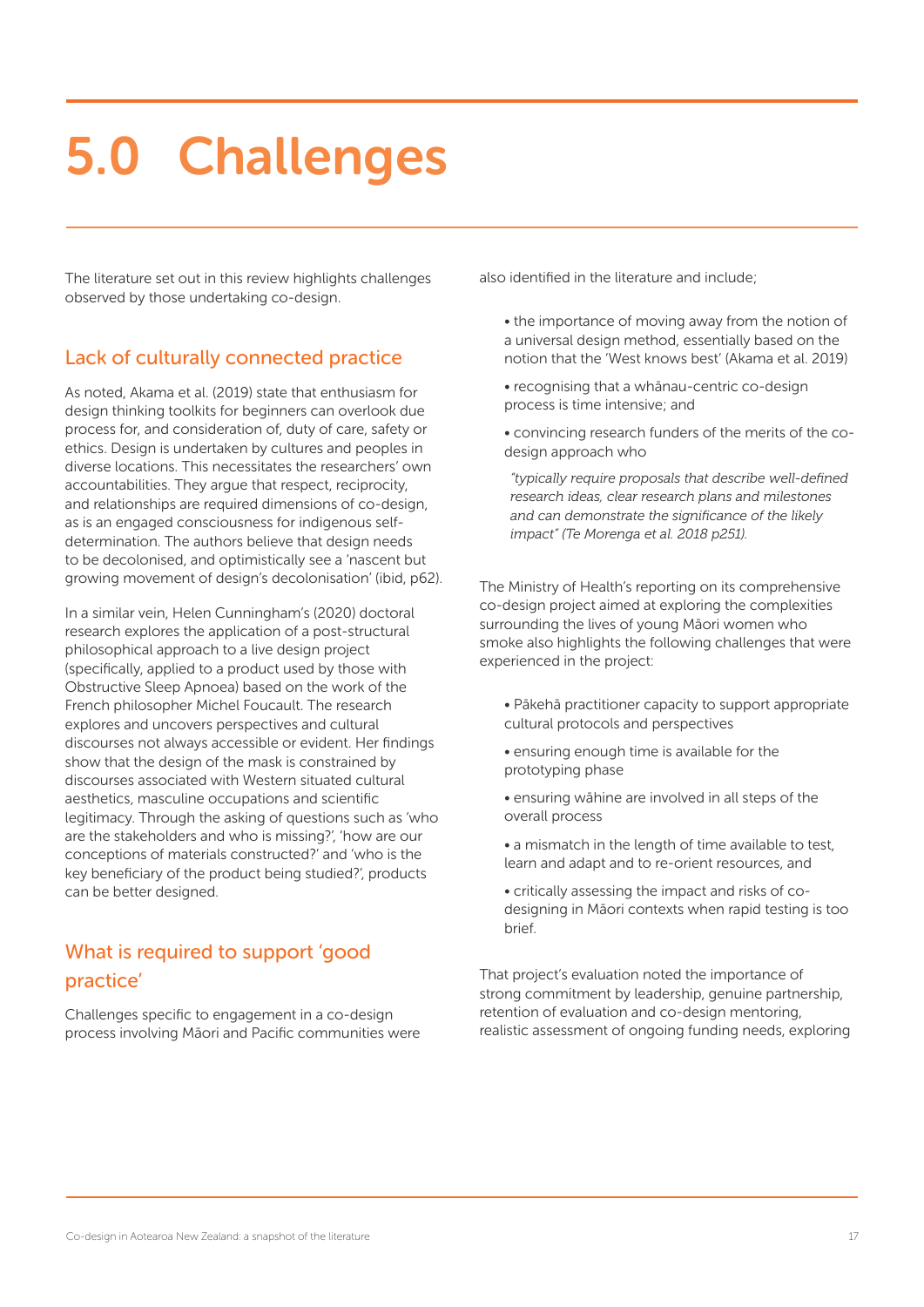and setting out what 'good' co-design looks like when working with Māori providers and whānau (Wehipeihana et al.  $2018$ <sup>7</sup>

## Time, resources, leadership and implementation

Additional challenges identified specific to engagement in a health setting include:

- ensuring effective staff and sponsor commitment;
- patient attrition from co-design projects;

• the number of patients available for involvement in a project evaluation (Maher, 2017; Boyd, 2017) and in sharing the co-design methodology;

• engaging with consumers patients about participating in co-design;

• the need for co-design entities embedded in a hospital to remain agile, including responding to requests in a timely manner, and to adapt the methodology or approach to meet specific needs of those involved;

• the coordination of people with differing commitments, the engagement and attrition of project teams, securing staff release time, and competing priorities

• staff can be both a limitation to and a champion for co-design in the health system (one report mentioned the challenge of the involvement of senior leaders with limited knowledge of the co-design approach); and

• the importance of ensuring that changes made as a result of the co-design process are embedded and sustained. An associated challenge is overcoming the fear of change - how do you embed in an organisation's culture a 'commitment to sustained use of co-design methods' (Maher, 2012, 50; Boyd 2012; Cunningham 2017)?

### Demonstrating value

Another challenge noted was the importance of ensuring that co-design projects incorporate sufficient time and resources to allow for an evaluation of the project to take place once the improvements have been made and bedded down (Boyd 2012; Maher 2017). Reay

and Cunningham (2019) believe co-design needs to demonstrate its value to implement change and muster the resources required. Wehipeihana et al. (2018) note, in this context, the value to a project of having evaluation as an integral part of co-design, particularly from the very outset of a project, and ensuring that evaluators are involved throughout the lifetime of a project.

In establishing the value of co-design, processes that allow teams to compare the outcomes of codesign approaches to other methods are also difficult to achieve. Eyles et al. (2016) suggest that areas of future research should include the use of co-design methods and processes for the development of Health interventions and to determine whether co-design is more effective than traditional approaches to intervention development.<sup>8</sup> In their review of co-design challenges and benefits for e-health interventions with children and young people, Thabrew et al. (2018) also note that the relative effectiveness of co-designed interventions has only been researched to a limited extent. Their review re-iterates some of the challenges outlined above, additional risks they highlight include meeting the needs of a range of different users, the potential for scope creep and the importance of managing expectations and being transparent around constraints.

## Skills, capacity and commitment to support participation and partnership

One evaluation of a major co-design programme in the health sector suggested that in order to increase the sustainability of co-design approaches, it was important to embed co-design within existing organisational training; to deliver workshops on those areas of the co-design process which participants have found challenging; to identify, and then provide support for, participants who train others; and to draw on a range of delivery modalities to fit in with differing staff workday schedules (for instance, e-volunteering). (Ko Awatea, Research and Evaluation Office, 2016, iii).

The availability of experienced co-design practitioners and capacity and capability of teams to support effective co-design is also a potential challenge. As the literature indicates, co-design is very demanding, and this would be more so if one were to rely on the sometimes very comprehensive toolkits without also having assistance of those who have previous experience. Four areas of potential for co-design were identified by Boyd in

<sup>7</sup> The first phase project sought to identify new ideas and areas of opportunity which could positively narrow existing age and ethnicity disparities and halt the transference of smoking across generations. A concomitant project provided quantitative analytics using <sup>2013</sup> Census data. Another report provided an examination of the collaborative process in more detail, pointing to what worked well, what stretched the team, and opportunities for future client insights work. The phase two project tested a collaborative programme of prototyping and evaluation, with the prototypes developed and implemented by 'four providers with a good reputation for delivering services to Māori,' and the evaluation by Wehipeihana et. al. <sup>2018</sup> See https:// [preventative-health-wellness/tobacco-control/insights-maori-women-smoking](https://www.health.govt.nz/our-work/preventative-health-wellness/tobacco-control/insights-maori-women-smoking)

<sup>8</sup> Their article synthesises co-design projects in six countries, none of which is Aotearoa New Zealand, but is included in this review as all eight authors are based in New Zealand.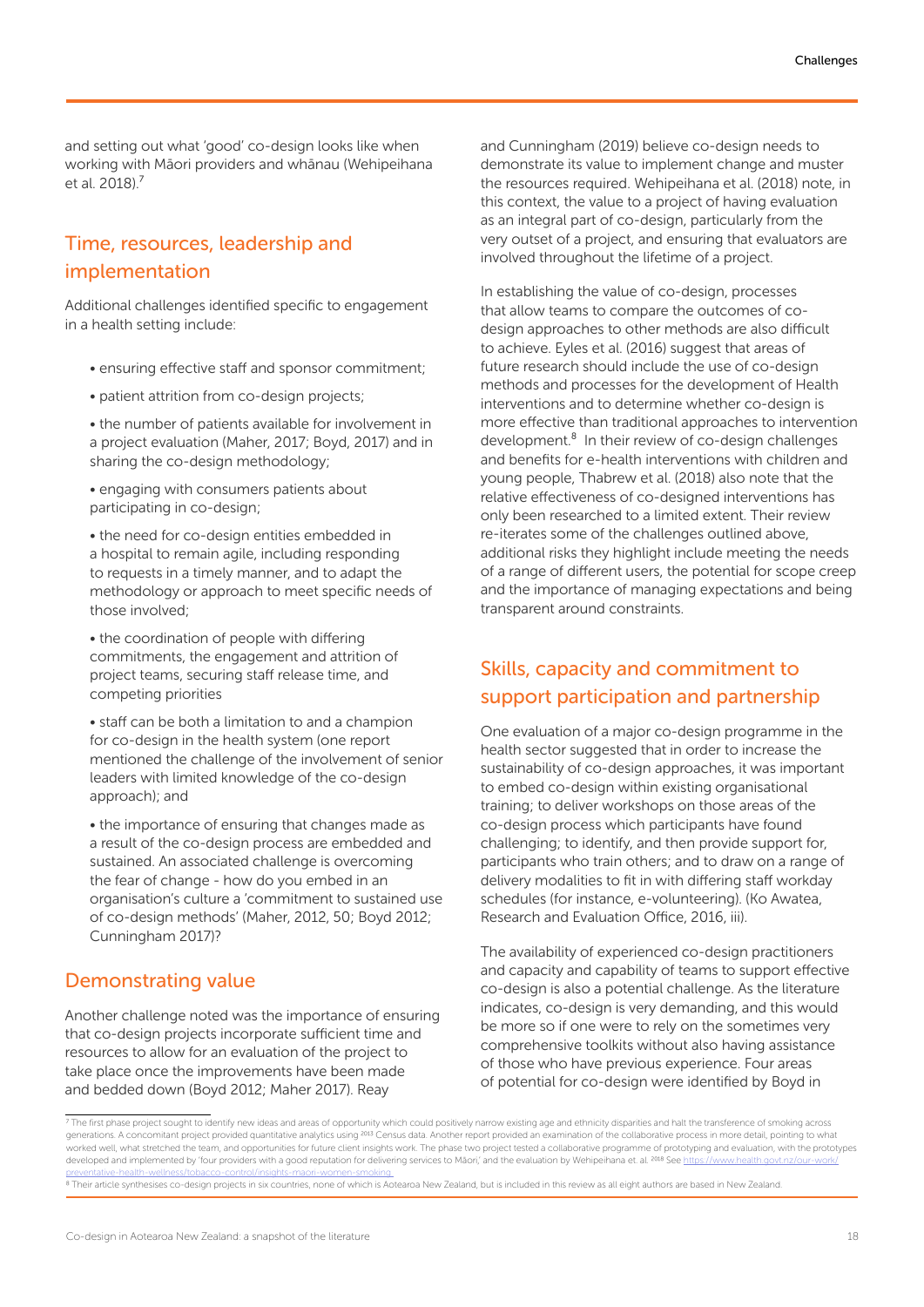2014, including increasing staff skill base; increasing collaboration with service designers; establishing a central place for sharing resources; and hearing the 'voices of the unheard.' (Boyd 2014).

Wake and Eames (2013) writing about a school space codesign project involving children, note that

*"major barriers to children's participation are adults' willingness to allow it, followed by its interpretation and enactment." (ibid, p308)*

There is the potential for "participation to be token … many adults lack conviction about children's capability to plan, design and build, although in some recent examples practitioners have attested the skills children brought to the design table." Other authors cited by Wake and Eames acknowledge that children are natural designers, free of the constraints adulthood brings, but lack knowledge and skills to achieve a complex built structure. A caution is offered against making the dangerous assumption that children are like adults in thinking and behaving, thereby ignoring the critical adult dimension within participatory processes. Providing an authentic co-design and build experience for children is challenging with the budget and time frame constraints of most real-world projects.

A paper by Cattermole (2015) outlines one of the few formally published examples of co-design applied to policymaking in New Zealand. The paper uses Ara Toi Ōtepoti – Our Creative Future – Dunedin Arts and Culture Strategy as a case study of the challenges of participatory governance. They highlight in particular the challenges that arise from different interpretations of what "partnership" involves as community groups and local council seek to work together around policy-making.<sup>9</sup>

Finally, Brown et al. (2019) note that it can sometimes be a challenge, when undertaking a "full participatory design framework", to ensure that participants in any given process feel comfortable in expressing their views freely. This may entail the provision of peer support in family workshops, for instance, to help manage the balance between involving the full range of participants in any given project (such as designers, families, frontline providers and specialists) and ensuring that there is no undue influence or censorship in a mixed-group approach (this may be due to some participants being particularly vulnerable, and not willing, or able, to express freely their thoughts when in the presence of those they do not know, or are representatives of agencies of authority).

<sup>9</sup> Other examples of co-design and design-led practice in policy development in New Zealand have been profiled by the Auckland Co-design Lab but not formally published. See Policy by Design – Exploring the intersection of design and policy in Aotearoa New Zealand: 7 Case Studies (<sup>2018</sup>) Auckland Co-design Lab http studies-from-Aotearoa-NZ pdf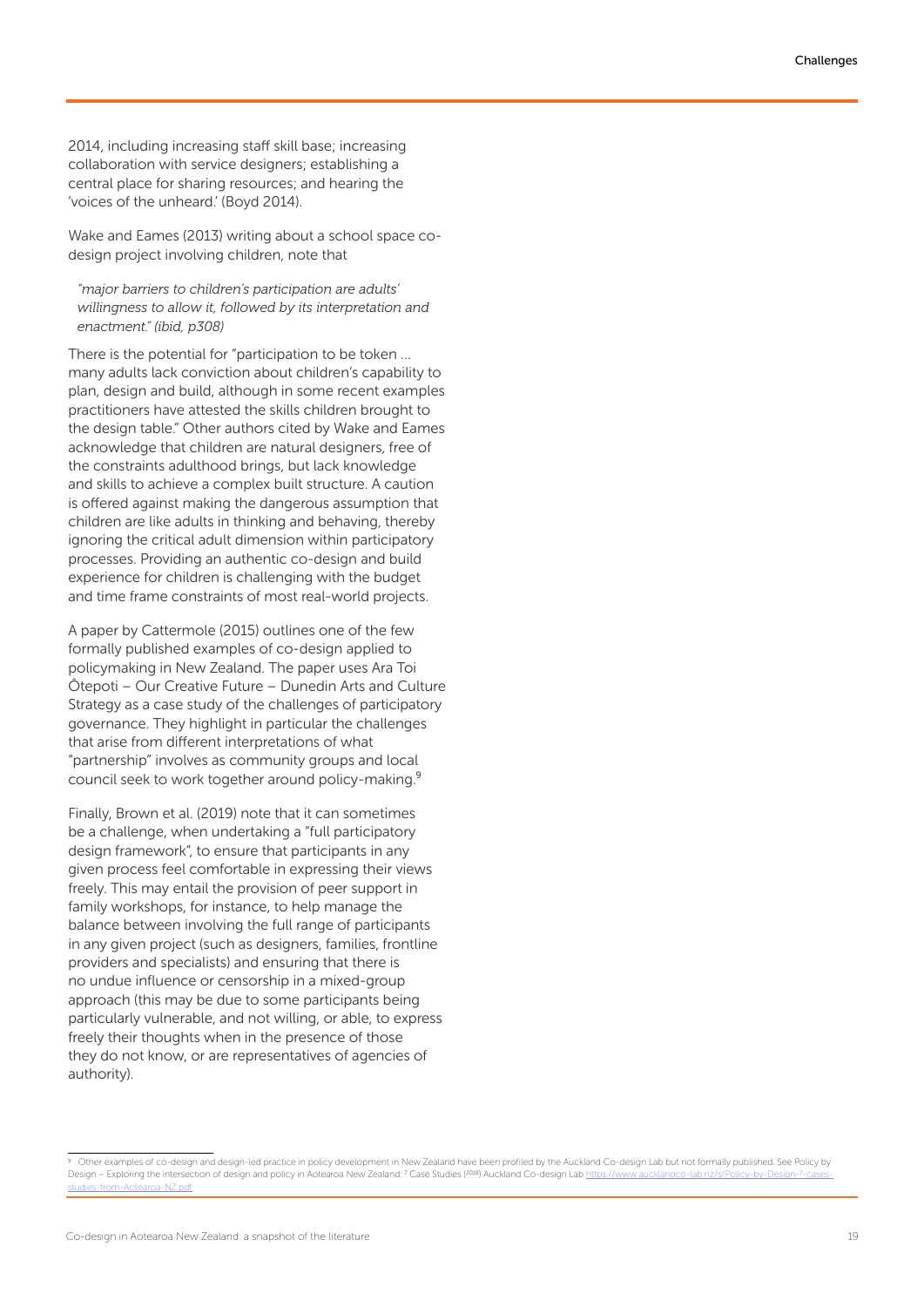# 6.0 Conclusion

This literature review has focused on New Zealand and New Zealand-based authors and readily available literature. The extensive international literature has not been analysed.

Co-design is clearly regarded as a powerful tool for engaging with those most impacted by services, and involving them in the design of improvements to those services, particularly in the health sector, where it seems to be widely used, and in involving Māori communities as equal partners in the process of improvement. The review reflects the various dimensions of practice involved in codesign and its potential as a practice in the development of policies, services and strategies. It also profiles some of the benefits and challenges.

In addition to the themes and issues identified in the literature, the small pool of available literature also tells us something about the state of current scholarship in this space, even taking into account the lag time of academic publication. It would seem that scholarship about codesign has not kept pace with wide usage in practice and does not yet reflect the level of activity happening in communities.

The largest body of literature is from the health sector, which perhaps reflects the strength of the relationship between health practice and academic research. It seems likely that the presence of formal evaluation practice also increases the chances of contributions to formal literature. Interestingly, with the exception of papers from Auckland University of Technology, very few other academic papers originating from design fields were identified. Several papers were published through government reports rather than academic journals.

There is little in the literature that reflects some of the broader concerns or critical debates alive in practice, including the co-opting of the term co-design, the wide variation in quality of practice and the potential for it to simply reinforce or perpetuate colonial mindsets and values. This reflects the emerging nature of this as a field, and creates a strong case for closer relations between

practice and academic scholarship, particularly in design related areas.

From the perspective of the Auckland Co-design Lab, the review helps to confirm the need for greater investment in further critical scholarship in this space and the value of continuing to foster connections with academic research partners that can support the development and sharing of practice-based research and evidence.

As a follow-up step to this review, and to better capture the overall scope of co-design work happening in Aotearoa New Zealand, we intend to develop a separate practice-based snapshot of co-design activity happening within different iwi, ministries, agencies, events and organisations across Aotearoa.

### Acknowledgements

Thank you to our colleagues who generously provided feedback and input to this report, in particular Debbie Goodwin, Lee Ryan and Jacob Otter. Much thanks also to the peer reviewers who kindly contributed their suggestions, time and expertise.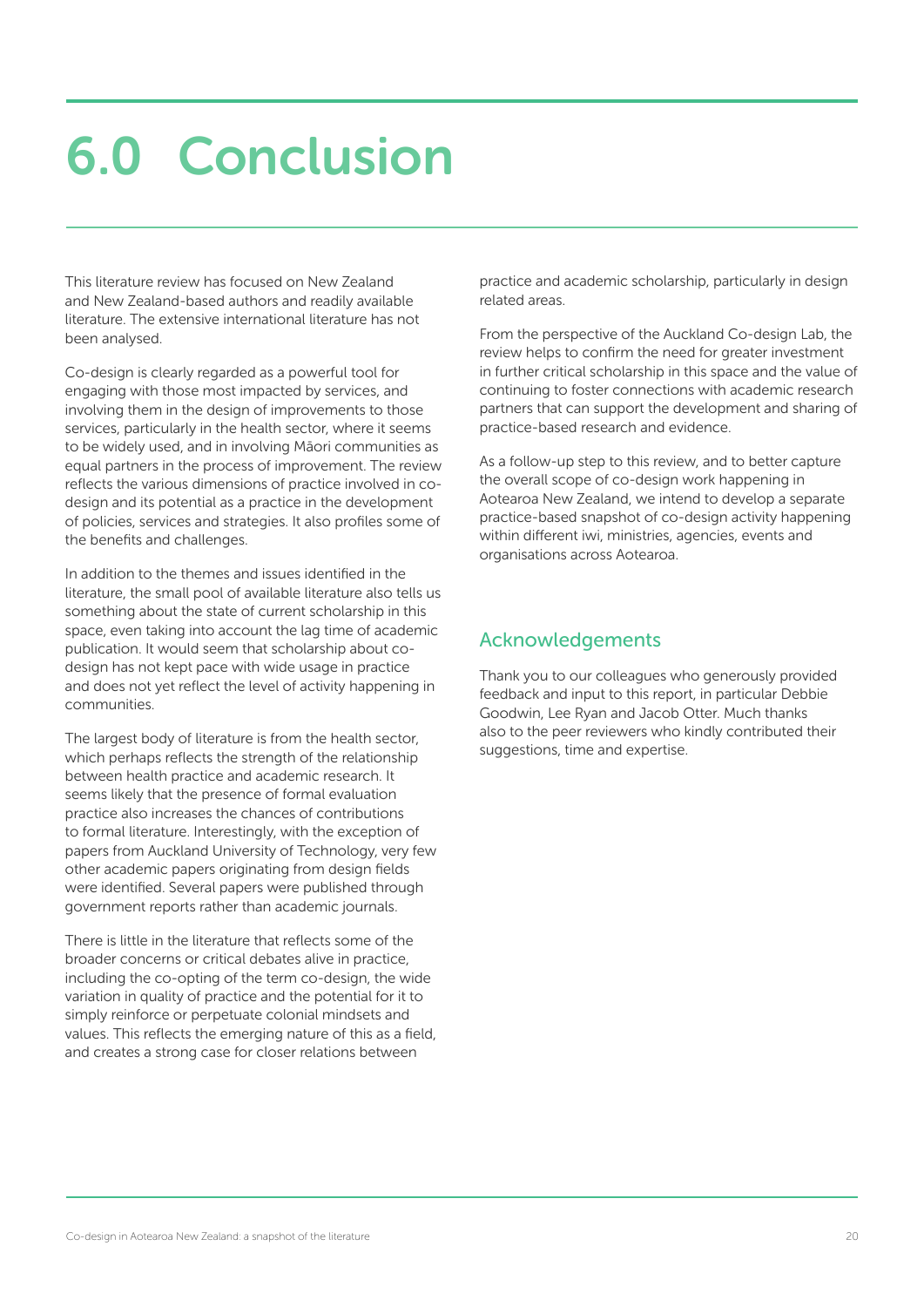# 7.0 References

Akama, Y., Hagen, P., Whaanga-Schollum, D. 2019. Problematizing Replicable Design to Practice Respectful, Reciprocal, and Relational Co-designing with Indigenous People. Design and Culture, 11:1, 59-84. (DOI: 10.1080/17547075.2019.1571306).

Auckland District Health Board. 2010. Health Service Codesign toolkit.

[https://www.healthcodesign.org.nz/assets/Health-co](https://www.healthcodesign.org.nz/assets/Health-co-design/2010-07-HCD-Toolkit-17.1MB.pdf)[design/2010-07-HCD-Toolkit-17.1MB.pdf](https://www.healthcodesign.org.nz/assets/Health-co-design/2010-07-HCD-Toolkit-17.1MB.pdf)

Auckland Co-design Lab. 2018. Policy by Design – Exploring the intersection of design and policy in Aotearoa New Zealand: 7 Case Studies [https://www.](https://static1.squarespace.com/static/55ac5ee5e4b08d4c25220f4b/t/5c58b602ec212da21e45a72a/1549317656958/Policy+by+Design+-+7+cases+studies+from+Aotearoa+NZ.pdf) [aucklandco-lab.nz/s/Policy-by-Design-7-cases-studies](https://static1.squarespace.com/static/55ac5ee5e4b08d4c25220f4b/t/5c58b602ec212da21e45a72a/1549317656958/Policy+by+Design+-+7+cases+studies+from+Aotearoa+NZ.pdf)[from-Aotearoa-NZ.pdf](https://static1.squarespace.com/static/55ac5ee5e4b08d4c25220f4b/t/5c58b602ec212da21e45a72a/1549317656958/Policy+by+Design+-+7+cases+studies+from+Aotearoa+NZ.pdf)

Auckland Co-design Lab. 2019. Learning in Complex Settings, Innovation Brief. https://www.aucklandco-lab.nz/s/Learning-In-Complex-Settings\_InnovationBriefMay2019.pdf

Boyd, H., McKernon, S., Mullin, B., Old, A. 2012. Improving healthcare through the use of co-design. NZMJ, 125: 1357, 4-15. (ISSN 1175 87162012).

Boyd, H. 2014. Co-design in Healthcare. A report submitted to the Winston Churchill Fellowship Trust, May 2014.

Bratteteig, T., Bødker, K., Dittrich, Y., Mogensen., P.H., & Simonsen, J. 2012, Methods: Organising principles and general guidelines for Participatory Design projects. in J Simonsen & T Robertson (eds), Routledge International Handbook of Participatory Design. Routledge, New York, pp. 117-144.

Brown, A., Chouldechova, A., Putnam-Hornstein,E., Tobin, A., and Vaithianathan, R ( 2019). Toward Algorithmic Accountability in Public Services: A Qualitative Study of Affected Community Perspectives on Algorithmic Decision-Making in Child Welfare Services. In CHI Conference on Human Factors in Computing Systems Proceedings (CHI 2019), May 4–9, 2019, Glasgow, Scotland UK. ACM, New York, NY, USA, 12 pages (DOI: [https://doi.org/10.1145/3290605.3300271](https://dl.acm.org/doi/10.1145/3290605.3300271))

Cattermole, J. 2018. Dunedin's arts and culture strategy: a case study of the challenges of participatory governance in New Zealand. Asia Pacific Journal of Public Administration, 40:1, 43-56. (DOI: [10.1080/23276665.2018.1435006\)](https://www.tandfonline.com/doi/full/10.1080/23276665.2018.1435006)

Cunningham, H. 2020. Discourse and Design of CPAP Therapy Masks for OSA: Applying Foucault to Product Design Research. A Thesis Submitted to Auckland University of Technology in Fulfilment of the Requirements for the Degree of Doctor of Philosophy (PhD). Auckland, New Zealand. [http://hdl.handle.](https://openrepository.aut.ac.nz/handle/10292/13139) [net/10292/13139](https://openrepository.aut.ac.nz/handle/10292/13139)

Cunningham, H., Reay, S. 2019. Co-creating design for health in a city hospital: perceptions of value, opportunity and limitations from 'Designing Together' symposium. Design for Health (DOI: [10.1080/24735132.2019.1575658](https://www.tandfonline.com/doi/full/10.1080/24735132.2019.1575658))

D'Young et. al. 2014. The use of a co-design model in improving timely bleed reporting by adults with haemophilia living in the Auckland region of New Zealand. Haemophilia, 20, 388–397.

Eyles, H., Jull, A., Dobson, R., Firestone, R., Whittaker, R., Morenga, L.T., Goodwin, D., & Mhurchu, C.N. (2016). Codesign of mHealth Delivered Interventions: A Systematic Review to Assess Key Methods and Processes. Current Nutrition Reports, 5, 160-167.

Godbold, R., Lees, A., Reay, S. 2019. Ethical Challenges for Student Design Projects in Health Care Settings in New Zealand. International Journal of Art & Design Education; Oxford. 38:1 182-192.

Goodyear-Smith et al. 2015. Co-design and implementation research: challenges and solutions for ethics committees. BMC Medical Ethics 16:78 (DOI 10.1186/s12910-015-0072-2)

Hagen, P., Collin, P., Metcalf, A., Nicholas, M., Rahilly, K., Swainston, N. 2012, Participatory Design of evidencebased online youth mental health promotion, prevention, early intervention and treatment. Young and Well Cooperative Research Centre, Melbourne.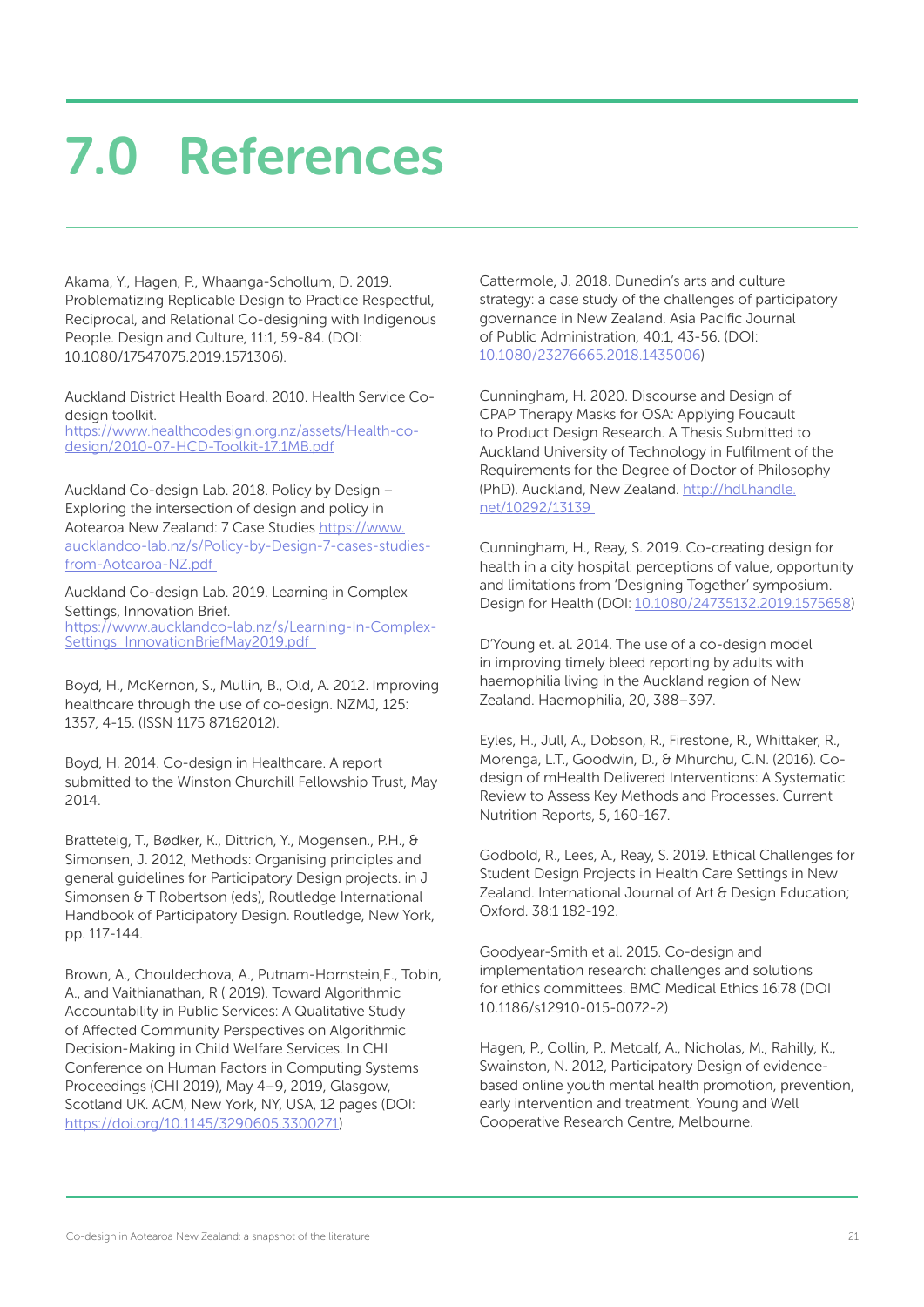https://www.westernsydney.edu.au/\_\_data/assets/pdf\_ file/0005/476330/Young\_and\_Well\_CRC\_IM\_PD\_Guide. pdf

Hagen, P., Reid, T., Evans M., Vea, A. T. 2018. Codesign reconfigured as a tool for youth wellbeing and education: A community collaboration case study. In PDC '18: Proceedings of the 15th Participatory Design Conference - Volume 1, August 20-24, 2018, Hasselt and Genk, Belgium, 5 pages. https://doi. org/10.1145/3210604.3210632

Hayward, P. 2017. Six tips on co-design. [http://koawatea.](https://openrepository.aut.ac.nz/handle/10292/9900) [co.nz/six-tips-co-design/](https://openrepository.aut.ac.nz/handle/10292/9900)

Jury, R. 2016. Not for me without me: [co-designing](https://openrepository.aut.ac.nz/handle/10292/9900) assistive [technology](https://openrepository.aut.ac.nz/handle/10292/9900) with people affected by dementia. An Exegesis [Submitted](https://openrepository.aut.ac.nz/handle/10292/9900) to Auckland University of Technology in Fulfilment of the [Requirements](https://openrepository.aut.ac.nz/handle/10292/9900) for the Degree of Master of Design (MDES). [http://hdl.handle.](https://openrepository.aut.ac.nz/handle/10292/9900) [net/10292/9900\)](https://openrepository.aut.ac.nz/handle/10292/9900)

Ko Awatea (Research and Evaluation Office). Co-Design Programme 2015-2016. Report on the evaluation survey and interviews. Prepared for the Health Quality & Safety Commission New Zealand. [https://www.hqsc.govt.nz/](https://www.hqsc.govt.nz/assets/Consumer-Engagement/Resources/Co-Design-Programme-2015-16-evaluation-report-Jul-2016.pdf) [assets/Consumer-Engagement/Resources/Co-Design-](https://www.hqsc.govt.nz/assets/Consumer-Engagement/Resources/Co-Design-Programme-2015-16-evaluation-report-Jul-2016.pdf)[Programme-2015-16-evaluation-report-Jul-2016.pdf](https://www.hqsc.govt.nz/assets/Consumer-Engagement/Resources/Co-Design-Programme-2015-16-evaluation-report-Jul-2016.pdf)

Maher, L., Hayward, B., Hayward, P., and Walsh, C. 2017. Increasing sustainability in co-design projects: A qualitative evaluation of a co-design programme in New Zealand. Patient Experience Journal, 4:2. Available at: [https://pxjournal.org/journal/vol4/iss2/7](https://pxjournal.org/journal/vol4/iss2/7/)

Maher, L. Co-designing Health and Care Services for the Partners In Care Programme for the Health Quality and Safety Commission, New Zealand. . 2017. [https://www.](https://www.hqsc.govt.nz/our-programmes/partners-in-care/work-programmes/co-design/) [hqsc.govt.nz/our-programmes/partners-in-care/work](https://www.hqsc.govt.nz/our-programmes/partners-in-care/work-programmes/co-design/)[programmes/co-design/](https://www.hqsc.govt.nz/our-programmes/partners-in-care/work-programmes/co-design/)

McLean, K., Scully, J., and Tergas, L., 2008. Inland Revenue New Zealand: Service Design in a Regulatory Context. DMI Review, 19:1, 28-37.

Menzies, D., Whaanga-Schollum, D., Livesey, B., & Clarke, J., 2017. Nga Aho, Designing Maori Futures Report. Commissioned by The Independent Maori Statutory Board.

Ministry of Health in collaboration with ThinkPlace. 2017. Exploring why young Māori women smoke. Taking a new approach to understanding the experiences of people in our communities. Wellington: Ministry of Health.

Mules, R., Pekepo, C., and Beaton, S. 2017. Co-design and Community Development: Kōrero and Insights from Māori Co-designers. October 19 2017. [http://www.communityresearch.org.nz/webinar-co](http://www.communityresearch.org.nz/webinar-co-design-community-development-korero-insights-maori-co-designers/)[design-community-development-korero-insights-maori](http://www.communityresearch.org.nz/webinar-co-design-community-development-korero-insights-maori-co-designers/)[co-designers/](http://www.communityresearch.org.nz/webinar-co-design-community-development-korero-insights-maori-co-designers/)

Nakarada-Kordic, I., Hayes, N., Reay, S., Corbet, C., Chan, A. 2017. Co-designing for mental health: creative methods to engage young people experiencing psychosis. Design for Health, 1:2, 229-244. (DOI: [10.1080/24735132.2017.1386954](https://www.tandfonline.com/doi/full/10.1080/24735132.2017.1386954)).

Smith, L. T. (1999). Decolonizing methodologies: Research and indigenous peoples. London, England: Zed Books.

Thabrew, H., Fleming, T., Hetrick, S., Merry, S.2018. Codesign of eHealth Interventions ith Children and Young People. Front Psychiatry. 9:481. Published 2018 Oct 18. doi:10.3389/fpsyt.2018.00481

The Southern Initiative and the Auckland Co-design Lab (October 2017). Early Years Challenge. Supporting parents to give tamariki a great start in life. Summary report. Available at:

https://www.aucklandcouncil.govt.nz/plans-projectspolicies-reports-bylaws/our-plans-strategies/placebased-plans/Documents/TSI-early-years-challengereport.pdf

The Southern Initiative 2018, 2019. Healthy Homes Initiative – Auckland: Co-design: Testing ideas to make homes warmer and drier: Stage 1 Report Available at: .[https://www.health.govt.nz/publication/healthy-homes](https://www.health.govt.nz/publication/healthy-homes-initiative-auckland-codesign-stage1)[initiative-auckland-codesign-stage1](https://www.health.govt.nz/publication/healthy-homes-initiative-auckland-codesign-stage1) Stage 2 Report Available at:

[https://www.health.govt.nz/publication/healthy-homes](https://www.health.govt.nz/publication/healthy-homes-initiative-auckland-codesign-stage2)[initiative-auckland-codesign-stage2](https://www.health.govt.nz/publication/healthy-homes-initiative-auckland-codesign-stage2)

Te Morenga, L., Pekepo, C., Corrigan, C., Matoe, L., Mules, R., Goodwin, D., Dymus, J., Tunks, M., Grey, J., Humphrey, G., Jull, A., Whittaker, R., Verbiest, M., Firestone, R., Ni Mhurchu, C. 2018. Co-designing an mHealth tool in the New Zealand Māori community with a "Kaupapa Māori" approach. AlterNative 14 (1), 90-99.

Verbiest, M., Corrigan, C., Dalhousie, S., Firestone, R.,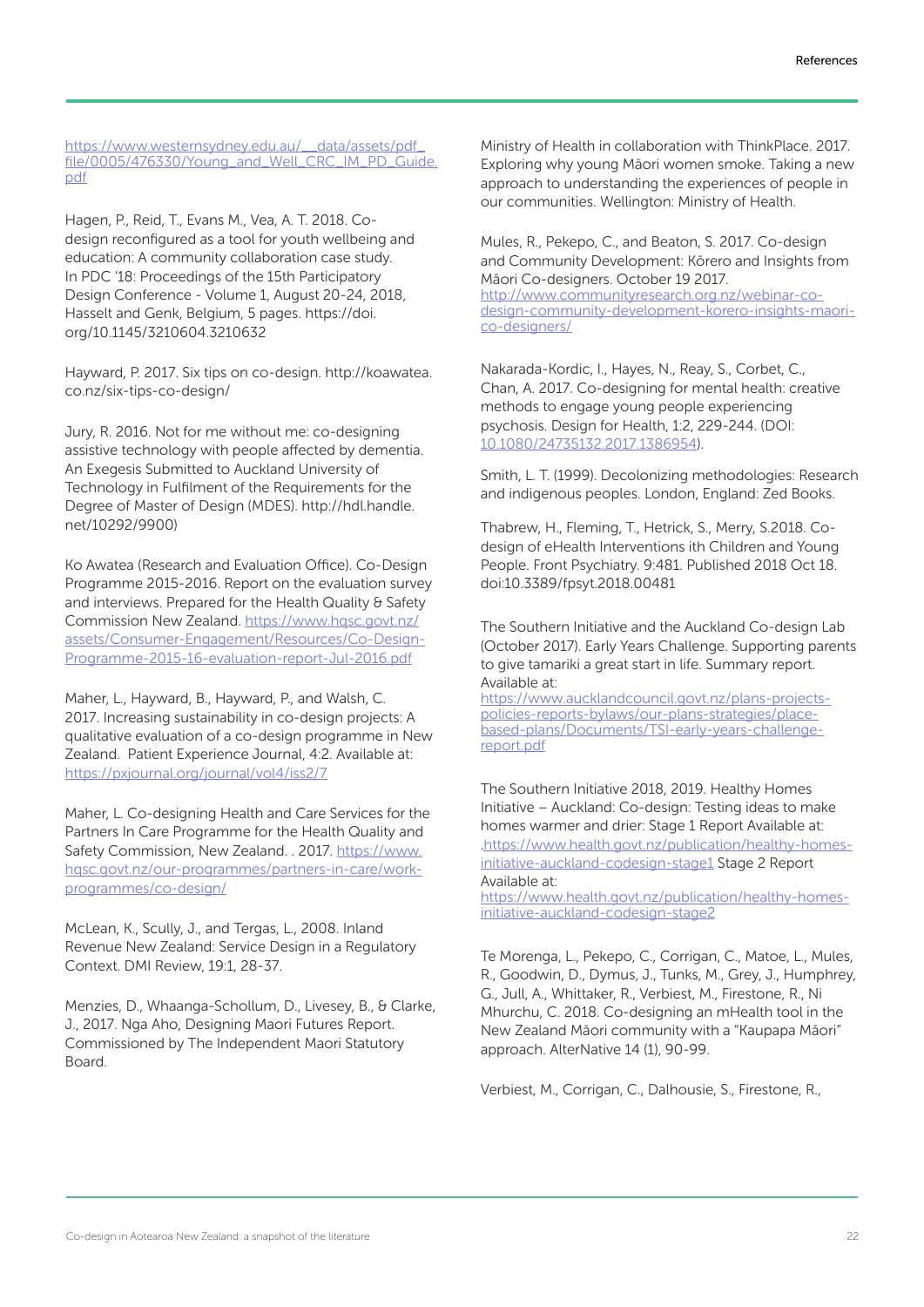Funaki, T., Goodwin, D., Grey, J., Henry, A., Humphrey, G., Jull, A., Vano, M., Pekepo, C., Morenga, L. T., Whittaker, R., Mhurchu, C. N. (2019). Using codesign to develop a culturally tailored, behavior change mHealth intervention for indigenous and other priority communities: A case study in New Zealand. Translational behavioral medicine, 9(4), 720–736. [https://doi.org/10.1093/tbm/iby093](https://academic.oup.com/tbm/article-abstract/9/4/720/5155648?redirectedFrom=fulltext)

Verbiest M., Borrell S., Dalhousie S., Tupa'i-Firestone R., Funaki T., Goodwin D., Grey J., Henry A., Hughes E., Humphrey G., Jiang Y., Jull A., Pekepo C., Schumacher J., Te Morenga L., Tunks M., Vano M., Whittaker R., Mhurchu C. N., 2018. A Co-Designed, Culturally-Tailored mHealth Tool to Support Healthy Lifestyles in Māori and Pasifika Communities in New Zealand: Protocol for a Cluster Randomized Controlled Trial. JMIR Research Protocols, 7:8. (DOI: [10.2196/10789\)](https://www.researchprotocols.org/2018/8/e10789/)

Wake, S., and Eames, C. 2013. Developing an "ecology of learning" within a school sustainability co-design project with children in New Zealand. Local Environment, 18:3 305-322. (DOI: 10.1080/13549839.2012.748723). [https://](https://www.tandfonline.com/doi/abs/10.1080/13549839.2012.748723) [doi.org/10.1080/13549839.2012.748723](https://www.tandfonline.com/doi/abs/10.1080/13549839.2012.748723)

Walker, S., Eketone, A., Gibbs, A. (2006). An exploration of kaupapa Maori research, its principles, processes and applications. International Journal of Social Research Methodology, 9, 331–344.

Wehipeihana, N., Were, L., Goodwin, D., Pipi., K. 2018. Addressing the Challenges of Young Māori Women Who Smoke: A developmental evaluation of the phase two demonstration project. Evaluation report. Wellington: Ministry of Health.

Whaanga-Schollum, D., Mules, R., Hagen, P. 2016. Notes – Tikanga Māori Co-design Wānanga. Delivered as a component of the Masters in Creative Practice, Creative Industries Unitec.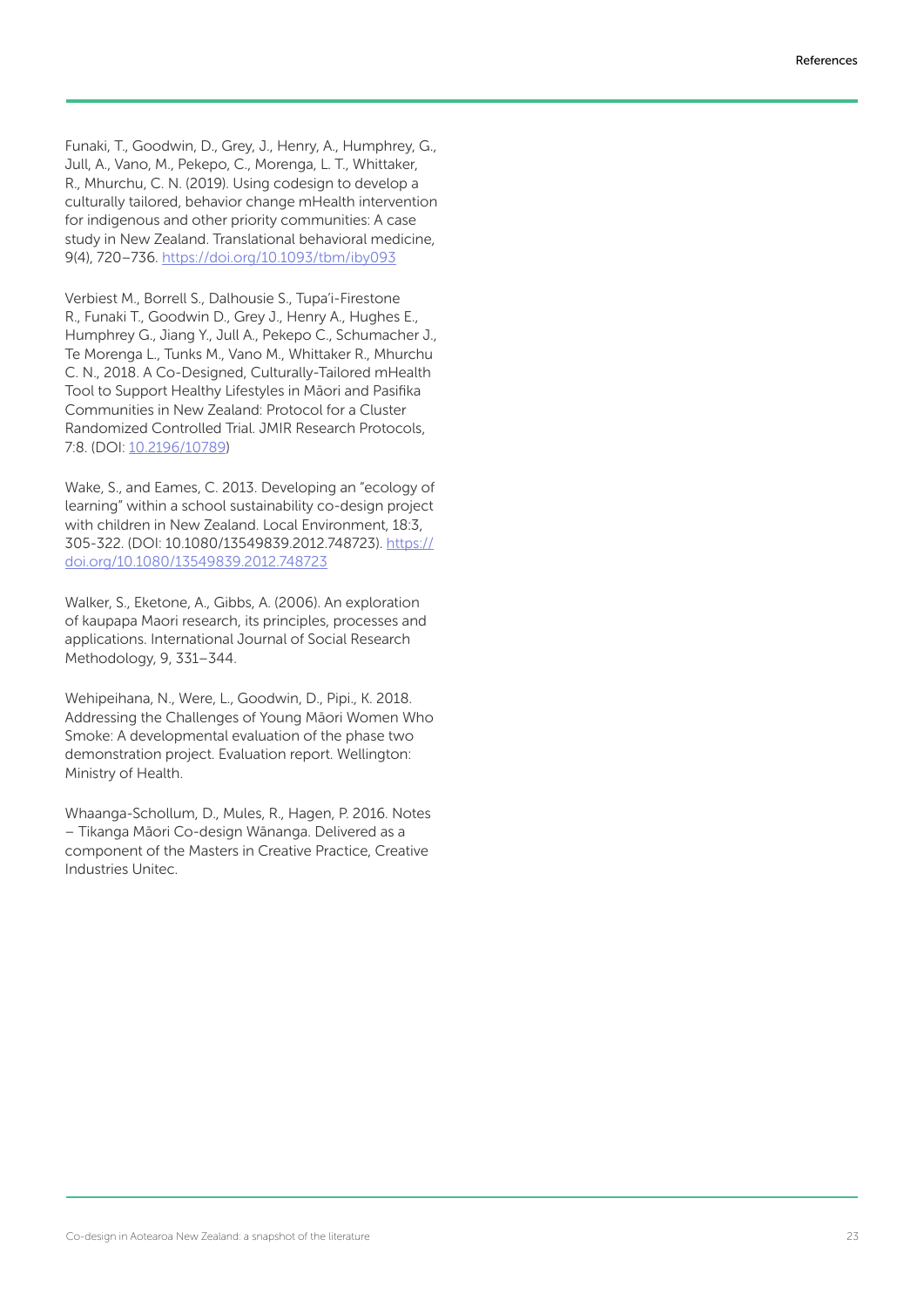# 8.0 Abstracts and summaries of articles

All the local literature referenced in the snapshot is included here along with abstracts. Some additional papers suggested by reviewers have also been listed here. The abstracts provided below are sourced from the academic publications. Where reports or webpages are referenced that did not have abstracts, summaries have been written by Toi Āria.

### Akama, Y., Hagen, P., and Whaanga-Schollum, D. 2019. Problematizing Replicable Design to Practice Respectful, Reciprocal, and Relational Co-designing with Indigenous People. Design and Culture, 11:1, 59- 84. (DOI: 10.1080/17547075.2019.1571306).

*Designing among Indigenous and non-Indigenous people is turbulent because we are all working within differing legacies of colonialism and entrenched systems of "othering." When design enters this space through widely popular methods like the Double Diamond or Human-Centered Design (HCD) toolkits, it often carries legacies of its industrialized, Eurocentric origins. These origins emphasize problem-solving, replicable methods and outcomes, pursue simplicity and efficiency, and detach knowledge, people, and relationality from the sites of design's embodiment. This risks perpetuating acts of colonialism, inadvertently displacing Indigenous practices, knowledges, and world views. Instead, we propose respectful, reciprocal, and relational approaches as an ontology of co-designing social innovation. This ontology requires a sensitivity to design's location within multilayered sites of power, knowledge, practices, cultural values, and precarious asymmetries as the condition of collaboration. We provide personal, reflexive stories as Maori, Pakeha, and Japanese designers negotiating the legacies of colonialism, laying bare our whole selves to show accountability and articulate pluralities of practices. In respecting design that is already rooted in local practices, we learn from these foundations and construct our practices in relation to them. For us, respect, reciprocity, and relationships are required dimensions of co-design as an engaged consciousness for Indigenous self-determination.*

#### Auckland District Health Board. 2010. Health Service Co-design toolkit.

[https://www.healthcodesign.org.nz/assets/Health-co](https://www.healthcodesign.org.nz/assets/Health-co-design/2010-07-HCD-Toolkit-17.1MB.pdf)[design/2010-07-HCD-Toolkit-17.1MB.pdf](https://www.healthcodesign.org.nz/assets/Health-co-design/2010-07-HCD-Toolkit-17.1MB.pdf)

*A guide to help work with patients to understand their experiences and make improvements to healthcare services.* 

### Boyd, H., McKernon, S., Mullin, B., Old, A. 2012. Improving healthcare through the use of co-design. NZMJ, 125: 1357, 4-15. (ISSN 1175 87162012).

Aim: This paper describes how co-design methods can be used to improve patient experiences and services within healthcare organisations. Using the Patient Codesign of Breast Service Project as an example, we describe how patient experiences were captured and understood, the improvements made and implications for future work.

Method: We used a six-step process: engage, plan, explore, develop, decide and change. Tools and techniques employed were based on service design approaches.These included patient journey mapping, experience-based surveys and co-design workshops.

Results: Information, communication, navigation and co-ordination, and environment emerged as key themes for the Breast Service. And as a result, a suite of improvements were made. Key methodological learnings included using co-design alongside traditional quality improvement methodologies, engaging with patients early, the importance of staff buy-in and the necessity of trying things outside one's comfort zone.

Conclusion: Use of co-design within the Breast Service has resulted in tangible improvements and has demonstrated the value of engaging patients and focussing on their experiences. It is recommended that: evaluation phases are factored into future co-design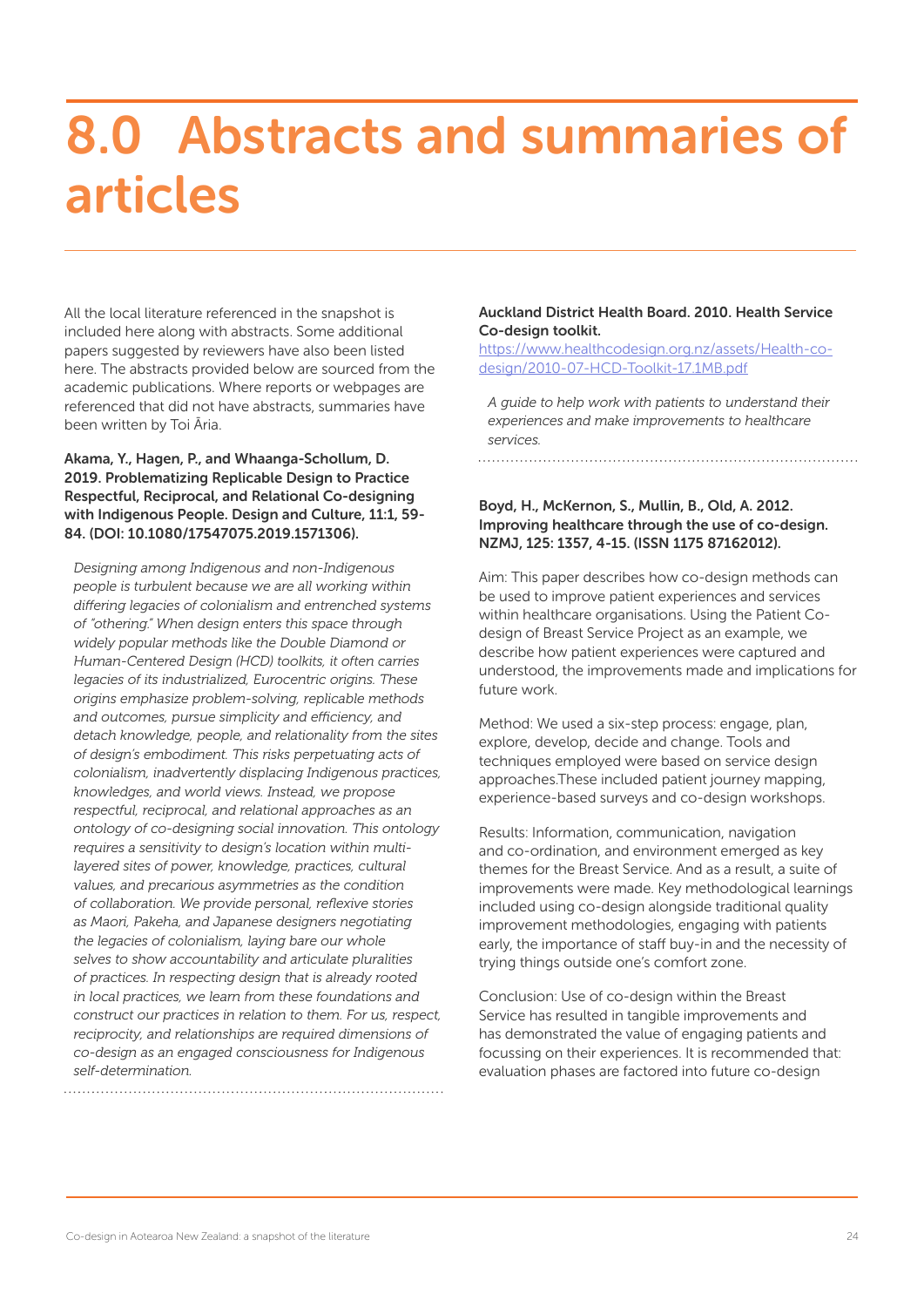work, further research is conducted on sustainability and funding and support is given to allow co-design to become more widespread throughout New Zealand. 

### Boyd, H. 2014. Co-design in Healthcare. A report submitted to the Winston Churchill Fellowship Trust, May 2014.

*Experience-based co-design is a method for involving service users and staff in improving the design and delivery of healthcare services. It was developed in the UK less than 10 years ago. In New Zealand co-design has been adapted and used within healthcare services since 2008. In 2013, I undertook a one-month Winston Churchill Fellowship to England and Australia to learn about advances, adaptations and innovative approaches to co-design in healthcare. This report does not attempt to summarise my whole trip rather it highlights some of the innovative practices happening overseas and identifies some of the key challenges ahead for New Zealand. England and Australia have many approaches to co-design in healthcare. The second part of the report describes innovations around collaboration, the challenge approach, accelerated co-design, digital media and strategy. Learning about how a variety of organisations worked overseas led me to reflect on how we could progress things in New Zealand. Four immediate opportunities became apparent: staff skills, collaboration with designers, centralising resources and tapping in to 'unheard voices'. These are discussed in the third part of the report along with ideas for how we can progress. The report concludes that continuing to learn about and apply co-design may provide part of the answer to what some believe are two of the core challenges of service improvement in healthcare: 1) How can we truly understand people's experiences of our healthcare service? 2) How can we work together to improve them?* 

Brown, A., Chouldechova, A., Putnam-Hornstein,E., Tobin, A., and Vaithianathan, R ( 2019). Toward Algorithmic Accountability in Public Services: A Qualitative Study of AffectedCommunity Perspectives on Algorithmic Decision-Making in Child Welfare Services. In CHI Conference on Human Factors in Computing Systems Proceedings (CHI 2019), May 4–9, 2019, Glasgow, Scotland UK. ACM, New York, NY, USA, 12 pages (DOI: [https://doi.](https://dl.acm.org/doi/10.1145/3290605.3300271) [org/10.1145/3290605.3300271](https://dl.acm.org/doi/10.1145/3290605.3300271))

*Algorithmic decision-making systems are increasingly being adopted by government public service agencies.*  *Researchers, policy experts, and civil rights groups have all voiced concerns that such systems are being deployed without adequate consideration of potential harms, disparate impacts, and public accountability practices. Yet little is known about the concerns of those most likely to be affected by these systems. We report on workshops conducted to learn about the concerns of affected communities in the context of child welfare services. The workshops involved 83 study participants including families involved in the child welfare system, employees of child welfare agencies, and service providers. Our findings indicate that general distrust in the existing system contributes significantly to low comfort in algorithmic decision-making. We identify strategies for improving comfort through greater transparency and improved communication strategies. We discuss the implications of our study for accountable algorithm design for child welfare applications.*

Cattermole, J. 2018. Dunedin's arts and culture strategy: a case study of the challenges of participatory governance in New Zealand. Asia Pacific Journal of Public Administration, 40:1, 43-56. (DOI: [10.1080/23276665.2018.1435006](https://www.tandfonline.com/doi/full/10.1080/23276665.2018.1435006))

*This article uses Ara Toi Ōtepoti – Our Creative Future – Dunedin Arts and Culture Strategy 2015 as a case study of the challenges of participatory governance. As the strategy was co-created by local arts lobby group Transforming Dunedin and the Dunedin City Council, an examination of its development provides an insight into some of the challenges community groups and local councils face when working together in co-design approaches to policy-making. The discussion focuses on key challenges encountered, which centred on differing understandings of what the term "partnership" actually entails. In response, it concludes by suggesting some good practice values and conditions to underpin co-design relationships.*

Charlier, N., Glover, M., Robertson, J. 2009. Keeping Kids Smokefree: Lessons Learned on Community Participation. Health Education Research, 24:6, 949- 956.

*Community participation in program decision-making and implementation is an ideal that community and academic stakeholders aspire to in participatory research. This ideal, however, can be difficult to achieve. We describe lessons learned about community participation from a quasi-experimental trial aimed at reducing the uptake of smoking among pre-adolescents in a community with a high percentage of Maori and Pacific Island people. The*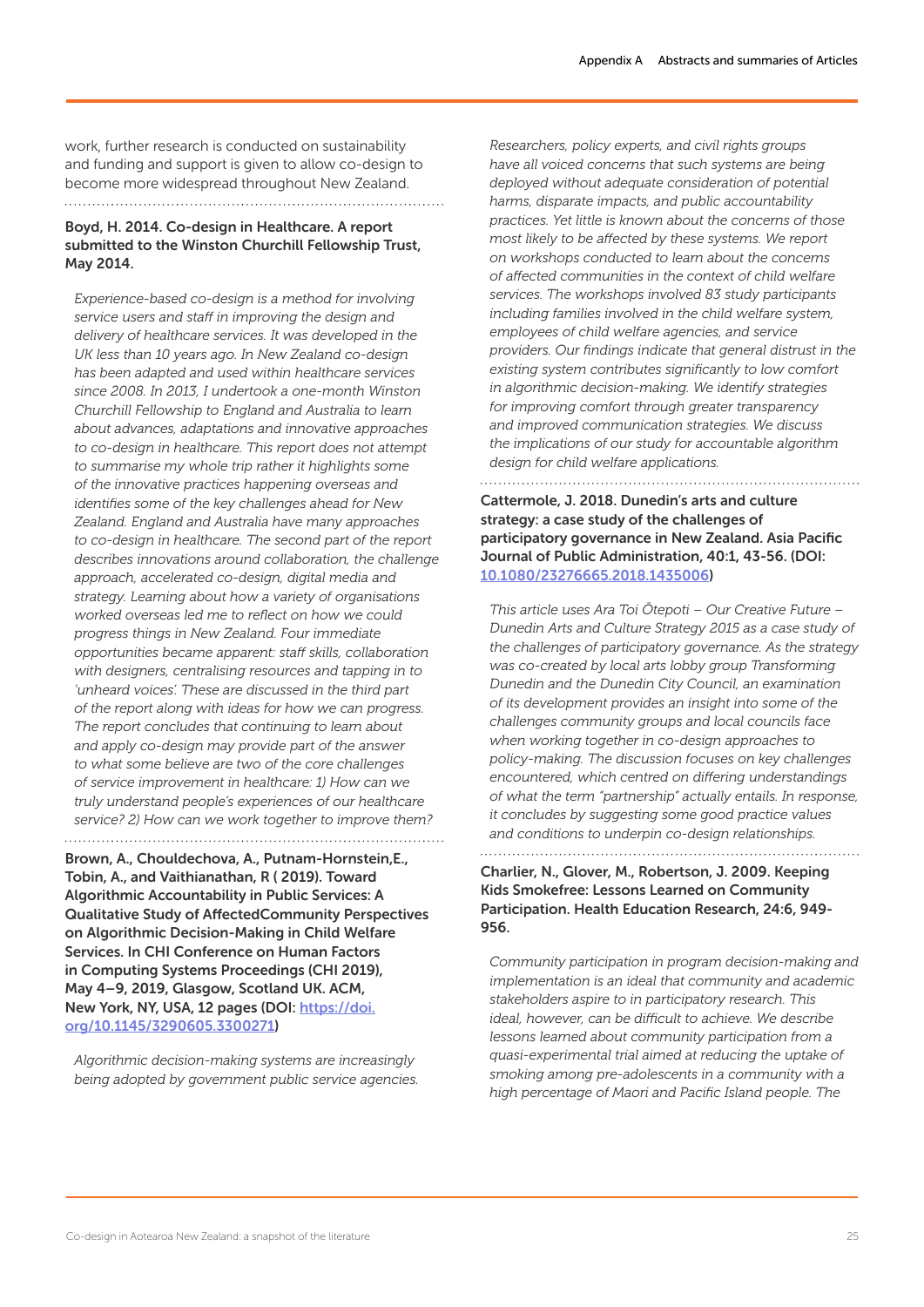*intervention involves students, parents, school teachers and management, extended families and members of the wider community. A total of approximately 4000 students (and their parents) of four urban Auckland schools were enrolled in the study over 3 years. The intervention is carried out through collaborations between public health professionals, academic institutions and school personnel. In order to enhance community participation, we conclude that (i) time commitment is needed to establish long-term ongoing relationships through face-to-face communication, (ii) research team members should ideally share similar cultural and ethnic backgrounds to the target audience and have in-depth understanding of and experience in the community milieu and (iii) collaborative partnerships between academic institutions and public health services are necessary to create strength and cohesion, and assist with clear articulation of the research project mission and objectives.*

Cunningham, H. 2020. Discourse and Design of CPAP Therapy Masks for OSA: Applying Foucault to Product Design Research. A Thesis Submitted to Auckland University of Technology in Fulfilment of the Requirements for the Degree of Doctor of Philosophy (PhD). Auckland, New Zealand. [http://hdl.handle.](https://openrepository.aut.ac.nz/handle/10292/13139) [net/10292/13139](https://openrepository.aut.ac.nz/handle/10292/13139) 

#### Abstract (partial)

*Current approaches to personal medical product design address complex governance, technical and functional issues. However, little attention has been given to broader perceptions of the social and interpersonal issues related to medical products despite community attitudes playing an important role in supporting or inhibiting treatment uptake. Rethinking personal medical product design in light of the complex social contexts that they inhabit is needed to improve their desirability and subsequent uptake. Using the Continuous Positive Airway Pressure (CPAP) therapy mask when used to treat Obstructive Sleep Apnoea (OSA) as one example of a personal medical product, this study explored the social construction of breathing interfaces, by taking a critical approach to the design process. The purpose was to investigate how identification of the social and, relational understandings that are integrated into the design process and the product itself could be used as a tool to rethink and develop new possibilities for breathing interfaces and people with OSA. …The findings of this study have highlighted design factors and effects (relating to uptake of a product) that have not been considered previously, and would not be accessible using current* 

*human-centred design approaches. The findings have highlighted important considerations specific to the CPAP therapy mask design, and the approach itself offers valuable material for the study of medical devices more generally. Indeed this may have even broader applicability in product design by presenting a method of appealing to a range of actual and potential future users, whose needs remain currently unmet.*

Cunningham, H., & Reay, S. 2019. Co-creating design for health in a city hospital: perceptions of value, opportunity and limitations from 'Designing Together' symposium. Design for Health (DOI: [10.1080/24735132.2019.1575658](https://www.tandfonline.com/doi/full/10.1080/24735132.2019.1575658))

*This research explores how co-creation and a designled approach to the traditional notion of symposium brought together industry, academia and the voice of patients in a hospital-based environment. The symposium 'designing together' provided a primer to consider what opportunities and constraints might influence how design could thrive in a hospital environment. The qualitative survey based response, from 21 participants, was analyzed using a general inductive approach to uncover themes relating to the need for change versus resistance to change within the hospital, the need for a patientcentred approach balanced with the need to engage staff throughout design processes, and demonstrating the value of design balanced against financial constraints. Encouraging collaborative co-creation and insight from patients, staff and designers within a free public hospital event was a unique approach that may pro- vide a useful template for designers, researchers and public health professionals in developing the future design in health collaborations.*

Dickson, C. 2017. From Stigma to Silver Linings: Improving the Experiences of Long-term Tracheostomy Users Through Product Design. An Exegesis Submitted to Auckland University of Technology in Fulfilment of the Requirements for the Degree of Master of Design (MDES). http://hdl.handle.net/10292/10490

*Abstract; The design of tracheostomy products has barely changed in over 100 years. Furthermore, existing literature demonstrates little understanding of what it is like to live with long-term tracheostomy. In response, this project aims to capture the stories of real tracheostomy users. It applies an action research methodology to challenge historic stagnation and advocate for the consideration of users' needs in tracheostomy product design. Where a cultural and systemic drive to minimise production*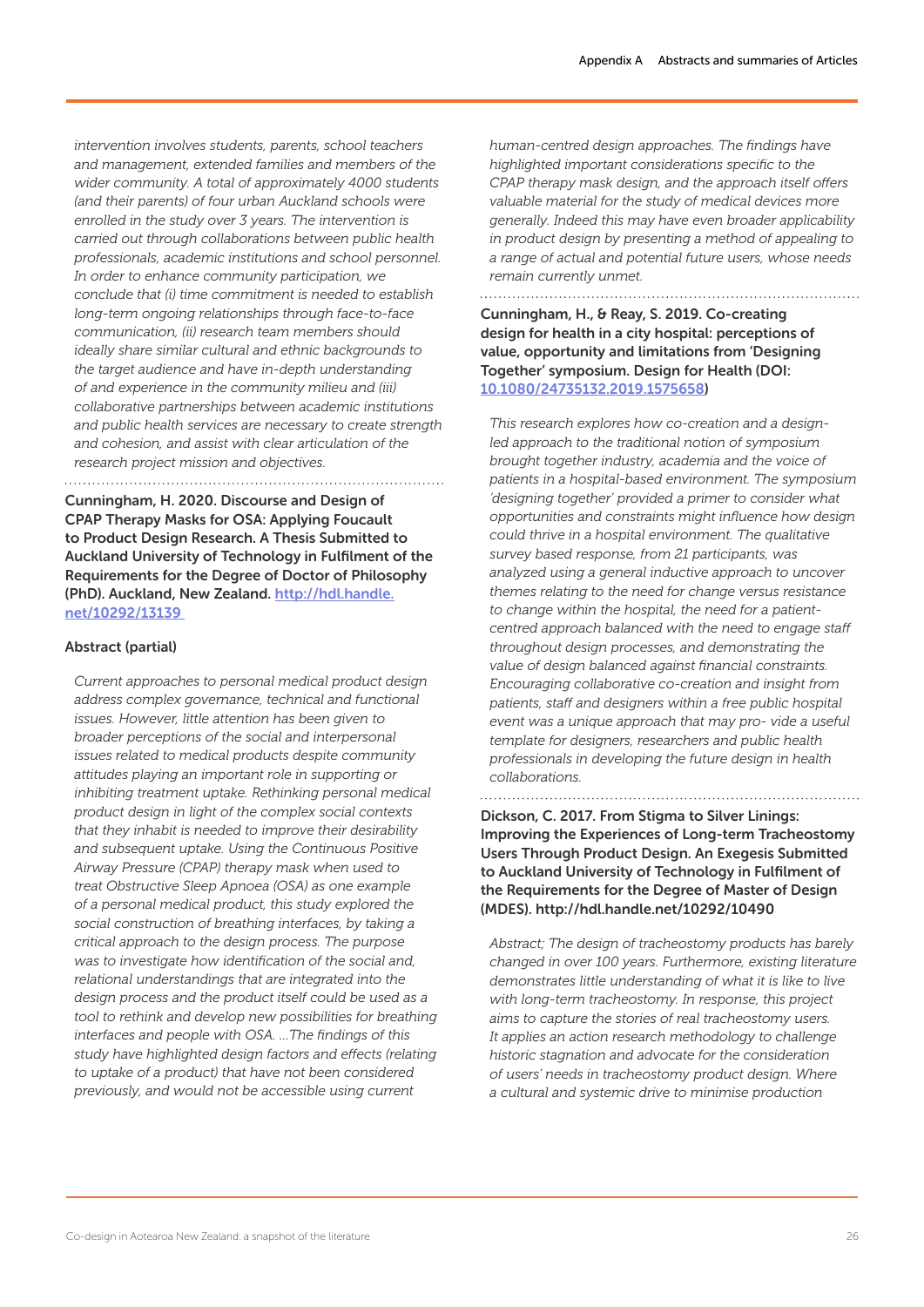*costs and maintain clinical function have become the defining features of medical product design, this project uses human-centred design, and co-design approaches to bring focus to the need for emotionally sensitive aesthetics and improved usability. The findings contribute an understanding of the challenges tracheostomy users face in everyday life and the complex relationships they have with their tracheostomy products. Design outcomes include a series of artefacts intended to capture and evoke empathy for aspects of users' experiences, as well as a design proposal demonstrating a possible approach to improving tracheostomy products through enhanced choice, usability, and aesthetics. The research highlights aspects of tracheostomy user experiences requiring further research, sets a precedent for future design-led research in this area, and makes a compelling case for tracheostomy product design innovation.*

#### Dickson, C., Reay, S., Douglas, R., Nakarada-

Kordic, I. 2017. Co-design to understand the tracheostomy product experiences of long-term tracheostomy users, Design for Health, DOI: 10.1080/24735132.2017.1386440

*Tracheostomy product designs have barely changed in 100 years. Furthermore, there is limited research into the experiences of people living with long-term tracheostomy. Existing tracheostomy designs focus on minimizing costs and maintaining clinical function, often at the expense of user experience. Because tracheostomy user numbers are relatively small, their needs are overlooked despite the significant impact on their everyday lives. In response, this research aimed to capture tracheostomy users' stories, advocate for greater consideration of their needs and challenge historic stagnation in tracheostomy design. Co-design workshops were used to give tracheostomy users a voice, build a better understanding of the daily challenges they face and explore the complex relationships they have with their tracheostomy products. Research findings were captured in a series of critical design artefacts intended to evoke empathy for users' experiences and highlight problems with existing tracheostomy products. The research highlights aspects of tracheostomy user experiences requiring further research, sets a precedent for future design-led research in this area and makes a compelling case for tracheostomy product design innovation. The critical design artefacts are part of ongoing work concerning the design of tracheostomy products, and will be used to build support for improving tracheostomy users' experiences.*

#### Douglas, R., Reay, S., Munn, J., & Hayes, N. 2018. Prototyping an emotionally responsive hospital environment. Design for Health,2:1, 89-106. [10.1080/24735132.2017.1412689](https://www.tandfonline.com/doi/full/10.1080/24735132.2017.1412689)

*This case study presents a project based on a spatial redesign at Auckland City Hospital. The project aimed to improve the public waiting area located outside an intensive care unit – a space where families and friends wait for updates on their loved one's condition. As an environment, the area was characterized by high levels of stress and anxiety, and described by families and staff as 'impersonal', 'unfriendly' and 'uncomfortable'. The project focused on how designers sought to engage users, collected insights about their experiences, developed concepts for improvement and generated buy-in from hospital stakeholders. We explore how making or prototyping as design practice was used to inspire new ways of thinking about the space to respond to its users' emotional needs. Through this, the Design for Health & Wellbeing Lab design team sought to make visible the process and value designers can bring to a hospital environment through prototyping and sharing ideas.* 

### D'Young et. al. 2014. The use of a co-design model in improving timely bleed reporting by adults with haemophilia living in the Auckland region of New Zealand. Haemophilia, 20, 388–397.

*Summary. Many adult patients diagnosed with phenotypically moderate and severe haemophilia living in the Auckland region of New Zealand do not report bleeding episodes within a timeframe that allows for optimal assessment and management. This can result in poor clinical outcomes for patients and poor oversight of the use of expensive clotting factor concentrates. Our goal was to improve both the number and speed at which bleeding episodes were reported to our centre, improving access to care and clinical oversight of the use of expensive factor concentrates and aiding the development of a care partnership with patients. We worked with 70 adult PWH living in the Auckland region of New Zealand with moderate and severe haemophilia A and B. Over a 5-month period between March and July 2013 we used a co-design model to develop and implement a range of strategies to improve the timing and frequency of bleed reporting. Mean bleed reporting time was reduced threefold, with a threefold increase in the number of bleeds reported per month. We reduced the number of bleeding episodes reported outside of a prespecified 48-h time limit by 68%. We significantly improved bleed reporting and time to report, indicating improved access*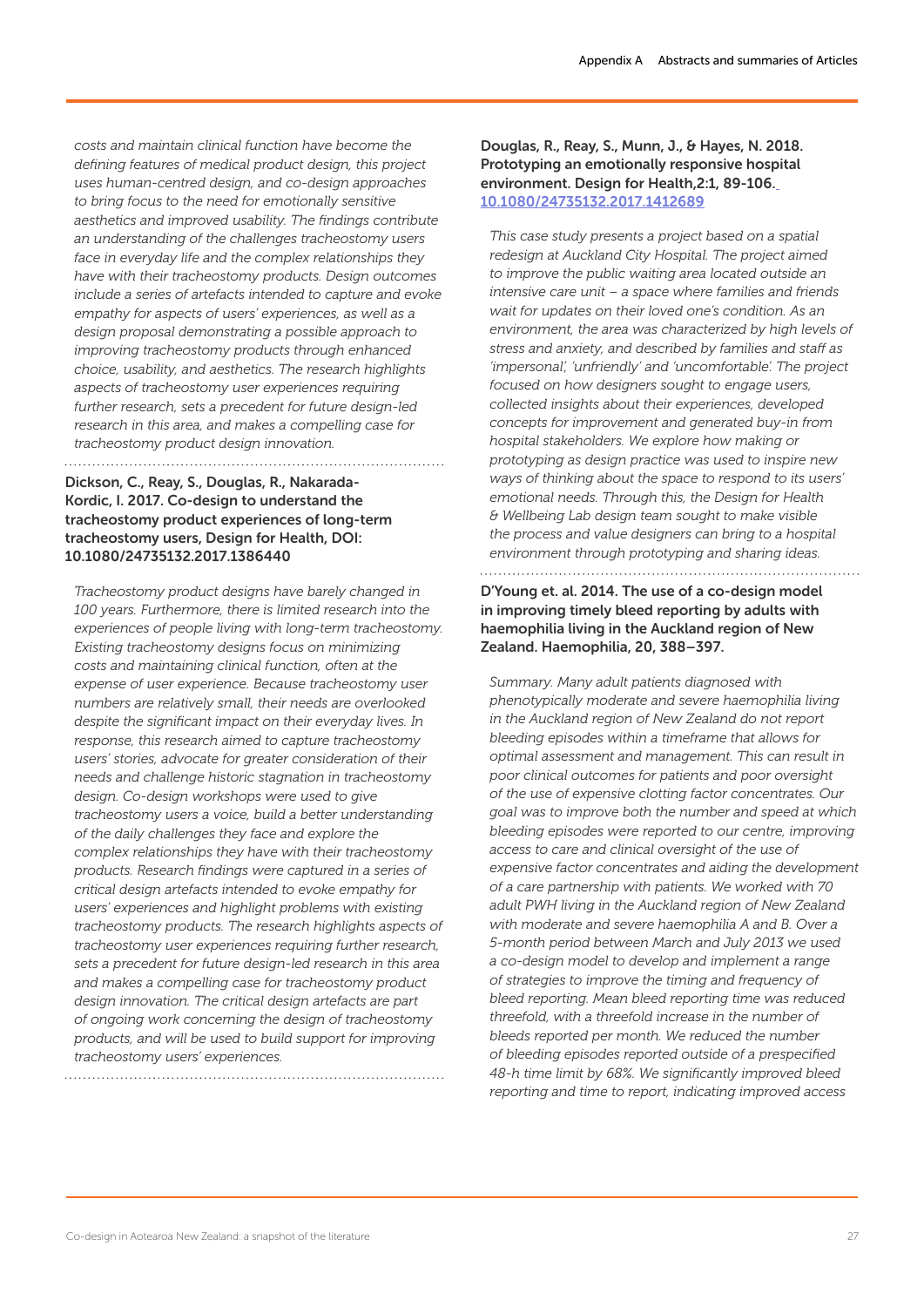*to our services, improved clinical oversight and improved accountability to our national funder. We have achieved a care partnership and a reduction in factor consumption for the study population without compromising the quality of care they receive. Keywords: bleed reporting, co-design, DMAIC, haemophilia, lean six sigma, performance improvement.*

### Eyles, H., Jull, A., Dobson, R., Firestone, R., Whittaker, R., Te Morenga, L., . . . Ni Mhurchu, C. (2016). Co-design of mHealth Delivered Interventions: A Systematic Review to Assess Key Methods and Processes. Current Nutrition Reports, 5(3), 160-167. doi:10.1007/s13668-016-0165-7

*Most mobile health (mHealth) programmes are designed with minimal input from target end users and are not truly personalized or adaptive to their specific and evolving needs. This review describes the methods and processes used in the co-design of mHealth interventions. Nine relevant studies of varying design were identified following searches of six academic databases. All employed co-design or participatory methods for the development of a health intervention delivered via a mobile device, with three focusing on health behaviour change (one on nutrition), and six on management of a health condition. Overall, six key phases of design and 17 different methods were used. Sufficiency of reporting was poor, and no study undertook a robust assessment of efficacy; these factors should be a focus for future studies. An opportunity exists to use co-design methods to develop acceptable and feasible mHealth interventions, especially to support improved nutrition and for minority and Indigenous groups.*

### Godbold, R., Lees, A., Reay, S. 2019. Ethical Challenges for Student Design Projects in Health Care Settings in New Zealand. International Journal of Art & Design Education; Oxford 38 (1), 182-192.

*Student-led design projects undertaken within healthcare settings raise considerable ethical challenges, primarily resulting from collaboration with service users. This article emerged out of the experiences of design from a New Zealand university undertaking real world projects in acute health care contexts. A human-centred approach to design is underpinned by a requirement for students to immerse themselves in the user context to optimise design outcomes. Several issues exist in relation to the management of the ethical complexities arising from these projects. Multiple formal ethical review processes were triggered when students' projects were defined as research. These processes were perceived as onerous* 

*and disproportionate to the scale of the projects, and students were ill equipped to identify ethical issues and engage with formal review processes. This resulted in either abandoned projects or the use of compromised methods. A review of codes of practice and design industry approaches identifies a gap in guidance for both students and qualified designers. Some designers describe their projects as service improvement, and not subject to formal ethical review. This article argues for embedding consideration of ethics in all design projects to enhance the process, to be true to the underpinning philosophy of human centred design and to produce ethically aware graduates. To achieve this, a multi-pronged pedagogical approach which encompasses both hypothetical, classbased and real-world learning experiences is described, with the ultimate goal of normalising the consideration and development of ethical standards for students and best practice across the industry.*

Goodyear-Smith et al. Co-design and implementation research: challenges and solutions for ethics committees. BMC Medical Ethics (2015)16:78 (DOI 10.1186/s12910-015-0072-2)

*Background: Implementation science research, especially when using participatory and co-design approaches, raises unique challenges for research ethics committees. Such challenges may be poorly addressed by approval and governance mechanisms that were developed for more traditional research approaches such as randomised controlled trials. Discussion: Implementation science commonly involves the partnership of researchers and stakeholders, attempting to understand and encourage uptake of completed or piloted research. A co-creation approach involves collaboration between researchers and end users from the onset, in question framing, research design and delivery, and influencing strategy, with implementation and broader dissemination strategies part of its design from gestation. A defining feature of co-creation is its emergent and adaptive nature, making detailed pre-specification of interventions and outcome measures impossible. This methodology sits oddly with ethics committee protocols that require precise predefinition of interventions, mode of delivery, outcome measurements, and the role of study participants. But the strict (and, some would say, inflexible) requirements of ethics committees were developed for a purpose – to protect participants from harm and help ensure the rigour and transparency of studies. We propose some guiding principles to help square this circle. First, ethics committees should acknowledge and celebrate*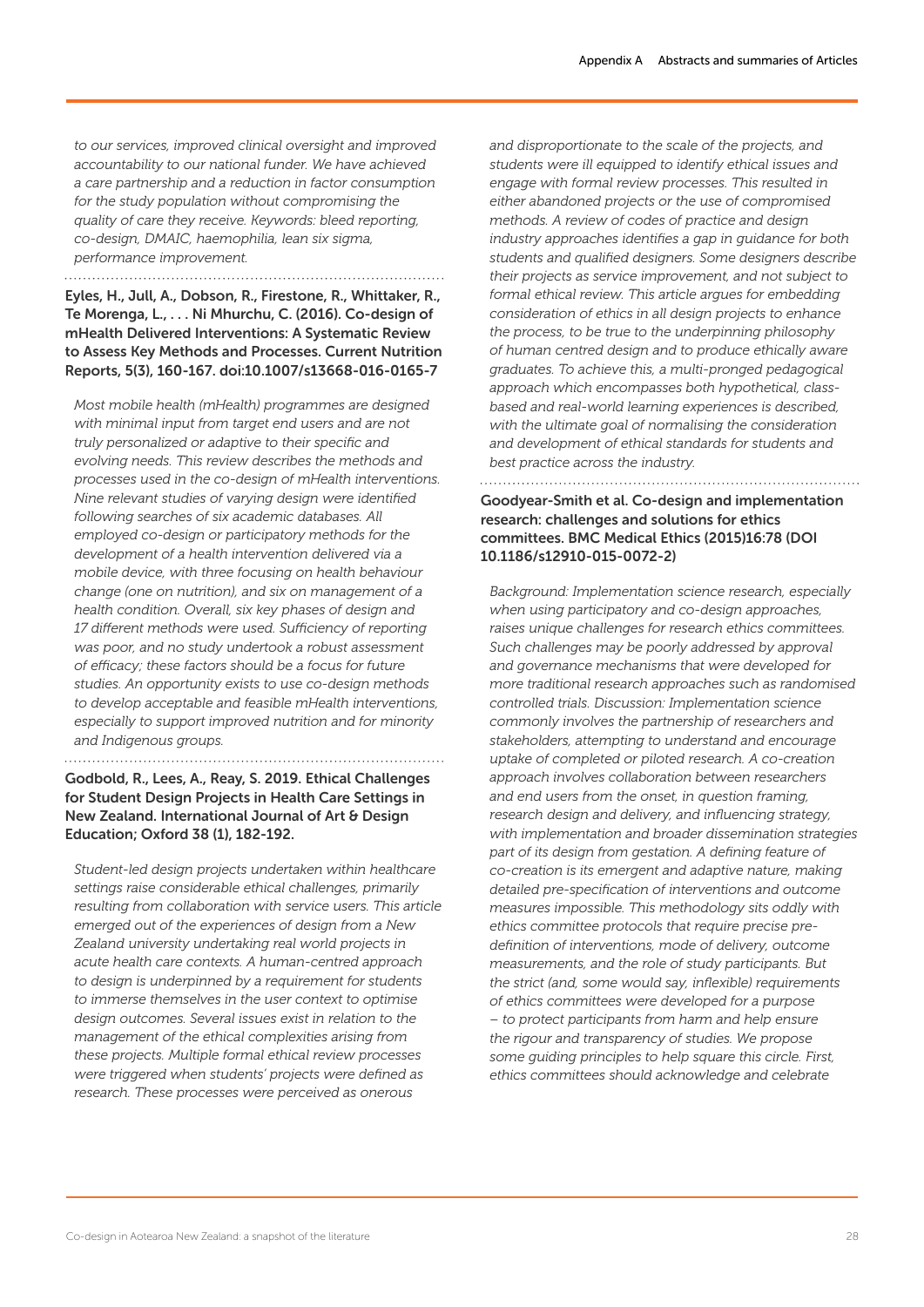*the diversity of research approaches, both formally (through training) and informally (by promoting debate and discussion); without active support, their members may not understand or value participatory designs. Second, ground rules should be established for co-design applications (e.g. how to judge when 'consultation' or 'engagement' becomes research) and communicated to committee members and stakeholders. Third, the benefits of power-sharing should be recognised and credit given to measures likely to support this important goal, especially in research with vulnerable communities. Co-design is considered best practice, for example, in research involving indigenous peoples in New Zealand, Australia and Canada.*

### Hagen, P. 2011. Co-design, some principles, theory and practice. Blog post (17 May 2011).

[https://www.smallfire.co.nz/2011/05/17/co-design](https://www.smallfire.co.nz/2011/05/17/co-design-some-principles-theory-and-practice/)[some-principles-theory-and-practice/](https://www.smallfire.co.nz/2011/05/17/co-design-some-principles-theory-and-practice/)

*Summary: Blog post summary of the key messages of codesign given as part of a teaching workshop on co-design for the Design Masters Program at University Technology Sydney. Outlines the premise, principles and theory of codesign, how it has evolved from Participatory design and its use of generative design research methods of creativity, physicality, storytelling, playfulness, reflexivity, and what the expected outcomes are from this type of approach. It also discusses what the ideal involvement and partnership of users is within the entire design process — start to finish.*

#### Hagen, P. 2016. Co-design in Aotearoa. Blog post and presentation (2 December 2016).

[https://www.smallfire.co.nz/2016/12/02/co-design-in](https://www.smallfire.co.nz/2016/12/02/co-design-in-aotearoa/)[aotearoa/](https://www.smallfire.co.nz/2016/12/02/co-design-in-aotearoa/)

*Summary: Blog post summary of the presentation 'The Evolution of Co-design in Aotearoa' given at the UXNZ conference in Wellington in October 2016. The presentation is embedded in the page. As the blog summary notes, the presentation highlights the recent shifts and current state of co-design in Aotearoa, specifically: the move towards more complex interdisciplinary and interagency teams; the cultural opportunities presented through co-design and whānau centric practice; a focus on place-based and systems work – and more relational practice; an emphasis on design as a means for community capability and capacity building; a greater emphasis on action, outcomes and impact during and after the design process; increasing complexity with regards to ethics and participation, and* 

*how we support these forms of engagement in legitimate, safe and sustainable ways.*

Hagen, P, Collin, P, Metcalf, A, Nicholas, M, Rahilly, K, Swainston, N. 2012, Participatory Design of evidencebased online youth mental health promotion, prevention, early intervention and treatment. Young and Well Cooperative Research Centre, Melbourne. https://www.westernsydney.edu.au/\_\_data/assets/ pdf\_file/0005/476330/Young\_and\_Well\_CRC\_IM\_PD\_ Guide.pdf

*This guide aims to assist Young and Well CRC partners to adopt a Participatory Design approach to research projects by:* 

*• Providing an introduction to the principles and practices of Participatory Design and demonstrating the benefits of using this approach in the context of youth mental health.*

*• Providing a framework that demonstrates how a Participatory Design approach can be integrated with evidence-based approaches to the design of mental health promotion interventions.*

*• Providing methodological, conceptual and practical tools, tips and resources that can be used in applying the framework.*

For researchers already using participatory approaches to research and development in mental health promotion, this guide should assist the extension of this approach into the design phases of an intervention. For others it presents an accessible introduction and a framework with tools and methods.

Hagen, P., Reid, T., Evans M., and Vea, A. T. 2018. Codesign reconfigured as a tool for youth wellbeing and education: A community collaboration case study. In PDC '18: Proceedings of the 15th Participatory Design Conference - Volume 1, August 20-24, 2018, Hasselt and Genk, Belgium, 5 pages. [https://doi.](https://dl.acm.org/doi/10.1145/3210604.3210632) [org/10.1145/3210604.3210632](https://dl.acm.org/doi/10.1145/3210604.3210632)

*In the Community Collaboration reported in this paper co-design was 'reconfigured' as a means for supporting youth wellbeing and educational outcomes for young people, including capability, confidence and connections that can contribute to longer-term wellbeing benefits within a particular community. While Participatory Design has always been an approach that shapes situations of*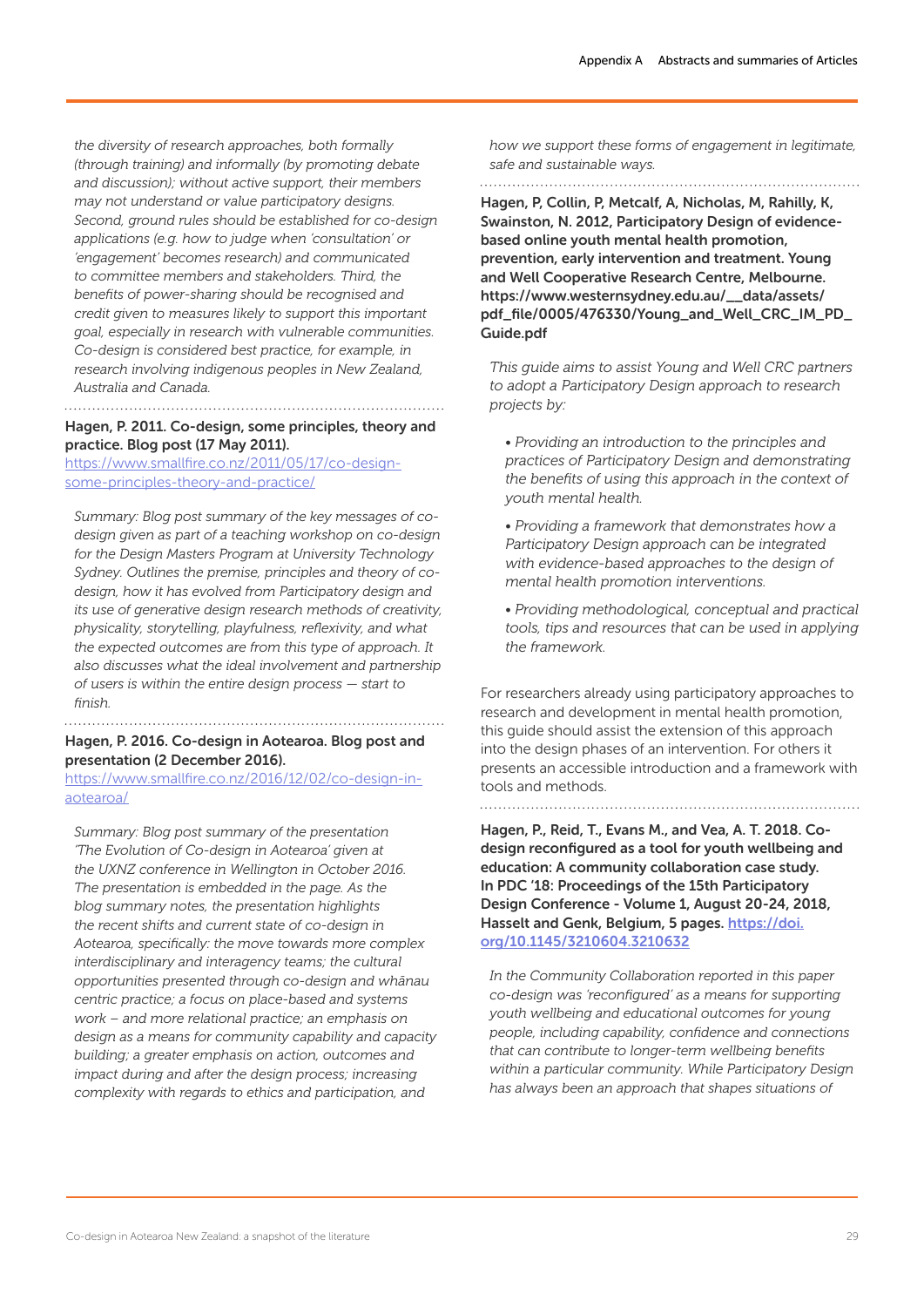*the future and the capacities and skills needed to realize those, 'co-design' as promoted within the public sector in New Zealand and Australia has tended to position co-design as a means for delivering new "designs." Less emphasis has been placed on the benefits of mutual learning that it produces, including new skills and capacities needed to action change. This paper shares how these additional and significant outcomes of participatory practice have been pursued and made visible within a specific case study.*

Hagen, P. (2018). Interview. Ethical challenges of codesign and participatory design practice, and the things we need to consider particularly in the context of Aotearoa New Zealand. https://www.aucklandco-lab.nz/ resources - Video

### Hayward, P. 2017. Six tips on co-design. [http://](https://koawatea.countiesmanukau.health.nz//six-tips-co-design/) [koawatea.co.nz/six-tips-co-design/](https://koawatea.countiesmanukau.health.nz//six-tips-co-design/)

*This article shares six tips for healthcare teams to maximise the benefits of co-design and ensure it runs smoothly. Co-design is part of a process that enables those who deliver services and those who receive services to create improvements together. Each person or group is considered to have equally important views. For example, in healthcare staff have extensive knowledge to offer on the clinical or technical aspects of care and consumers have extensive knowledge about how it feels to experience the process as it is delivered to them. Many consumers also have significant expertise in their own health conditions, especially those with long-term conditions. Both parties are able to contribute ideas from their perspectives, which leads to better understanding of the current process and increased ability to create the most effective improvements for the future.*

Jury, R. 2016. Not for me without me: co-designing assistive technology with people affected by dementia. An Exegesis Submitted to Auckland University of Technology in Fulfilment of the Requirements for the Degree of Master of Design (MDES). http://hdl.handle. net/10292/9900)

Designers are providing new and exciting products to help improve the lives of people with dementia. However, there is a deficiency of collaboration between designers and people affected by dementia in the design process, due to the symptoms of dementia. The resulting data…suggest[s] that people with dementia are able to contribute to the design process, and suggests that codesign can be an empowering and positive experience for people living with dementia.

Khoo, C. 2018. Co-designing FRANK: Exploring how co-design might be used to engage young people in designing a new brand and online platform. An Exegesis Submitted to Auckland University of Technology in Fulfilment of the Requirements for the Degree of Master of Design (MDES). http://hdl.handle.net/10292/11662

*This design-led research project explored how co-design can be used to engage young people in the design of a new brand and online platform for the Auckland District Health Board's Peer Sexuality Support Programme (PSSP). Common branding practices normally engage users through surveys and evaluation of design proposals to provide insights. They do not generally involve users as equals in co-creation in the early discovery stages of the design process. In this research, young people were brought into the design process as informants and partners, to drive the design of a new brand and online platform that would be better positioned to engage, appeal to, and be accepted by their peers. The research explored ways in which young people might be more effectively engaged to inform design solutions that better meet user needs. A series of discovery and evaluation co-design workshops were used to engage with a diverse range of youth in the programme. Game-like interactive activities, and the opportunity for open discussions were found to be engaging and meaningful for participants. Engaging young people in this way helped participants to uncover and share insights that could only be possible by directly involving them in the design process. The first output of this research was the conception of a new brand called FRANK that was co-designed with PSSP youth leaders. This better positioned the brand to be well received by their peers. FRANK and its brand identity applications were further evaluated with other PSSP youth leaders to determine how well the brand might be accepted by a diverse audience of young people. This evaluation revealed that FRANK had strong visual appeal, but there were divided opinions around the use of the brand name. This illustrated challenges associated with pleasing a large and diverse group of users and stakeholders, but indicated potential for co-design to better understand and position design solutions. The second output was a proposal for an online platform. The online platform (also co-designed with PSSP youth leaders) was developed to give the organisation more of an online presence. Furthermore, the online platform addressed some of the key challenges PSSP youth leaders*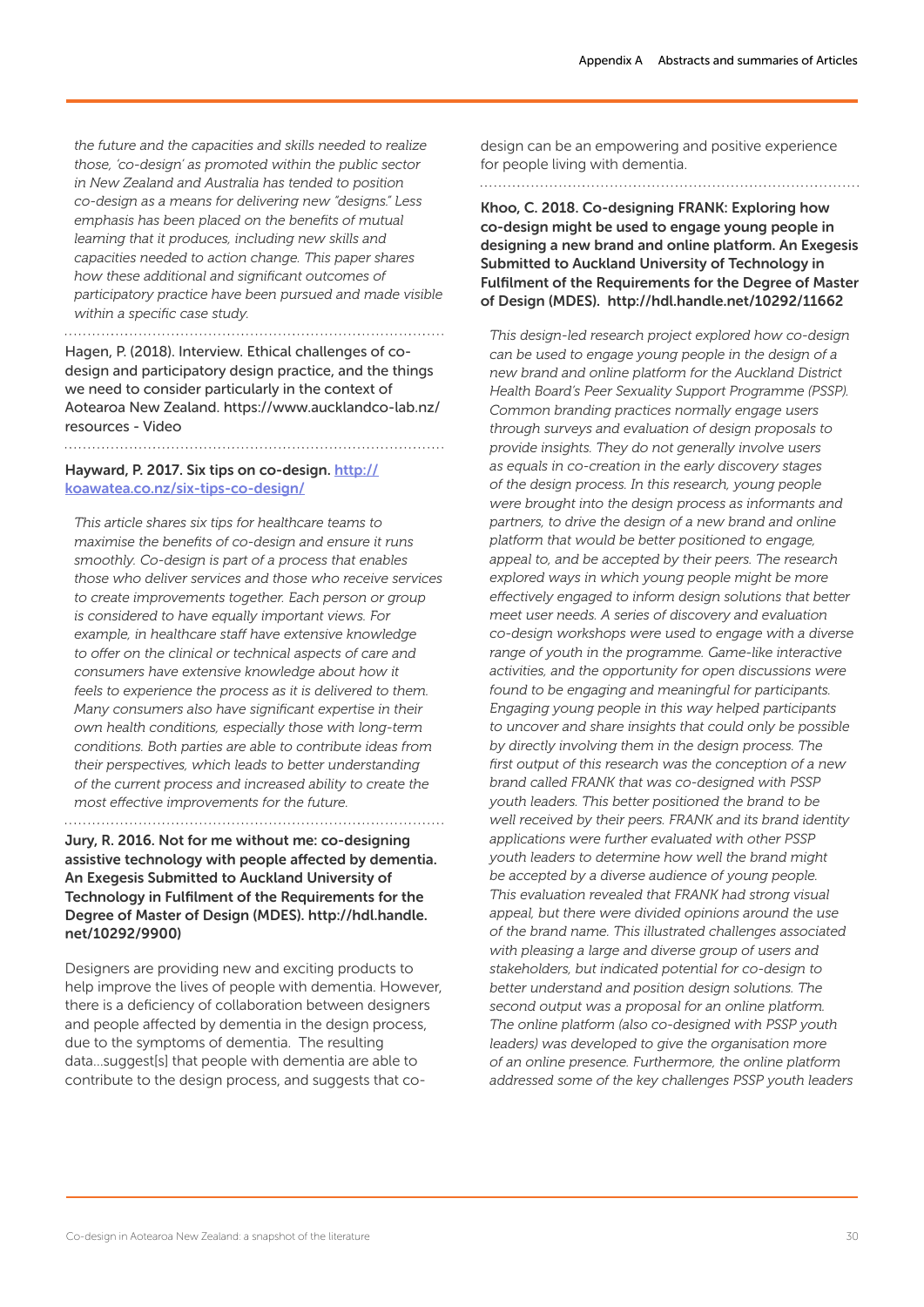*face in their roles when supporting their peers. The final design solution elicited a strong positive response from them, which highlighted the importance of involving young people in the design of products and services that address issues affecting them.*

Ko Awatea (Research and Evaluation Office). Co-Design Programme 2015-2016. Report on the evaluation survey and interviews. Prepared for the Health Quality & Safety Commission New Zealand. [https://www.hqsc.](https://www.hqsc.govt.nz/assets/Consumer-Engagement/Resources/Co-Design-Programme-2015-16-evaluation-report-Jul-2016.pdf) [govt.nz/assets/Consumer-Engagement/Resources/](https://www.hqsc.govt.nz/assets/Consumer-Engagement/Resources/Co-Design-Programme-2015-16-evaluation-report-Jul-2016.pdf) [Co-Design-Programme-2015-16-evaluation-report-](https://www.hqsc.govt.nz/assets/Consumer-Engagement/Resources/Co-Design-Programme-2015-16-evaluation-report-Jul-2016.pdf)[Jul-2016.pdf](https://www.hqsc.govt.nz/assets/Consumer-Engagement/Resources/Co-Design-Programme-2015-16-evaluation-report-Jul-2016.pdf)

*Reflections by 20 people through a post-programme survey and interviews on the Co-Design Programme for 2015–16, an iteration of the Co-Design Programme delivered in two New Zealand district health boards (DHBs) over the period October 2015 - May 2016. The report has identified a number of lessons that offer potential future opportunities to increase the sustainability of co-design approaches through: 1) embedding codesign within existing organisational training at DHBs, for example, the improvement advisor programme, safety programmes and other general improvement training; 2) delivering focused workshops on areas of the codesign process participants have found challenging, such as effectively engaging with consumers; 3) identifying programme participants who may need additional support to train or teach colleagues and connect them to existing training or mentorship in their organisation that can assist in developing these skills; 4) considering different modalities for the delivery of programme content which teams can access within timescales that suit their needs, for example, e-learning programmes; 5) increasing support for senior leaders to understand co-design and expected benefits, and how co-design can fit within their organisational strategy, values and priorities, potentially through targeted training or communications to senior leaders; and 6) support senior leaders and sponsors to play a more active role in sharing the co-design methodology, in particular, advocating for co-design to be embedded within broader organisational policies or strategy.*

#### Ko Awatea resources on co-design (Tag Archives: co-design). Available at:http://koawatea.co.nz/tag/codesign/)

*Summary: a suite of videos about health professionals working with patients to improve healthcare services in a process often called co-design or co-production, and* 

*articles and stories, including: 1) Counties Manukau Health (CM Health) is using co-design to create a local oncology service that meets the needs of cancer patients as well as healthcare professionals 2) Counties Manukau Health (CM Health) is using co-design to create a new rehabilitation service that better meets the needs of healthcare consumers. Links:*

[\(https://www.healthnavigator.org.nz/videos/c/co-design](https://www.healthnavigator.org.nz/videos/c/co-design-explained/)[explained/#\)](https://www.healthnavigator.org.nz/videos/c/co-design-explained/),

[\(http://koawatea.co.nz/using-co-design-create-local](https://koawatea.countiesmanukau.health.nz//using-co-design-create-local-oncology-service/)[oncology-service/](https://koawatea.countiesmanukau.health.nz//using-co-design-create-local-oncology-service/))

([http://koawatea.co.nz/reinventing-rehabilitation-co](https://koawatea.countiesmanukau.health.nz//reinventing-rehabilitation-co-design/)[design/](https://koawatea.countiesmanukau.health.nz//reinventing-rehabilitation-co-design/)).

Labattaglia, O. 2019. Accessible Co-design. An Exegesis Submitted to Auckland University of Technology in Fulfilment of the Requirements for the Degree of Master of Philosophy (MPhil). http://hdl.handle. net/10292/12477

*Co-design involves working creatively with, rather than for, people throughout the design process. Increasing attention is being paid to the power and value of applying design thinking to improve public services. However, while still in its infancy the application of co-design for healthcare is relatively fragmented and underdeveloped. There is a considerable gap in the research literature and practice concerned with accessible co-design methods and approaches. This research explores how an accessible approach to co-design may produce a more empowering experience for participants who experience disability and impairment. In New Zealand, according to the most recent disability survey, 24 percent of the population were identified as disabled. Since persons with disabilities are often more vulnerable to secondary and co-morbid conditions, they tend to seek more healthcare than people without disabilities. In this research, principles for conducting co-design with participants who experience disability and impairment were explored, contextualised and analysed through a series of co-design workshops. The focus of each workshop was two-fold, the university experience for students who experience disability and impairment was explored, and the co-design process was assessed for accessibility. Participants' reflections on the co-design experience brought to life the meaning of 'accessibility' in this context. The resulting outputs of this research include an accessible co-design toolkit produced for designers and researchers. The toolkit consists of a guide which explores principles for conducting accessible*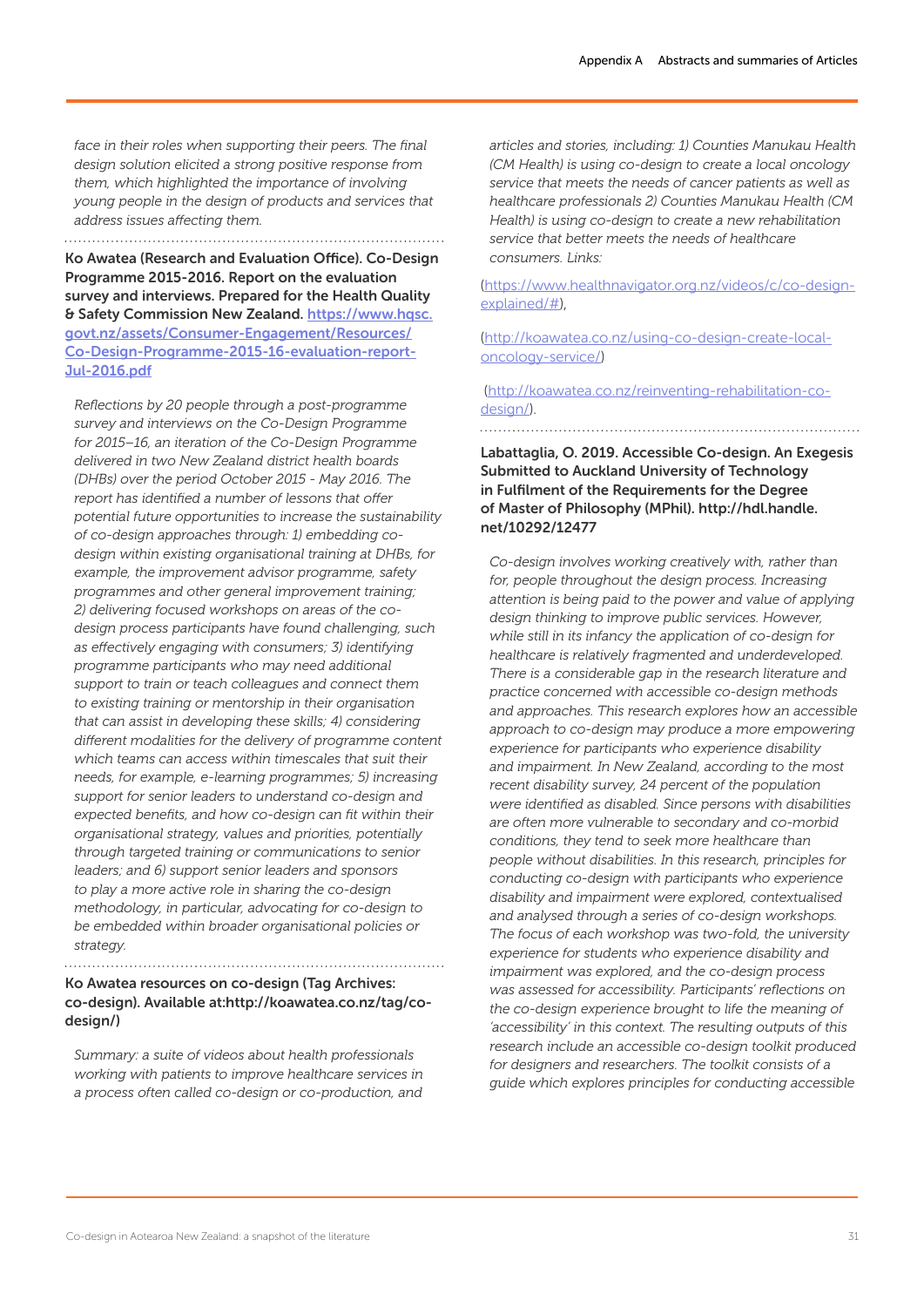*co-design to help other researchers establish more accessibility-friendly environments and experiences. A toolbox on wheels, to support more independent making in group situations, was developed, along with suggested materials and tools to use in a co-design process. If co-design continues to be applied in healthcare and wellbeing fields, co-design should acknowledge, respect and accommodate the variability of physical and cognitive function in the population. Participant empowerment is a core function of co-design. Consequently, researchers and designers need to ensure that co-design is used in a way that is accessible to all participants regardless of their impairment or disability.*

Maher, L., Hayward, B., Hayward, P., and Walsh, C. 2017. Increasing sustainability in co-design projects: A qualitative evaluation of a co-design programme in New Zealand. Patient Experience Journal, 4:2. Available at: https://pxjournal.org/journal/vol4/iss2/7

*The Health Quality & Safety Commission New Zealand commissioned Ko Awatea, an innovation and improvement centre, to deliver a co-design programme to nine teams of healthcare providers. The co-design programme was part of Partners in Care, a broader programme developed in 2012 to support and enable patient engagement and participation across the health and disability sector. Teams received training, guidance and mentorship in Experience Based Design (EBD) methodology. We evaluated the co-design programme to explore barriers and facilitators to the sustainability of the co-design projects and the EBD approach. The evaluation involved seventeen semi-structured interviews with programme participants, including seven team members, five sponsors, four patients and the programme facilitator. A further two team members provided written feedback. Eight teams provided completed workbooks. Data from the interviews and workbooks was thematically analysed. Team members saw support from sponsors as important to increase visibility and successful completion of co-design projects, mitigate barriers, and to secure resources and buy-in from peers. Five of nine participating teams reported dissatisfaction with the support received. Communication and competing priorities were challenges to sponsor engagement. Sharing co-design skills with peers and alignment with organisational strategy were seen as important for sustainability. Teams identified lack of secured resources or staff time, and consumer or staff attrition as key barriers to sustainability. The conclusion: buy-in from sponsors and senior leaders, support from colleagues, user-friendliness of co-design tools,* 

*consumer and staff availability, alignment, and system or culture change were key factors that influenced project sustainability.*

Maher, L. Co-designing Health and Care Services for the Partners In Care Programme for the Health Quality and Safety Commission, New Zealand. 2017. [https://www.](https://www.hqsc.govt.nz/our-programmes/partners-in-care/work-programmes/co-design/) [hqsc.govt.nz/our-programmes/partners-in-care/work](https://www.hqsc.govt.nz/our-programmes/partners-in-care/work-programmes/co-design/)[programmes/co-design/](https://www.hqsc.govt.nz/our-programmes/partners-in-care/work-programmes/co-design/)

*'Co-design Partners in Care' is a 6–8 month programme brought to you by the Health Quality & Safety Commission with a focus on consumer engagement. It is based on the National Health Service Institute's experience-based design programme, and is facilitated by Lynne Maher.*

McLean, K., Scully, J., and Tergas, L., 2008. Inland Revenue New Zealand: Service Design in a Regulatory Context. DMI Review, 19:1, 28-37.

*As the service sector has grown in importance to developed economies, so has awareness of the value of taking a design approach to creating these services. The business world is realizing that well-conceived and welldesigned user-centered services can increase customer satisfaction, create brand differentiation, generate new income streams, and return greater profits. This article describes the role of customer-focused services in achieving Inland Revenue (IR) goals as a government agency, why and how they are building a service design capability, some of their successes, and some of their challenges as they work to embed service design as a core organizational competency and practice. The objective of IR's service strategy is to maintain and improve overall customer compliance through the delivery of service. IR identified customer segments that required a specific strategy to bring together the intersection of customer insights and IR strategic goals and formulate a vision for their approach to each of these segments.*

Menzies, D., Whaanga-Schollum, D., Livesey, B., & Clarke, J., 2017. Nga Aho, Designing Maori Futures Report. Commissioned by Independent Maori Statutory Board.

*The purpose of this report is to develop better design outcomes for Tamaki Makaurau which "recognise the importance of Māori and Māori values in building a safe, inclusive and equitable region." (IMSB) These design outcomes align with the Board's advocacy to promote distinctive Maori design identity and practice in Auckland*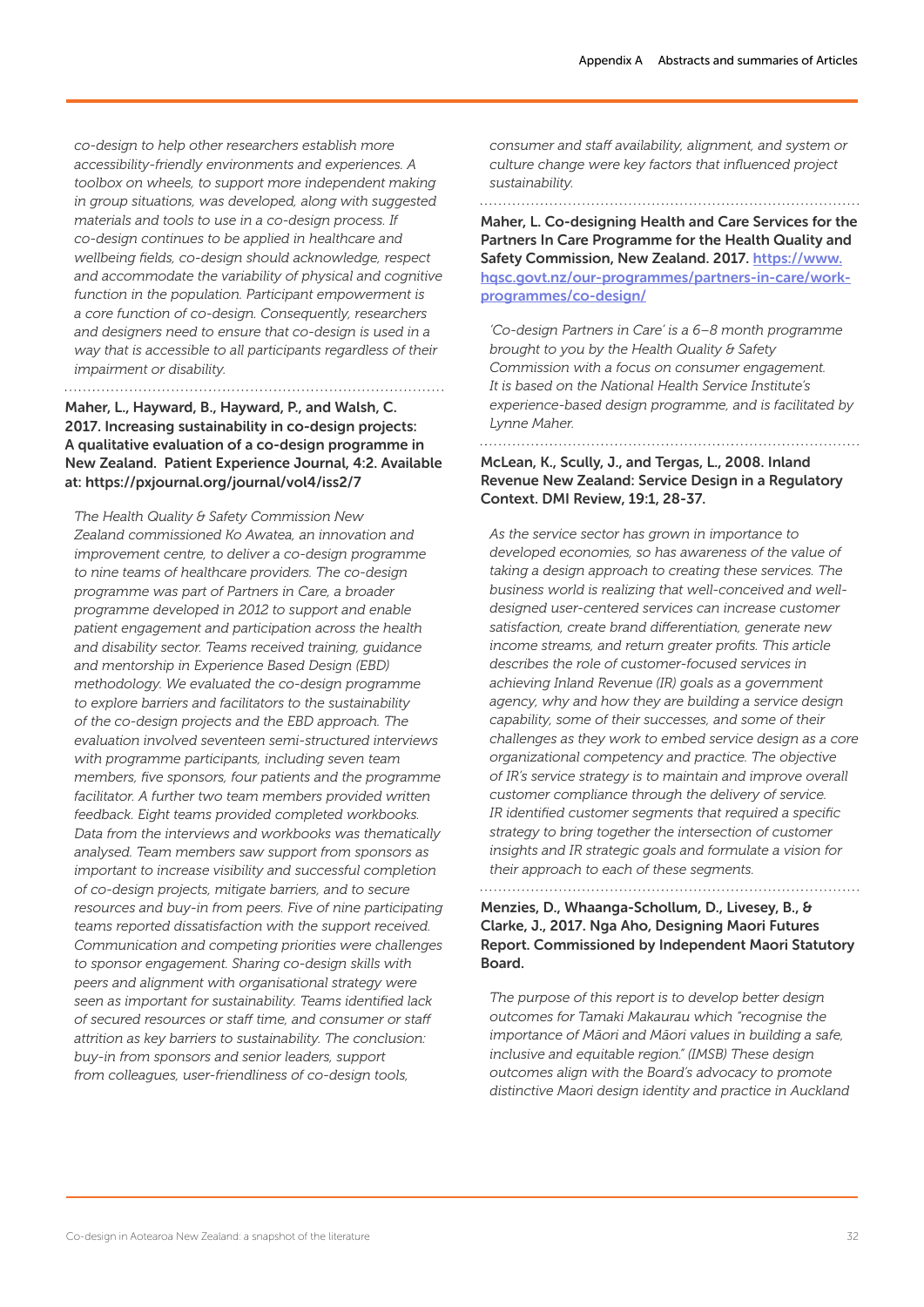*and ensure sufficient resources are provided across CCO's and departments that have responsibility directly or indirectly for the promotion of Maori identity. These design outcomes have been prepared with oversight by Phil Wihongi who is the Maori Design Leader at Auckland Council to ensure that there is alignment with the Auckland Design Office (ADO) work programme and that duplication is avoided.*

### Ministry of Health and NOOS Consulting. 2017. Young Māori women who smoke: technical report. Wellington: Ministry of Health.

*This project took an innovative approach to gaining greater understanding of the lives of a group of New Zealanders for whom the smoking rate remains persistently high despite efforts to reduce it: young Māori women. This project used a 'think big, test small and move fast' approach to build an understanding of the lives of young Māori women who smoke, to lead to actionable insights. This technical report describes the analytics component of the project, presenting results of the analysis itself. The report also shows that this form of innovative project process, which represented a number of 'firsts' for the Ministry of Health (including having the co-design and analytics components running in tandem), was largely successful. However, we note a number of lessons learnt that will improve the process for future projects. As such, the key findings of this report are divided into two sections – what we discovered and how we learnt. This technical report should be read in conjunction with the other three documents that were produced as part of the analytical part of this project: evidence brief, summary A3, and the how-to guide.* 

### Ministry of Health in collaboration with ThinkPlace. 2017. Exploring why young Māori women smoke. Taking a new approach to understanding the experiences of people in our communities

*Sets out key aspects of a project undertaken to was to unlock new insights into the complexities surrounding the lives of young Māori women (aged 18 to 24) who smoke. The aim is to help the Ministry of Health identify new ideas and areas of opportunity which could positively narrow existing age and ethnicity disparities and halt the transference of smoking across generations.* 

Mules, R., Pekepo, C., and Beaton, S. 2017. Co-design and Community Development: Kōrero and Insights from Māori Co-designers. October 19 2017.

#### [http://www.communityresearch.org.nz/webinar-co](http://www.communityresearch.org.nz/webinar-co-design-community-development-korero-insights-maori-co-designers/)[design-community-development-korero-insights-maori](http://www.communityresearch.org.nz/webinar-co-design-community-development-korero-insights-maori-co-designers/)[co-designers/](http://www.communityresearch.org.nz/webinar-co-design-community-development-korero-insights-maori-co-designers/)

*Summary: hosted by Jan Hinde and Kaye-Maree Dunn from [communityresearch.org.nz](http://communityresearch.org.nz), this 1-hour webinar explores these key questions: How do we inject humanity into the design of our programmes and services, and what makes Maori co-design unique and special? The three guest presenters, Rangimārie Mules, Crystal Pekepo, and Sophia Beaton give an overview of Māori co-design in Aotearoa and discuss the use of co-design in their projects around homelessness and well-being. Their Kōrero and presentations also explore: practical methods, tools and skills to support co-design and participation; principles of good co-design alongside Māori; how Mātauranga and co-design intersect, to benefit Māori communities; and, how you can embed the purakau (unique stories, our history) within projects.*

Nakarada–Kordic, I., et al. 2017. Co-designing for mental health: creative methods to engage young people experiencing psychosis. Design for Health, 1:2, 229-244. (DOI: [10.1080/24735132.2017.1386954](https://www.tandfonline.com/doi/full/10.1080/24735132.2017.1386954)).

*This paper describes the development and use of creative methods to engage young people experiencing psychosis in co-creation of an online resource to support their education and wellbeing. Engaging young people in a meaningful way, let alone those experiencing psychosis, can be challenging using traditional research methods. Throughout a series of discovery, and prototyping and evaluation workshops, we successfully engaged young people, their families/carers and clinicians in hospital and community mental health settings in enjoyable and empowering co-design activities. These co-design sessions were largely inspired by young people's extensive use of social media metaphors and were adaptable to their interests, preferences and mood. We used storytelling through emojis, a relatable persona with emotion mapping, a card sorting activity and an icebreaker that involved the group co-designing a pizza for our lunch. In the prototyping and evaluation workshops, emotion abstract sketching was used to guide the look-and-feel of the future resource. Using creative methods can enable more than just active engagement of young people with complex health issues. Engagement through creative activities can help draw out the unique experiences and perspectives of potentially vulnerable young people so that solutions that most effectively meet their needs can be explored and developed.*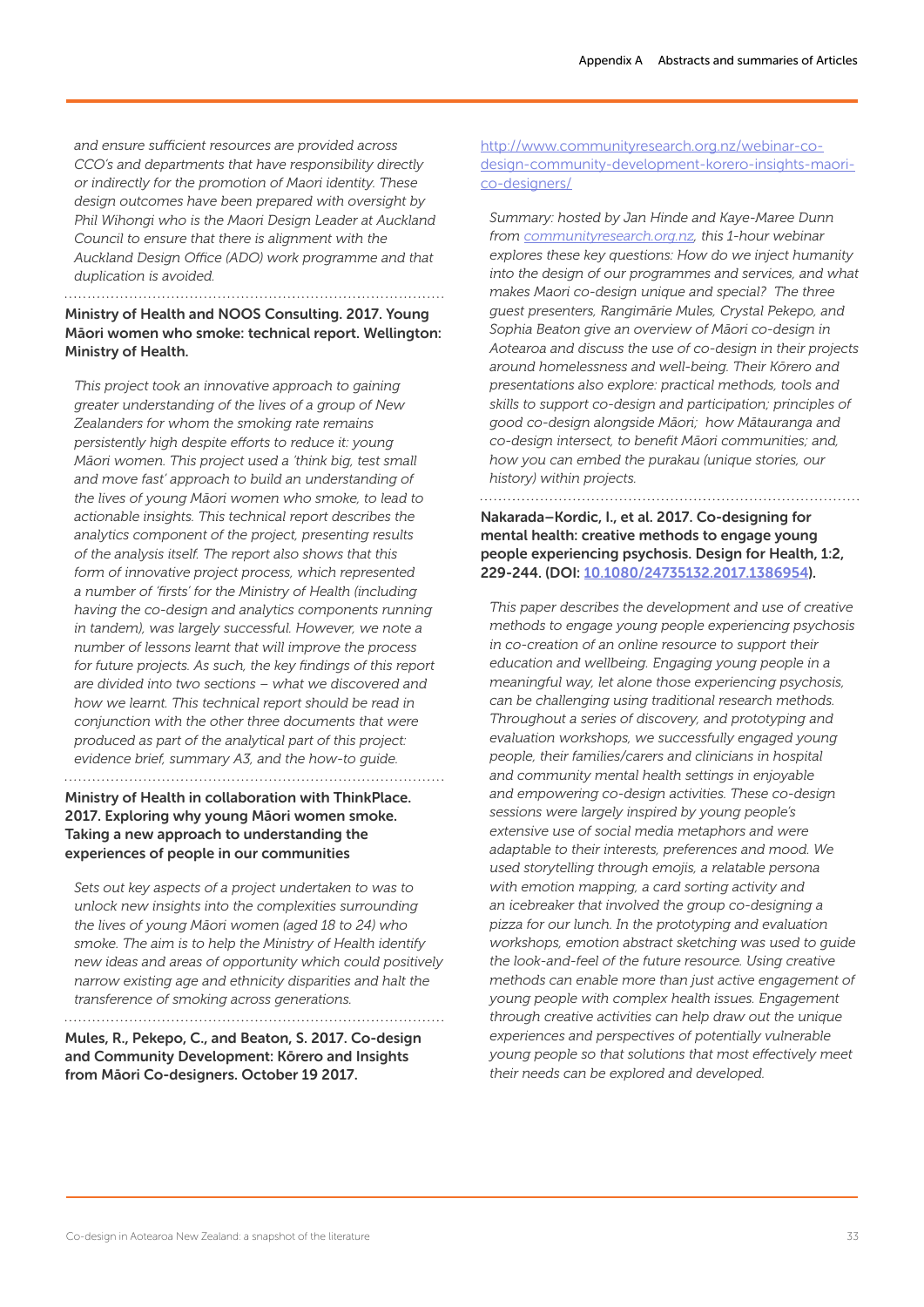*KEYWORDS: [Co-design,](https://www.tandfonline.com/keyword/Co-design) [creative methods](https://www.tandfonline.com/keyword/Creative+Methods), [youth](https://www.tandfonline.com/keyword/Youth+Engagement)  [engagement,](https://www.tandfonline.com/keyword/Youth+Engagement) [user experience](https://www.tandfonline.com/keyword/User+Experience), [online resources](https://www.tandfonline.com/keyword/Online+Resources), [psychosis.](https://www.tandfonline.com/keyword/Psychosis)*

NOOS Consulting and Ministry of Health. 2017. Howto guide to undertaking analysis: learnings from the project on young Maori women who smoke. Wellington: Ministry of Health.

*Summary: a guide which includes information about the project; the role of analytics, scope of the project, approach, skills and roles of the project team, a step-tostep guide, and key lessons and tips.*

Reay, S., Collier, G., Douglas, R., Hayes, N., Nakarada-Kordic, I., Nair, A., & Kennedy-Good, J. 2017. Prototyping collaborative relationships between design and healthcare experts: mapping the patient journey. Design for Health, 1:1, 65-79. (DOI: [10.1080/24735132.2017.1294845\)](https://www.tandfonline.com/doi/full/10.1080/24735132.2017.1294845)

*This case study presents the first project undertaken in a recent in-hospital design collaboration – the Design for Health and Wellbeing Lab (DHW Lab). Specifically, we explore some of the challenges and opportunities associated with designing a journey map for the Adult Emergency Department, the DHW Lab's first opportunity to put co-design into practice. The intention and outcome of this project was as much about designing a journey map prototype as it was about building the interdisciplinary relationships that would help enable future successful design-led collaborations. As such, the notion of prototyping was applied to both generate artefacts to communicate care pathways to patients and families, as well as a way to build and test collaborative relationships between designers and clinical staff. The outcomes of the project resulted in new products to help patients and families negotiate a complex emergency department as well as gaining insight into how to bring people from different backgrounds together to start a design-led conversation around a culture of care within a hospital.*

Reay, S., Collier, G., Kennedy-Good, J., Old, A., Douglas, R., Bill, A. 2017. Designing the future of healthcare together: prototyping a hospital codesign space. CoDesign, 13:4, 227-244. (DOI: 10.1080/15710882.2016.1160127)

*This paper contextualises the emergence and continuing* 

*development of the Design for Health and Wellbeing (DHW) Lab, a collaboration between a university and a hospital in Auckland, New Zealand. The DHW Lab was established with the vision of creating a design space in which designers, students, patients and hospital staff could work together to identify and address contemporary healthcare issues in innovative ways. In this paper, we explain how the continuing development of the space reflects the design principles it espouses, and how this is embedding design principles and practices into a healthcare organisation. In particular, we will show how the users of the space contribute to the evolution of its physical appearance, its values and its performance as they come to identify and make sense of the challenges, possibilities and potential of the DHW Lab initiative.*

### The Southern Initiative and the Auckland Co-design Lab (October 2017). Early Years Challenge. Supporting parents to give tamariki a great start in life. Summary report. Available at:

[https://auckland-colab.squarespace.com/s/Early-Years-](https://auckland-colab.squarespace.com/s/Early-Years-Challenge-report-FINAL-web.pdf)[Challenge-report-FINAL-web.pdf](https://auckland-colab.squarespace.com/s/Early-Years-Challenge-report-FINAL-web.pdf)

*The Southern Initiative's Early Years Challenge examined the first thousand days through the lens of the lived experience of parents in South Auckland, combined with insights provided by international neuro-science research, and local big data and longitudinal research. This document summarises the Challenge's objectives, what was learnt, and what can be done to create positive transformation in young lives in South Auckland. The paper sought to inform the work of community groups, agencies and other interested people to better understand and respond to the challenges and opportunities for parents and families in South Auckland.* 

The Southern Initiative 2018. Healthy Homes Initiative – Auckland: Co-design: Testing ideas to make homes warmer and drier: Report on Stage one available at .[https://www.health.govt.nz/publication/healthy](https://www.health.govt.nz/publication/healthy-homes-initiative-auckland-codesign-stage1)[homes-initiative-auckland-codesign-stage1](https://www.health.govt.nz/publication/healthy-homes-initiative-auckland-codesign-stage1). Report on Stage two available at [https://www.health.govt.nz/](https://www.health.govt.nz/publication/healthy-homes-initiative-auckland-codesign-stage2) [publication/healthy-homes-initiative-auckland-codesign](https://www.health.govt.nz/publication/healthy-homes-initiative-auckland-codesign-stage2)[stage2](https://www.health.govt.nz/publication/healthy-homes-initiative-auckland-codesign-stage2)

*This document records the Auckland Wide Healthy Homes (AWHI) co-design journey for the period October 2015 to September 2016. It is not a plan of how to resolve issues but a record of the co-design process and the learnings from it. The report takes the reader through the four stages of co-design: 1) Framing the context – scanning existing information 2) Exploring – developing*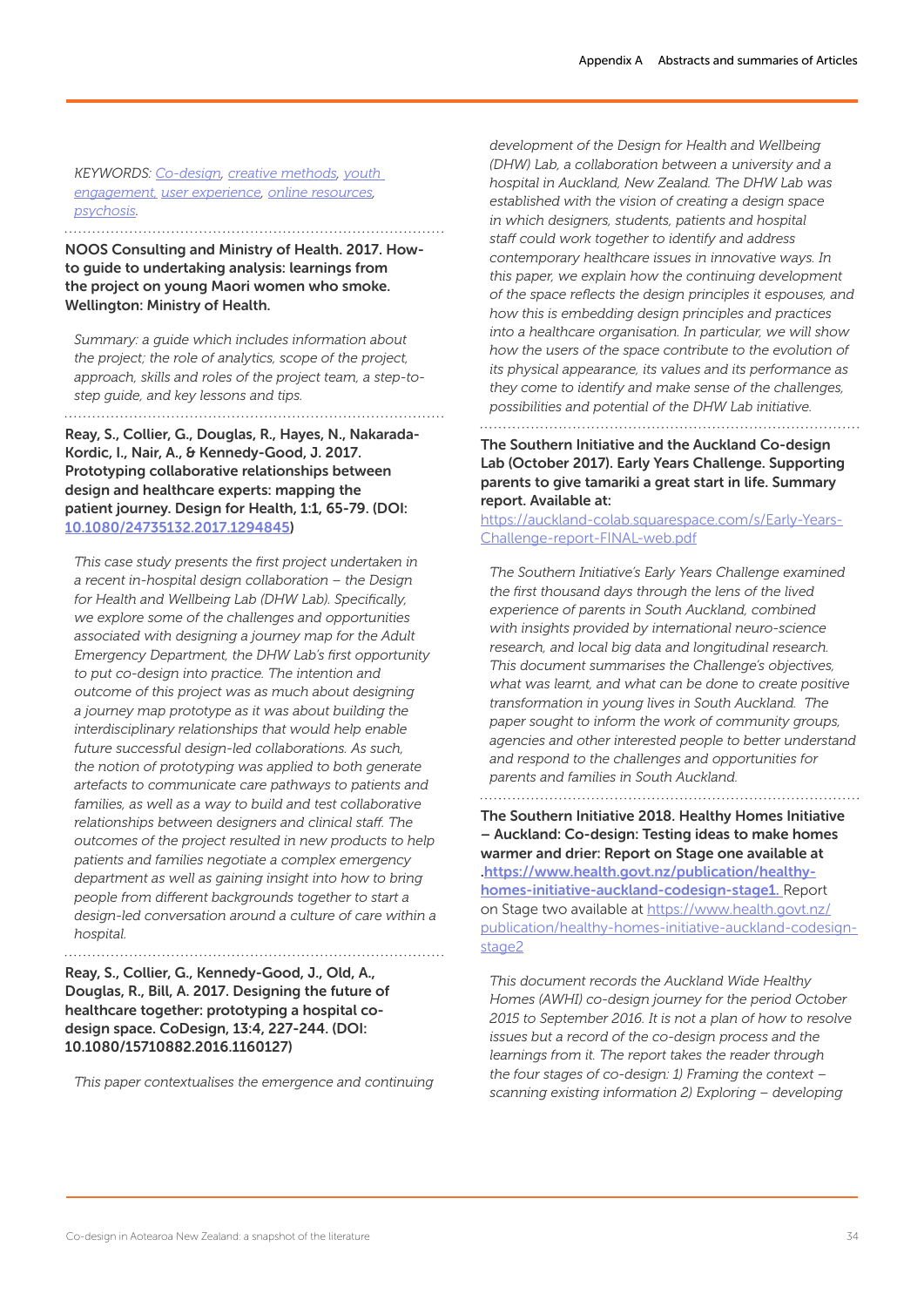*a deeper understanding through the user's perspective 3) Imagining – brainstorming and developing ideas 4) Testing – prototyping in a safer to fail environment and refining ideas. AWHI was the first Healthy Homes Initiative (HHI) set up by the Ministry of Health to reduce household crowding and household transmission of strep throat bacteria. In 2015, the initiative was expanded to Northland, Waikato, Wellington, Lakes, Bay of Plenty, Hawke's Bay and Tairāwhiti DHB regions. The purpose of the co-design was to ensure a human-centred design approach was used to develop practical solutions and advocate for long-term systems change towards preventing structural and functional crowding. This put the users, the families involved with AWHI, at the centre - what were their drivers, and what were their needs?* 

### The Southern Initiative and Auckland Co-design Lab, Creating 'home' story book. Co-design sprint 26-28 July 2016. Report Available at:

[https://www.aucklandco-lab.nz/s/Creating-home-co](https://static1.squarespace.com/static/55ac5ee5e4b08d4c25220f4b/t/5b7604e74d7a9c635dd95ea7/1534461176843/Creating+home+co-design+sprint+-+story+book+FINAL.pdf)[design-sprint-story-book-FINAL.pdf](https://static1.squarespace.com/static/55ac5ee5e4b08d4c25220f4b/t/5b7604e74d7a9c635dd95ea7/1534461176843/Creating+home+co-design+sprint+-+story+book+FINAL.pdf)

*This story book is a summary of a 3 day co-design sprint held at Rainbow's End, Manukau between 26 and 28 July 2016. It provides a brief overview and visual story of the experience of the parents, children and key partners who took part.*

Te Morenga, L., Pekepo, C., Corrigan, C., Matoe, L., Mules, R., Goodwin, D., Dymus, J., Tunks, M., Grey, J., Humphrey, G., Jull, A., Whittaker, R., Verbiest, M., Firestone, R., Ni Mhurchu, C. 2018. Co-designing an mHealth tool in the New Zealand Māori community with a "Kaupapa Māori" approach. AlterNative 14 (1), 90-99.

*Obesity rates in Aotearoa/New Zealand continue to rise, and there is an urgent need for effective interventions. However, interventions designed for the general population tend to be less effective for Māori communities and may contribute to increased health inequities. We describe the integration of co-design and kaupapa Māori research approaches to design a mobile-phone delivered (mHealth) healthy lifestyle app that supports the health aspirations of Māori communities. The co-design approach empowered our communities to take an active role in the research. They described a holistic vision of health centred on family well-being and maintaining connections to people and place. Our resultant prototype app, OL@-OR@, includes content that would not have been readily envisaged by academic researchers used* 

*to adapting international research on behaviour change techniques to develop health interventions. We argue that this research approach should be considered best practice for developing health interventions targeting Māori communities in future.*

### Thabrew H, Fleming T, Hetrick S, Merry S. Co-design of eHealth Interventions With Children and Young People. Front Psychiatry. 2018;9:481. Published 2018 Oct 18. doi:10.3389/fpsyt.2018.00481

*Co-design, defined as collective creativity across the entire design process, can lead to the development of interventions that are more engaging, satisfying, and useful to potential users. However, using this methodology within the research arena requires a shift from traditional practice. Co-design of eHealth interventions with children and young people has additional challenges. This review summarizes the applied core principles of co-design and recommends techniques for undertaking co-design with children and young people. Three examples of co-design during the development of eHealth interventions (Starship Rescue, a computer game for treating anxiety in children with long-term physical conditions, a self-monitoring app for use during treatment of depression in young people, and HABITS, the development of an emotional health and substance use app, and eHealth platform for young people) are provided to illustrate the value and challenges of this contemporary process.*

Tolooei, N., Payne, D., Reay, S. D. 2018. The Integration of Feminist Disability and Co-design: An Approach to Better Explore the Diversity in Product Design. In L. Di Lucchio,, A. Mazzeo,, & L. Imbesi (Eds.), No Boundaries Design. Barcelona, Spain: Common Ground Research Networks, NFP

*There seems to be a significant gap in the current literature on the experience of disabled mothers in the symbiotic design approach involving feminist disability and co-design. Given that an epistemological approach will significantly impact the way that product design responds to the needs and experiences of women with disability, feminist disability theory can be an opportunity to be integrated with co-design to address disabled women more effectively. Marginalization creates stigmatizing adjectives that can influence the experience of motherhood. Consequently, the intersection of categories results in cumulative impact. This research focuses on the intersection of three areas. The intersection of feminist disability, mothering with*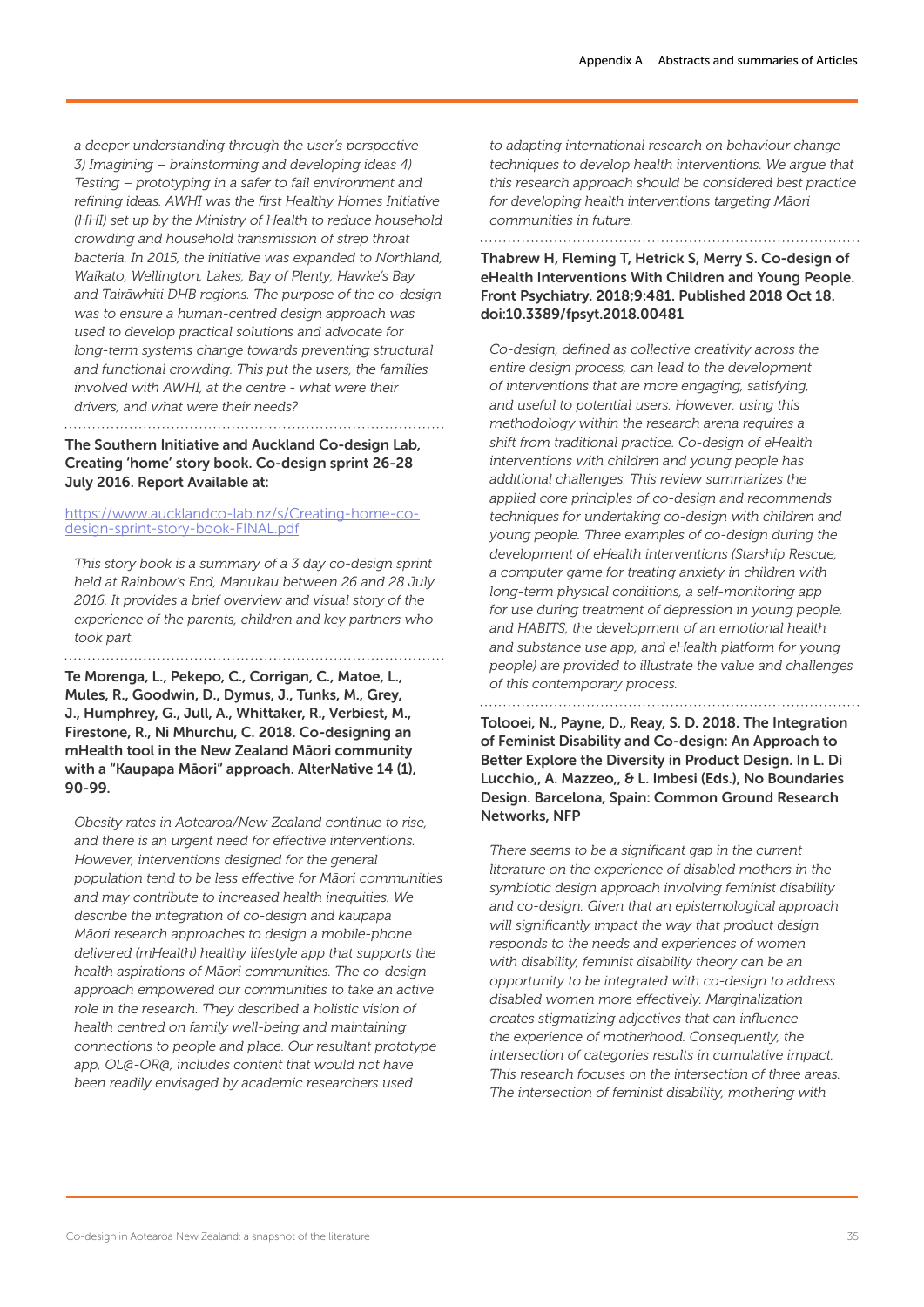*disability, and co-design will enable designers to explore the underlying challenges and issues that are not apparent when considering only one discipline. As a result, new questions, theories, and methods in different academic disciplines including design will evolve. This can further offer novel approaches to produce knowledge in a way that science and design can become more beneficial to mothers with disability. This paper introduces preliminary findings from the initial stages of a PhD research project that uses the integration of feminist disability and codesign to explore the needs of mothers with spinal cord injury.*

Verbiest M., Borrell S., Dalhousie S., Tupa'i-Firestone R., Funaki T., Goodwin D., Grey J., Henry A., Hughes E., Humphrey G., Jiang Y., Jull A., Pekepo C., Schumacher J., Te Morenga L., Tunks M., Vano M., Whittaker R., Ni Mhurchu C. 2018. A Co-Designed, Culturally-Tailored mHealth Tool to Support Healthy Lifestyles in Māori and Pasifika Communities in New Zealand: Protocol for a Cluster Randomized Controlled Trial. JMIR Research Protocols, 7:8. [\(DOI: 10.2196/10789](https://www.researchprotocols.org/2018/8/e10789/))

*Background: New Zealand urgently requires scalable, effective, behavior change programs to support healthy lifestyles that are tailored to the needs and lived contexts of Māori and Pasifika communities.*

*Objective: The primary objective of this study is to determine the effects of a co-designed, culturally tailored, lifestyle support mHealth tool (the OL@-OR@ mobile phone app and website) on key risk factors and behaviors associated with an increased risk of noncommunicable disease (diet, physical activity, smoking, and alcohol consumption) compared with a control condition.*

*Methods: A 12-week, community-based, two-arm, clusterrandomized controlled trial will be conducted across New Zealand from January to December 2018. Participants (target N=1280; 64 clusters: 32 Māori, 32 Pasifika; 32 clusters per arm; 20 participants per cluster) will be individuals aged ≥18 years who identify with either Māori or Pasifika ethnicity, live in New Zealand, are interested in improving their health and wellbeing or making lifestyle changes, and have regular access to a mobile phone, tablet, laptop, or computer and to the internet. Clusters will be identified by community coordinators and randomly assigned (1:1 ratio) to either the full OL@- OR@ tool or a control version of the app (data collection only plus a weekly notification), stratified by geographic location (Auckland or Waikato) for Pasifika clusters and by region (rural, urban, or provincial) for Māori clusters. All* 

*participants will provide self-reported data at baseline and at 4- and 12-weeks postrandomization. The primary outcome is adherence to healthy lifestyle behaviors measured using a self-reported composite health behavior score at 12 weeks that assesses smoking behavior, fruit and vegetable intake, alcohol intake, and physical activity. Secondary outcomes include self-reported body weight, holistic health and wellbeing status, medication use, and recorded engagement with the OL@-OR@ tool. Results: Trial recruitment opened in January 2018 and will close in July 2018. Trial findings are expected to be available early in 2019.* 

Wake, S., and Eames, C. 2013. Developing an "ecology of learning" within a school sustainability co-design project with children in New Zealand. Local Environment, 18:3, 305-322. (DOI: 10.1080/13549839.2012.748723). [https://](https://www.tandfonline.com/doi/abs/10.1080/13549839.2012.748723) [doi.org/10.1080/13549839.2012.748723](https://www.tandfonline.com/doi/abs/10.1080/13549839.2012.748723)

*This paper analyses the inter-relatedness of layers of involvement, as contributing to learning, within a school sustainability project (the eco-classroom project). This engaged students, staff and community members (including professional practitioners) in an architectural co-design project that resulted, after 4 years, in a built classroom. The paper utilises an "ecology of learning" diagram to indicate layers and show connections, which are evidenced by findings from the project, alongside relevant literature in geographies of architecture and childhood, pedagogies of sustainable learning and children's participatory and co-design examples. In conclusion, the ecology of learning approach is critiqued and encouragement of more sustainability co-design projects with children is recommended. It is proposed this could lead to improved processes for all participants while promoting authentic and relevant sustainability learning.*

Wehipeihana N, Were L, Goodwin D, Pipi, K. 2018. Addressing the Challenges of Young Māori Women Who Smoke: A developmental evaluation of the phase two demonstration project. Evaluation report. Wellington: Ministry of Health.

*Executive summary: Smoking is the single leading preventable cause of early death in New Zealand and Māori smoking is significantly higher than smoking in the general population. The combined effect of tobacco control interventions has seen the daily smoking rate decrease from 18.3 percent in 2007 to 13.8 percent in 2017. However, the decrease has not been equally shared across all New Zealanders. Significant inequalities remain for Māori – particularly for young Māori women aged 18 to 24 years. Addressing the problem of young Māori women who smoke*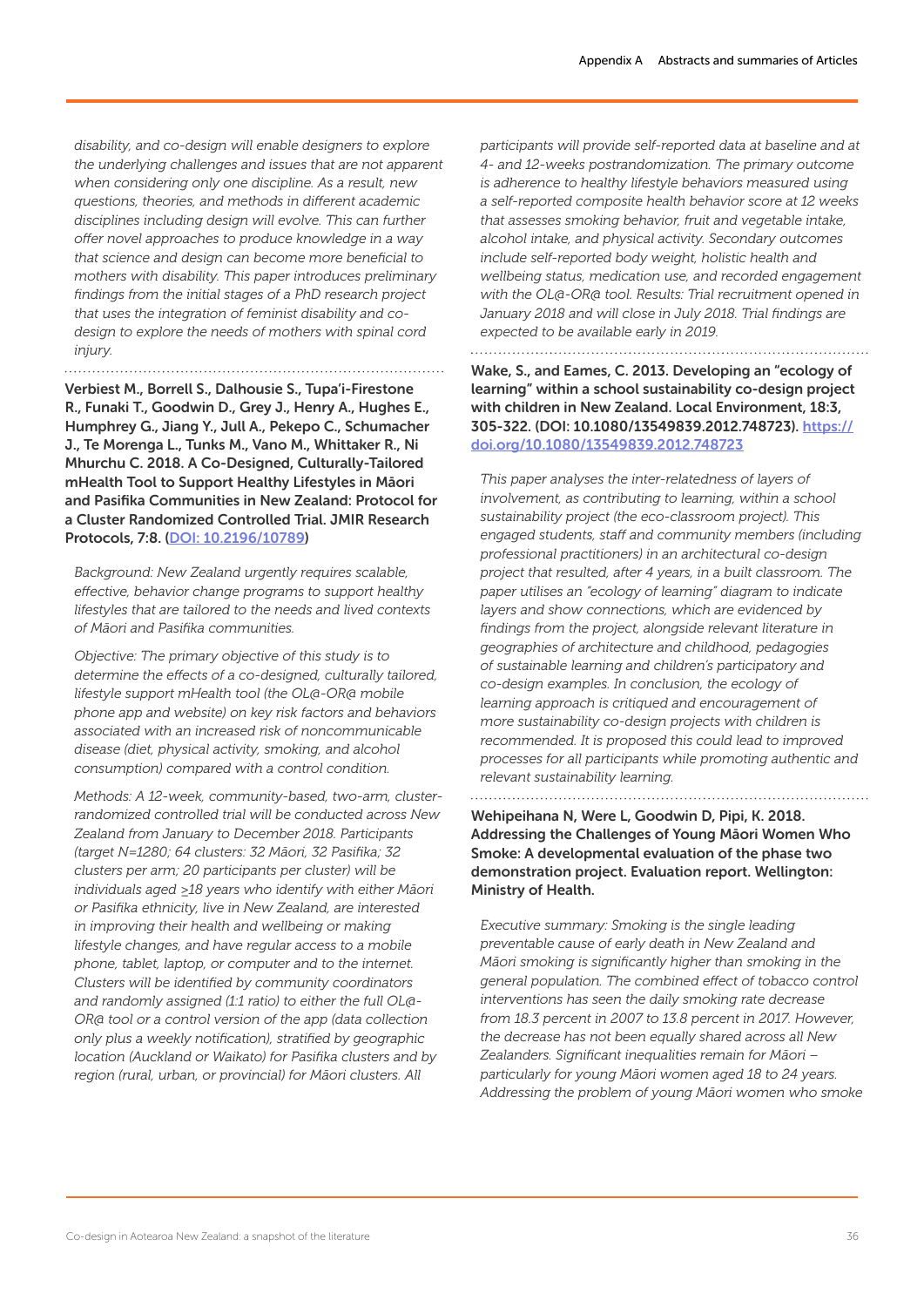*is a major priority for the Ministry of Health (the Ministry). The Ministry began to unlock new insights into the complexities surrounding the lives of this group of women with phase one, Exploring Why Young Māori Women Smoke. Since then, phase two – Addressing the Challenge of Young Māori Women Who Smoke: A co-design demonstration project – has been conducted with the overall aim of helping the Ministry to identify new ideas and areas of opportunity that could positively impact on the rate of smoking among young Māori women, narrow the existing age and ethnicity disparities and halt the transference of smoking across generations.*

### Whaanga-Schollum, D., Mules, P., Hagen, P. 2016. Notes – Tikanga Māori Co-design Wānanga. Delivered as a component of the Masters in Creative Practice, Creative Industries Unitec.

The first Tikanga Māori co-design wānanga was held in Nov 2016, bringing together a multidisciplinary collaboration of committed Māori co-design practitioners, to connect, share, and learn about the practice of Māori-led co-design. With 55 practitioners and kaupapa whānau hosted by Ngā Ahō, Toi Tangata, Awa Associates and Unitec Masters in Creative Practice, the wānanga manifested an emerging network of Māori co-designers. Attendees were welcomed onto Unitec's Te Noho Kotahitanga Marae to share stories and questions and begin to build ideas for tikanga Māori co-design frameworks. The afternoon event built on kōrero, mahi and connections from across recent codesign initiatives and programmes around the motu. In this formative / wānanga kākano practitioners considered: 1) Pūrākau & whakapapa foundational practices; 2) Tikanga & principles based practices.

[http://www.ngaaho.maori.nz/cms/notes-TIKANGA-MAORI-](http://www.ngaaho.maori.nz/cms/notes-TIKANGA-MAORI-CO-DESIGN-2016-1.pdf)[CO-DESIGN-2016-1.pdf](http://www.ngaaho.maori.nz/cms/notes-TIKANGA-MAORI-CO-DESIGN-2016-1.pdf)

Yan, J., Reay, S. D., Hedges, S. (2017). Playscapes: Pure Ludens. In K. Seemann, & D. Barron (Eds.), Proceedings of the Fourth International Conference on Design4Health 2017 (pp. 347-351). Melbourne, Australia.

*Introduction: Intuitively, we play. Cultural theorists Johan Huizinga and Brian Sutton-Smith (1997) discuss the ambiguous nature of play and its relation to space. Play is more than just a frivolous activity or playgrounds and theme parks; it is how we—and especially children—can discover and engage with our environment. Spaces cannot force play, one of Huizinga's (1955) conditions for play is that it must be a free choice, but spaces might inspire someone to want* 

*to play.But what happens when play is situated in the very ordered structure of a hospital? This practice-led research asks how can an enquiry into play activate therapeutic hospital environments through empathy, imagination, and re-enchantment? To consider this, we explore the tension between the highly regimented hospital environment and the unregulated nature of children's play through play theory, drawing methodologies and colour. This paper describes findings and research to date and how these might be folded into a design proposition.*

### Yan, J. 2018. Playscapes: Pure Ludens. An Exegesis Submitted to Auckland University of Technology in Fulfilment of the Requirements for the Degree of Master of Design (MDES). http://hdl.handle.net/10292/11561

*Abstract: More than just a frivolous activity, play can be a means of expression, escape, and familiarity. But how does play fit within a hospital context; a context where treatment, care, efficiency, and function supersede the comfort and experience of patients and visitors? Based at Starship Children's Health in Auckland, New Zealand, this research supports the output of a design proposal for central public spaces within the hospital (atrium, mezzanine, and the Koromiko Garden). An investigation into hospital design saw a shift towards more patient-centred design. With play being inherently linked to how children see the world, a notion of play drives this project and asks; how can an enquiry into play activate therapeutic hospital environments through empathy, imagination, and re-enchantment? User-engagement through staff interviews and a children's design charrette helped frame the brief and ensured their voices were central to the project. Material studies of colour, drawings, and mappings created connections between ideas from users and the site. Iterative developments of the design proposal layered these imaginative interrelationships between people and their environment, with the aim of improving the experiences for Starship patients, families, and staff.*